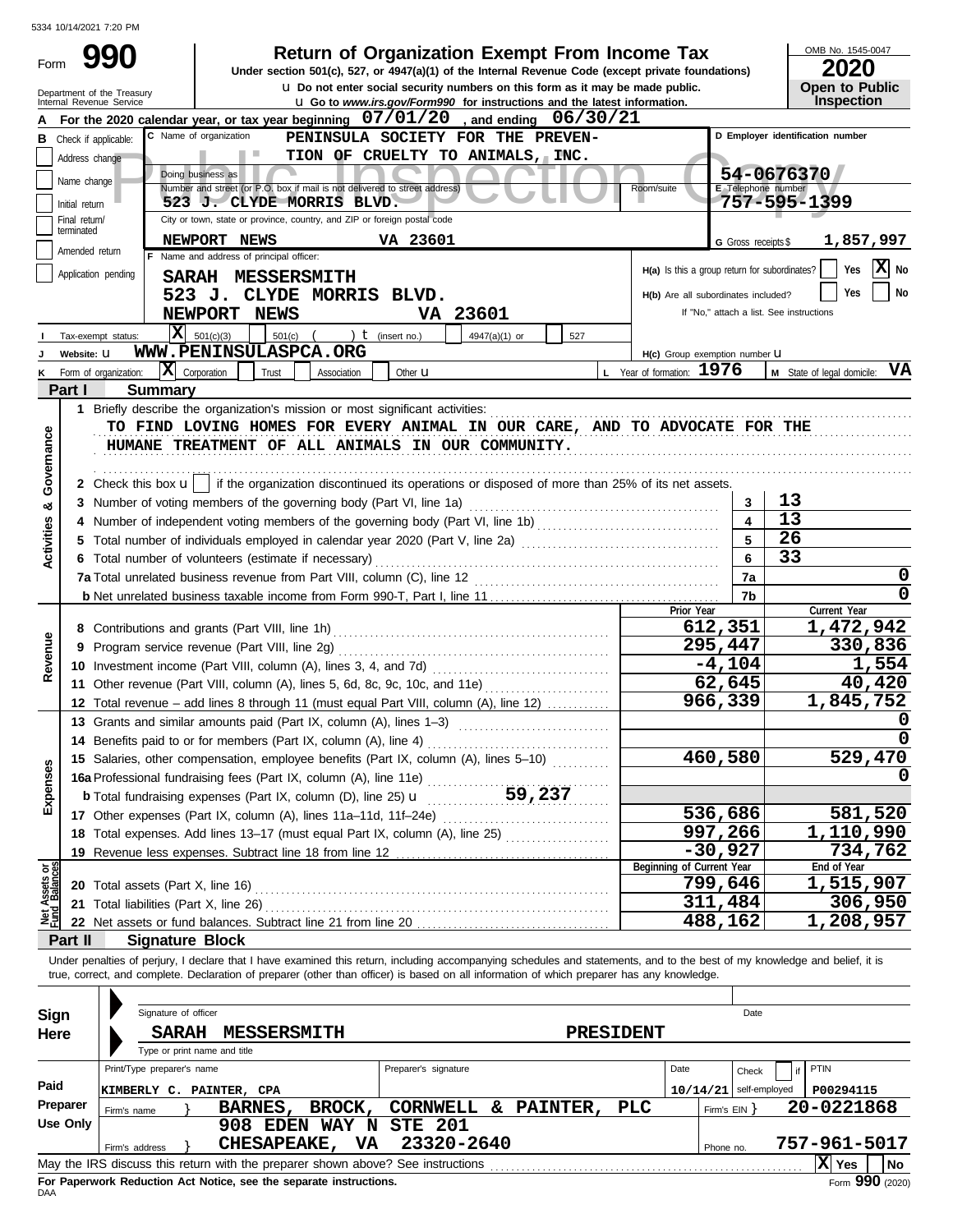|     | 54-0676370<br>Form 990 (2020) PENINSULA SOCIETY FOR THE PREVEN-                                                                                                                                                                                                                                                                                                                                                                                                                                                                                                                                                                                                                                                           | Page 2               |
|-----|---------------------------------------------------------------------------------------------------------------------------------------------------------------------------------------------------------------------------------------------------------------------------------------------------------------------------------------------------------------------------------------------------------------------------------------------------------------------------------------------------------------------------------------------------------------------------------------------------------------------------------------------------------------------------------------------------------------------------|----------------------|
|     | Part III<br><b>Statement of Program Service Accomplishments</b>                                                                                                                                                                                                                                                                                                                                                                                                                                                                                                                                                                                                                                                           | $\boxed{\mathbf{X}}$ |
|     | 1 Briefly describe the organization's mission:<br>TO FIND LOVING HOMES FOR EVERY ANIMAL IN OUR CARE, AND TO ADVOCATE FOR THE                                                                                                                                                                                                                                                                                                                                                                                                                                                                                                                                                                                              |                      |
|     | HUMANE TREATMENT OF ALL ANIMALS IN OUR COMMUNITY.                                                                                                                                                                                                                                                                                                                                                                                                                                                                                                                                                                                                                                                                         |                      |
|     |                                                                                                                                                                                                                                                                                                                                                                                                                                                                                                                                                                                                                                                                                                                           |                      |
|     | 2 Did the organization undertake any significant program services during the year which were not listed on the<br>prior Form 990 or 990-EZ?                                                                                                                                                                                                                                                                                                                                                                                                                                                                                                                                                                               | Yes $ X $ No         |
| 3   | If "Yes," describe these new services on Schedule O.<br>Did the organization cease conducting, or make significant changes in how it conducts, any program                                                                                                                                                                                                                                                                                                                                                                                                                                                                                                                                                                |                      |
|     | services?                                                                                                                                                                                                                                                                                                                                                                                                                                                                                                                                                                                                                                                                                                                 | Yes $ X $ No         |
|     | If "Yes," describe these changes on Schedule O.<br>Describe the organization's program service accomplishments for each of its three largest program services, as measured by                                                                                                                                                                                                                                                                                                                                                                                                                                                                                                                                             |                      |
|     | expenses. Section 501(c)(3) and 501(c)(4) organizations are required to report the amount of grants and allocations to others,<br>the total expenses, and revenue, if any, for each program service reported.                                                                                                                                                                                                                                                                                                                                                                                                                                                                                                             |                      |
|     | ) (Revenue \$<br>SHELTERING AND ADOPTION SERVICES:<br>THIS YEAR WE WILL PROVIDE CARE AND<br>SHELTER FOR NEARLY 1,000 HOMELESS PETS AS THEY AWAIT THEIR NEW FOREVER<br>FAMILIES. THIS INCLUDES FOOD, MEDICAL CARE, TRAINING AND SHELTER.                                                                                                                                                                                                                                                                                                                                                                                                                                                                                   |                      |
|     |                                                                                                                                                                                                                                                                                                                                                                                                                                                                                                                                                                                                                                                                                                                           |                      |
|     |                                                                                                                                                                                                                                                                                                                                                                                                                                                                                                                                                                                                                                                                                                                           |                      |
|     |                                                                                                                                                                                                                                                                                                                                                                                                                                                                                                                                                                                                                                                                                                                           |                      |
|     |                                                                                                                                                                                                                                                                                                                                                                                                                                                                                                                                                                                                                                                                                                                           |                      |
|     |                                                                                                                                                                                                                                                                                                                                                                                                                                                                                                                                                                                                                                                                                                                           |                      |
|     | ) (Expenses $\frac{197}{197}$ , 884 including grants of \$<br>4b (Code:<br>) (Revenue \$<br>AFFORDABLE VETERINARY CARE:<br>IN AN EFFORT TO OFFER RESOURCES THAT HELP KEEP<br>COMPANION ANIMALS HEALTHY AND AT HOME WITH THEIR OWNERS, PSPCA OPERATES AN<br>AFFORDABLE, PREVENTATIVE HEALTHCARE CLINIC THAT OFFERS LOW-COST<br>VACCINATIONS, PARASITE CONTROL, MICRO-CHIPPING AND SPAY/NEUTER SERVICES.<br>IN THE PAST YEAR, THE PSPCA CLINIC HAS ADMINISTERED VACCINATIONS TO OVER<br>1,000 PETS AND FOCUSED ON OUR EFFORTS TO PREVENT PET OVERPOPULATION BY<br>PERFORMING MORE THAN 500 SPAY/NEUTER SURGERIES.                                                                                                           |                      |
|     |                                                                                                                                                                                                                                                                                                                                                                                                                                                                                                                                                                                                                                                                                                                           |                      |
|     |                                                                                                                                                                                                                                                                                                                                                                                                                                                                                                                                                                                                                                                                                                                           |                      |
|     |                                                                                                                                                                                                                                                                                                                                                                                                                                                                                                                                                                                                                                                                                                                           |                      |
|     | HUMANE EDUCATION: OUR HUMANE EDUCATION LEARNING CENTER PROVIDES HANDS-ON<br>PROGRAMMING, OUTREACH & ADVOCACY THROUGH PROGRAMS TO THE PUBLIC AND VARIOUS<br>SCHOOLS AND COMMUNITY ORGANIZATIONS, INCLUDING TITLE 1, UNDERSERVED AND<br>AT-RISK YOUTH, IN HAMPTON, NEWPORT NEWS, YORK COUNTY, POQUOSON AND<br>SURROUNDING COMMUNITIES. THESE EDUCATIONAL PROGRAMS MEET NATIONAL AND<br>VIRGINIA STANDARDS OF LEARNING GUIDELINES AND COMBINE SERVICE LEARNING AND<br>ANIMAL WELFARE EDUCATION CONCEPTS WITH STEM (SCIENCE, TECHNOLOGY,<br>ENGINEERING AND MATHEMATICS) CURRICULUM, PROVIDING EDUCATIONAL EXPERIENCES<br>THAT CAN ONLY BE ACCOMPLISHED IN THE PSPCA'S ONE-OF-A-KIND INFORMAL<br>EDUCATION CLASSROOM SETTING. |                      |
|     | 4d Other program services (Describe on Schedule O.)                                                                                                                                                                                                                                                                                                                                                                                                                                                                                                                                                                                                                                                                       |                      |
|     | (Expenses $$444,224$ including grants of \$<br>(Revenue \$<br>949,706<br>4e Total program service expenses u                                                                                                                                                                                                                                                                                                                                                                                                                                                                                                                                                                                                              |                      |
| DAA |                                                                                                                                                                                                                                                                                                                                                                                                                                                                                                                                                                                                                                                                                                                           | Form 990 (2020)      |

Form 990 (2020)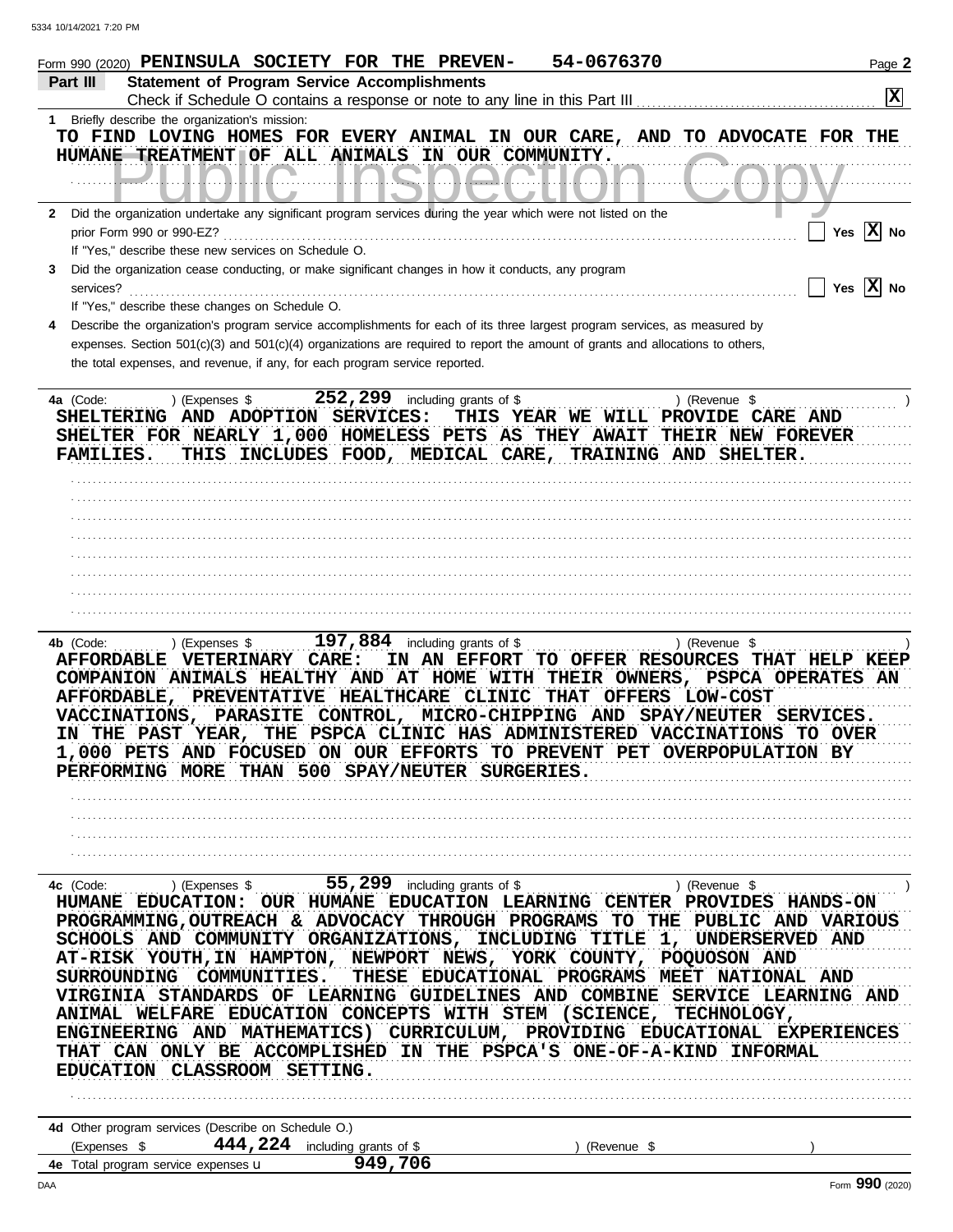# **Form 990 (2020) PENINSULA SOCIETY FOR THE PREVEN-** 54-0676370

|--|

|     | Part IV<br><b>Checklist of Required Schedules</b>                                                                       |                 |             |             |
|-----|-------------------------------------------------------------------------------------------------------------------------|-----------------|-------------|-------------|
|     |                                                                                                                         |                 | Yes         | No          |
| 1   | Is the organization described in section 501(c)(3) or $4947(a)(1)$ (other than a private foundation)? If "Yes,"         |                 |             |             |
|     | complete Schedule A                                                                                                     | 1               | X           |             |
| 2   | Is the organization required to complete Schedule B, Schedule of Contributors (see instructions)?                       | $\mathbf{2}$    | $\mathbf x$ |             |
| 3   | Did the organization engage in direct or indirect political campaign activities on behalf of or in opposition to        |                 |             |             |
|     | candidates for public office? If "Yes," complete Schedule C, Part I MARIO AND A LATER MARIO AND THE                     | $\mathbf{3}$    |             | x           |
| 4   | Section 501(c)(3) organizations. Did the organization engage in lobbying activities, or have a section 501(h)           |                 |             |             |
|     | election in effect during the tax year? If "Yes," complete Schedule C, Part II                                          | 4               |             | x           |
| 5   | Is the organization a section $501(c)(4)$ , $501(c)(5)$ , or $501(c)(6)$ organization that receives membership dues,    |                 |             |             |
|     | assessments, or similar amounts as defined in Revenue Procedure 98-19? If "Yes," complete Schedule C, Part III          | 5               |             | x           |
| 6   | Did the organization maintain any donor advised funds or any similar funds or accounts for which donors                 |                 |             |             |
|     | have the right to provide advice on the distribution or investment of amounts in such funds or accounts? If             |                 |             |             |
|     | "Yes," complete Schedule D, Part I                                                                                      | 6               |             | x           |
| 7   | Did the organization receive or hold a conservation easement, including easements to preserve open space,               |                 |             |             |
|     | the environment, historic land areas, or historic structures? If "Yes," complete Schedule D, Part II                    | 7               |             | x           |
| 8   | Did the organization maintain collections of works of art, historical treasures, or other similar assets? If "Yes,"     |                 |             |             |
|     | complete Schedule D, Part III                                                                                           | 8               |             | x           |
| 9   | Did the organization report an amount in Part X, line 21, for escrow or custodial account liability, serve as a         |                 |             |             |
|     | custodian for amounts not listed in Part X; or provide credit counseling, debt management, credit repair, or            |                 |             |             |
|     | debt negotiation services? If "Yes," complete Schedule D, Part IV                                                       | 9               |             | x           |
| 10  | Did the organization, directly or through a related organization, hold assets in donor-restricted endowments            |                 |             |             |
|     | or in quasi endowments? If "Yes," complete Schedule D, Part V                                                           | 10              |             | x           |
| 11  | If the organization's answer to any of the following questions is "Yes," then complete Schedule D, Parts VI,            |                 |             |             |
|     | VII, VIII, IX, or X as applicable.                                                                                      |                 |             |             |
| a   | Did the organization report an amount for land, buildings, and equipment in Part X, line 10? If "Yes,"                  |                 |             |             |
|     | complete Schedule D, Part VI                                                                                            | 11a             | X           |             |
| b   | Did the organization report an amount for investments—other securities in Part X, line 12, that is 5% or more           |                 |             |             |
|     |                                                                                                                         | 11b             |             | X           |
| c   | Did the organization report an amount for investments—program related in Part X, line 13, that is 5% or more            |                 |             |             |
|     |                                                                                                                         | 11c             |             | X           |
| d   | Did the organization report an amount for other assets in Part X, line 15, that is 5% or more of its total assets       |                 |             |             |
|     | reported in Part X, line 16? If "Yes," complete Schedule D, Part IX                                                     | 11d             |             | X           |
| е   | Did the organization report an amount for other liabilities in Part X, line 25? If "Yes," complete Schedule D, Part X   | 11e             |             | $\mathbf x$ |
| f   | Did the organization's separate or consolidated financial statements for the tax year include a footnote that addresses |                 |             |             |
|     | the organization's liability for uncertain tax positions under FIN 48 (ASC 740)? If "Yes," complete Schedule D, Part X  | 11f             | x           |             |
| 12a | Did the organization obtain separate, independent audited financial statements for the tax year? If "Yes," complete     |                 |             |             |
|     | Schedule D, Parts XI and XII                                                                                            | 12a             | х           |             |
| b   | Was the organization included in consolidated, independent audited financial statements for the tax year? If            |                 |             |             |
|     | "Yes," and if the organization answered "No" to line 12a, then completing Schedule D, Parts XI and XII is optional      | 12 <sub>b</sub> |             | X           |
| 13  |                                                                                                                         | 13              |             | X           |
| 14a | Did the organization maintain an office, employees, or agents outside of the United States?                             | 14a             |             | X           |
| b   | Did the organization have aggregate revenues or expenses of more than \$10,000 from grantmaking,                        |                 |             |             |
|     | fundraising, business, investment, and program service activities outside the United States, or aggregate               |                 |             |             |
|     | foreign investments valued at \$100,000 or more? If "Yes," complete Schedule F, Parts I and IV [[[[[[[[[[[[[[[          | 14b             |             | X           |
| 15  | Did the organization report on Part IX, column (A), line 3, more than \$5,000 of grants or other assistance to or       |                 |             |             |
|     | for any foreign organization? If "Yes," complete Schedule F, Parts II and IV                                            | 15              |             | X,          |
| 16  | Did the organization report on Part IX, column (A), line 3, more than \$5,000 of aggregate grants or other              |                 |             |             |
|     | assistance to or for foreign individuals? If "Yes," complete Schedule F, Parts III and IV [[[[[[[[[[[[[[[[[[[           | 16              |             | X.          |
| 17  | Did the organization report a total of more than \$15,000 of expenses for professional fundraising services on          |                 |             |             |
|     |                                                                                                                         | 17              |             | X.          |
| 18  | Did the organization report more than \$15,000 total of fundraising event gross income and contributions on             |                 |             |             |
|     | Part VIII, lines 1c and 8a? If "Yes," complete Schedule G, Part II                                                      | 18              | X           |             |
| 19  | Did the organization report more than \$15,000 of gross income from gaming activities on Part VIII, line 9a?            |                 |             |             |
|     |                                                                                                                         | 19              |             | x           |
| 20a |                                                                                                                         | 20a             |             | X           |
| b   |                                                                                                                         | 20 <sub>b</sub> |             |             |
| 21  | Did the organization report more than \$5,000 of grants or other assistance to any domestic organization or             |                 |             |             |
|     |                                                                                                                         | 21              |             | x           |
|     |                                                                                                                         |                 |             |             |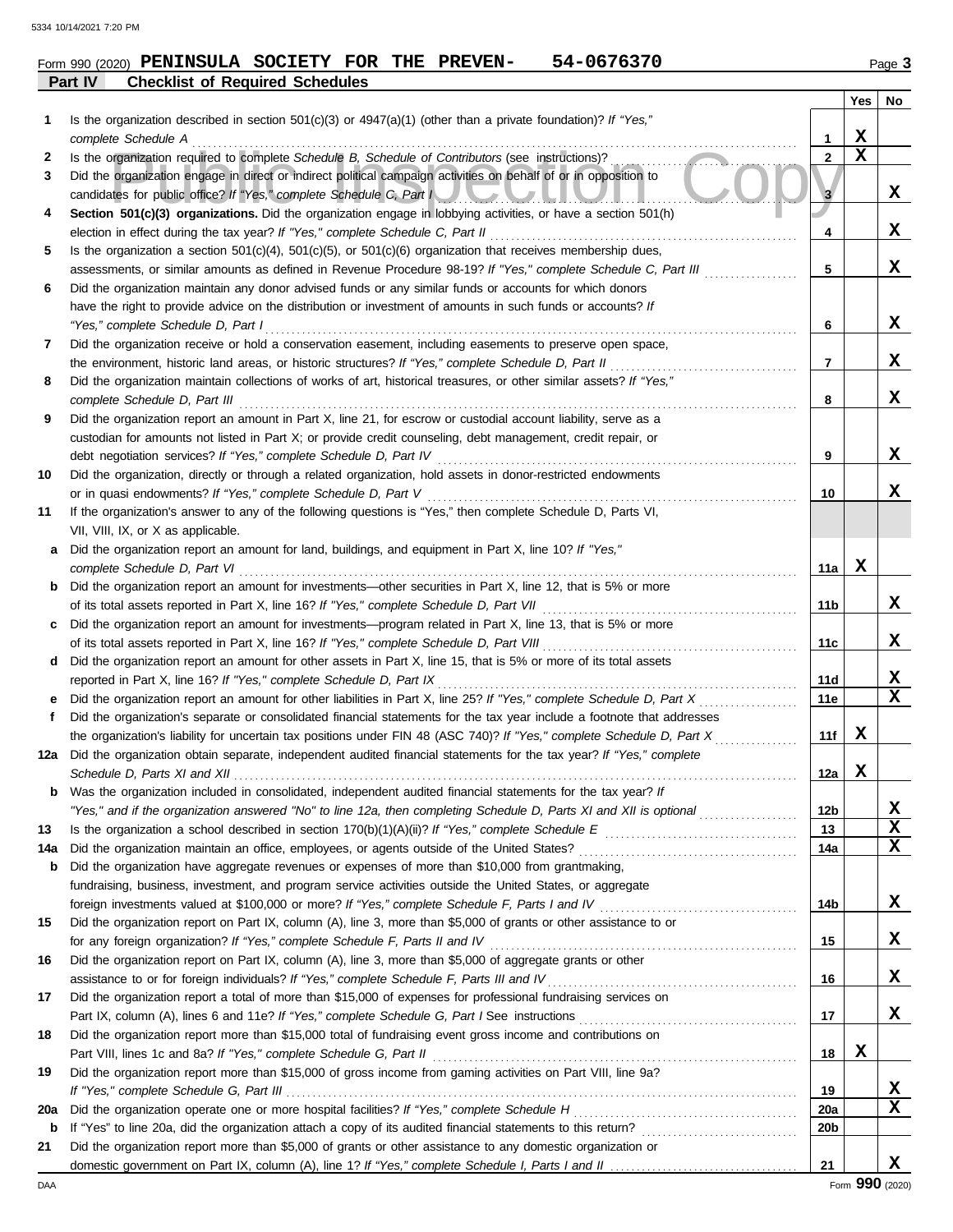|     | <b>Checklist of Required Schedules (continued)</b><br><b>Part IV</b>                                               |                |             |           |     |                  |  |  |
|-----|--------------------------------------------------------------------------------------------------------------------|----------------|-------------|-----------|-----|------------------|--|--|
|     |                                                                                                                    |                |             |           | Yes | No               |  |  |
| 22  | Did the organization report more than \$5,000 of grants or other assistance to or for domestic individuals on      |                |             |           |     |                  |  |  |
|     | Part IX, column (A), line 2? If "Yes," complete Schedule I, Parts I and III                                        |                |             | 22        |     | X                |  |  |
| 23  | Did the organization answer "Yes" to Part VII, Section A, line 3, 4, or 5 about compensation of the                |                |             |           |     |                  |  |  |
|     | organization's current and former officers, directors, trustees, key employees, and highest compensated            |                |             |           |     |                  |  |  |
|     | employees? If "Yes," complete Schedule J<br><u> HEROICACA UNITE</u>                                                |                |             |           |     |                  |  |  |
| 24a | Did the organization have a tax-exempt bond issue with an outstanding principal amount of more than                |                |             |           |     |                  |  |  |
|     | \$100,000 as of the last day of the year, that was issued after December 31, 2002? If "Yes," answer lines 24b      |                |             |           |     |                  |  |  |
|     | through 24d and complete Schedule K. If "No," go to line 25a                                                       |                |             | 24a       |     | X                |  |  |
| b   |                                                                                                                    |                |             | 24b       |     |                  |  |  |
| c   | Did the organization maintain an escrow account other than a refunding escrow at any time during the year          |                |             |           |     |                  |  |  |
|     | to defease any tax-exempt bonds?                                                                                   |                |             | 24c       |     |                  |  |  |
| d   |                                                                                                                    |                |             | 24d       |     |                  |  |  |
| 25a | Section 501(c)(3), 501(c)(4), and 501(c)(29) organizations. Did the organization engage in an excess benefit       |                |             |           |     |                  |  |  |
|     | transaction with a disqualified person during the year? If "Yes," complete Schedule L, Part I                      |                |             | 25a       |     | x                |  |  |
| b   | Is the organization aware that it engaged in an excess benefit transaction with a disqualified person in a prior   |                |             |           |     |                  |  |  |
|     | year, and that the transaction has not been reported on any of the organization's prior Forms 990 or 990-EZ?       |                |             |           |     |                  |  |  |
|     | If "Yes," complete Schedule L, Part I                                                                              |                |             | 25b       |     | x                |  |  |
| 26  | Did the organization report any amount on Part X, line 5 or 22, for receivables from or payables to any current    |                |             |           |     |                  |  |  |
|     | or former officer, director, trustee, key employee, creator or founder, substantial contributor, or 35%            |                |             |           |     |                  |  |  |
|     | controlled entity or family member of any of these persons? If "Yes," complete Schedule L, Part II                 |                |             | 26        |     | x                |  |  |
| 27  | Did the organization provide a grant or other assistance to any current or former officer, director, trustee, key  |                |             |           |     |                  |  |  |
|     | employee, creator or founder, substantial contributor or employee thereof, a grant selection committee             |                |             |           |     |                  |  |  |
|     | member, or to a 35% controlled entity (including an employee thereof) or family member of any of these             |                |             |           |     |                  |  |  |
|     | persons? If "Yes," complete Schedule L, Part III                                                                   |                |             | 27        |     | x                |  |  |
| 28  | Was the organization a party to a business transaction with one of the following parties (see Schedule L, Part     |                |             |           |     |                  |  |  |
|     | IV instructions, for applicable filing thresholds, conditions, and exceptions):                                    |                |             |           |     |                  |  |  |
| а   | A current or former officer, director, trustee, key employee, creator or founder, or substantial contributor? If   |                |             |           |     |                  |  |  |
|     | "Yes," complete Schedule L, Part IV                                                                                |                |             | 28a       |     | X                |  |  |
| b   |                                                                                                                    |                |             | 28b       |     | $\mathbf x$      |  |  |
| c   | A 35% controlled entity of one or more individuals and/or organizations described in lines 28a or 28b? If          |                |             |           |     |                  |  |  |
|     | "Yes," complete Schedule L, Part IV                                                                                |                |             |           |     |                  |  |  |
| 29  |                                                                                                                    |                |             | 28c<br>29 |     | x<br>$\mathbf x$ |  |  |
| 30  | Did the organization receive contributions of art, historical treasures, or other similar assets, or qualified     |                |             |           |     |                  |  |  |
|     | conservation contributions? If "Yes," complete Schedule M                                                          |                |             | 30        |     | x                |  |  |
| 31  | Did the organization liquidate, terminate, or dissolve and cease operations? If "Yes," complete Schedule N, Part I |                |             | 31        |     | $\mathbf x$      |  |  |
|     | Did the organization sell, exchange, dispose of, or transfer more than 25% of its net assets? If "Yes,"            |                |             |           |     |                  |  |  |
|     | complete Schedule N, Part II                                                                                       |                |             | 32        |     | x                |  |  |
| 33  | Did the organization own 100% of an entity disregarded as separate from the organization under Regulations         |                |             |           |     |                  |  |  |
|     |                                                                                                                    |                |             | 33        |     | x                |  |  |
| 34  | Was the organization related to any tax-exempt or taxable entity? If "Yes," complete Schedule R, Part II, III,     |                |             |           |     |                  |  |  |
|     | or IV, and Part V, line 1                                                                                          |                |             | 34        |     | x                |  |  |
| 35a |                                                                                                                    |                |             | 35a       |     | $\mathbf x$      |  |  |
| b   | If "Yes" to line 35a, did the organization receive any payment from or engage in any transaction with a            |                |             |           |     |                  |  |  |
|     | controlled entity within the meaning of section 512(b)(13)? If "Yes," complete Schedule R, Part V, line 2          |                |             | 35b       |     |                  |  |  |
| 36  | Section 501(c)(3) organizations. Did the organization make any transfers to an exempt non-charitable               |                |             |           |     |                  |  |  |
|     | related organization? If "Yes," complete Schedule R, Part V, line 2                                                |                |             | 36        |     | X                |  |  |
| 37  | Did the organization conduct more than 5% of its activities through an entity that is not a related organization   |                |             |           |     |                  |  |  |
|     | and that is treated as a partnership for federal income tax purposes? If "Yes," complete Schedule R, Part VI       |                |             | 37        |     | X                |  |  |
| 38  | Did the organization complete Schedule O and provide explanations in Schedule O for Part VI, lines 11b and         |                |             |           |     |                  |  |  |
|     | 19? Note: All Form 990 filers are required to complete Schedule O.                                                 |                |             | 38        | X   |                  |  |  |
|     | Statements Regarding Other IRS Filings and Tax Compliance<br>Part V                                                |                |             |           |     |                  |  |  |
|     |                                                                                                                    |                |             |           |     |                  |  |  |
|     |                                                                                                                    |                |             |           | Yes | No               |  |  |
| 1а  | Enter the number reported in Box 3 of Form 1096. Enter -0- if not applicable [                                     | 1a             | 6           |           |     |                  |  |  |
| b   | Enter the number of Forms W-2G included in line 1a. Enter -0- if not applicable                                    | 1 <sub>b</sub> | $\mathbf 0$ |           |     |                  |  |  |
| c   | Did the organization comply with backup withholding rules for reportable payments to vendors and                   |                |             |           |     |                  |  |  |
|     |                                                                                                                    |                |             | 1c        |     |                  |  |  |

#### Form 990 (2020) PENINSULA SOCIETY FOR THE PREVEN-<br>**Form 990 (2020) PENINSULA SOCIETY FOR THE PREVEN-** 54-0676370 **PENINSULA SOCIETY FOR THE PREVEN- 54-0676370**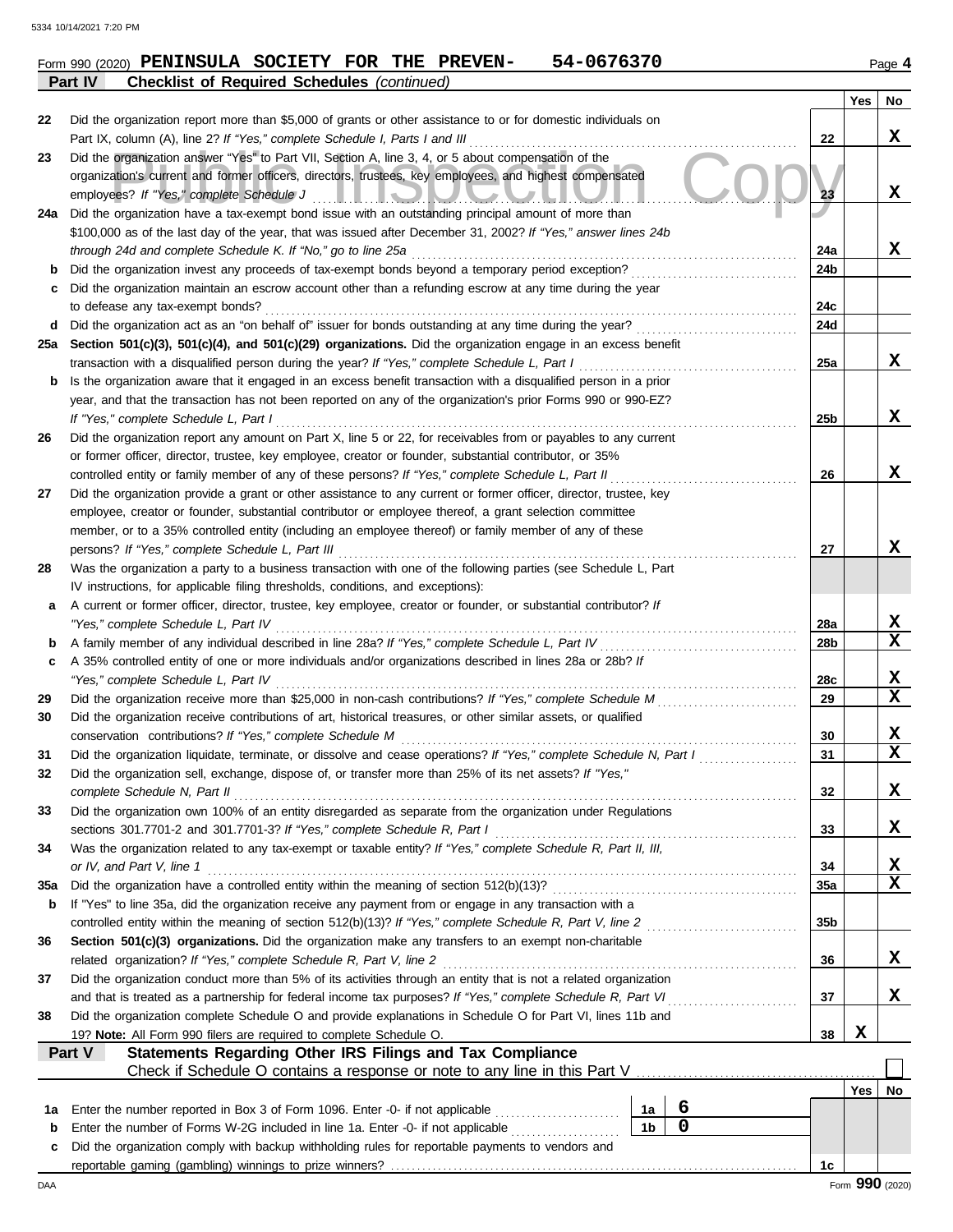|        |                                                                                                                                                                                                                                               |                 |    |                | Yes | No                               |  |  |  |  |
|--------|-----------------------------------------------------------------------------------------------------------------------------------------------------------------------------------------------------------------------------------------------|-----------------|----|----------------|-----|----------------------------------|--|--|--|--|
| 2a l   | Enter the number of employees reported on Form W-3, Transmittal of Wage and Tax                                                                                                                                                               |                 |    |                |     |                                  |  |  |  |  |
|        | Statements, filed for the calendar year ending with or within the year covered by this return                                                                                                                                                 | 2a              | 26 | 2b             | X   |                                  |  |  |  |  |
| b      | If at least one is reported on line 2a, did the organization file all required federal employment tax returns?                                                                                                                                |                 |    |                |     |                                  |  |  |  |  |
|        | Note: If the sum of lines 1a and 2a is greater than 250, you may be required to e-file (see instructions)                                                                                                                                     |                 |    |                |     |                                  |  |  |  |  |
| За     | Did the organization have unrelated business gross income of \$1,000 or more during the year?<br>If "Yes," has it filed a Form 990-T for this year? If "No" to line 3b, provide an explanation on Schedule O                                  |                 |    |                |     |                                  |  |  |  |  |
| b      |                                                                                                                                                                                                                                               |                 |    | 3 <sub>b</sub> |     |                                  |  |  |  |  |
| 4a     | At any time during the calendar year, did the organization have an interest in, or a signature or other authority over,<br>a financial account in a foreign country (such as a bank account, securities account, or other financial account)? |                 |    |                |     |                                  |  |  |  |  |
| b      | If "Yes," enter the name of the foreign country $\mathbf u$                                                                                                                                                                                   |                 |    | 4a             |     | X                                |  |  |  |  |
|        | See instructions for filing requirements for FinCEN Form 114, Report of Foreign Bank and Financial Accounts (FBAR).                                                                                                                           |                 |    |                |     |                                  |  |  |  |  |
| 5a     |                                                                                                                                                                                                                                               |                 |    | 5a             |     | х                                |  |  |  |  |
| b      |                                                                                                                                                                                                                                               |                 |    | 5 <sub>b</sub> |     | $\mathbf x$                      |  |  |  |  |
| c      | If "Yes" to line 5a or 5b, did the organization file Form 8886-T?                                                                                                                                                                             |                 |    | 5c             |     |                                  |  |  |  |  |
| 6а     | Does the organization have annual gross receipts that are normally greater than \$100,000, and did the                                                                                                                                        |                 |    |                |     |                                  |  |  |  |  |
|        |                                                                                                                                                                                                                                               |                 |    | 6a             |     | X                                |  |  |  |  |
| b      | If "Yes," did the organization include with every solicitation an express statement that such contributions or                                                                                                                                |                 |    |                |     |                                  |  |  |  |  |
|        | gifts were not tax deductible?                                                                                                                                                                                                                |                 |    | 6b             |     |                                  |  |  |  |  |
| 7      | Organizations that may receive deductible contributions under section 170(c).                                                                                                                                                                 |                 |    |                |     |                                  |  |  |  |  |
| а      | Did the organization receive a payment in excess of \$75 made partly as a contribution and partly for goods                                                                                                                                   |                 |    |                |     |                                  |  |  |  |  |
|        | and services provided to the payor?                                                                                                                                                                                                           |                 |    | 7a             |     |                                  |  |  |  |  |
| b      |                                                                                                                                                                                                                                               |                 |    | 7b             |     |                                  |  |  |  |  |
| c      | Did the organization sell, exchange, or otherwise dispose of tangible personal property for which it was                                                                                                                                      |                 |    |                |     |                                  |  |  |  |  |
|        | required to file Form 8282?                                                                                                                                                                                                                   |                 |    | 7c             |     |                                  |  |  |  |  |
| d      |                                                                                                                                                                                                                                               | 7d              |    | 7e             |     |                                  |  |  |  |  |
|        | Did the organization receive any funds, directly or indirectly, to pay premiums on a personal benefit contract?<br>е                                                                                                                          |                 |    |                |     |                                  |  |  |  |  |
|        | f<br>If the organization received a contribution of qualified intellectual property, did the organization file Form 8899 as required?                                                                                                         |                 |    |                |     |                                  |  |  |  |  |
| g<br>h | If the organization received a contribution of cars, boats, airplanes, or other vehicles, did the organization file a Form 1098-C?                                                                                                            |                 |    |                |     |                                  |  |  |  |  |
| 8      | Sponsoring organizations maintaining donor advised funds. Did a donor advised fund maintained by the                                                                                                                                          |                 |    |                |     |                                  |  |  |  |  |
|        |                                                                                                                                                                                                                                               |                 |    |                |     |                                  |  |  |  |  |
| 9      | Sponsoring organizations maintaining donor advised funds.                                                                                                                                                                                     |                 |    |                |     |                                  |  |  |  |  |
| а      | Did the sponsoring organization make any taxable distributions under section 4966?                                                                                                                                                            |                 |    | 9a             |     |                                  |  |  |  |  |
| b      |                                                                                                                                                                                                                                               |                 |    | 9b             |     |                                  |  |  |  |  |
| 10     | Section 501(c)(7) organizations. Enter:                                                                                                                                                                                                       |                 |    |                |     |                                  |  |  |  |  |
| а      | Initiation fees and capital contributions included on Part VIII, line 12 [11][11][11][11][11][11][11][11][11][                                                                                                                                | 10a             |    |                |     |                                  |  |  |  |  |
| b      | Gross receipts, included on Form 990, Part VIII, line 12, for public use of club facilities                                                                                                                                                   | 10 <sub>b</sub> |    |                |     |                                  |  |  |  |  |
| 11     | Section 501(c)(12) organizations. Enter:                                                                                                                                                                                                      |                 |    |                |     |                                  |  |  |  |  |
| а      |                                                                                                                                                                                                                                               | 11a             |    |                |     |                                  |  |  |  |  |
| b      | Gross income from other sources (Do not net amounts due or paid to other sources                                                                                                                                                              |                 |    |                |     |                                  |  |  |  |  |
|        |                                                                                                                                                                                                                                               | 11 b            |    |                |     |                                  |  |  |  |  |
| 12a    | Section 4947(a)(1) non-exempt charitable trusts. Is the organization filing Form 990 in lieu of Form 1041?                                                                                                                                    |                 |    | 12a            |     |                                  |  |  |  |  |
| b      | If "Yes," enter the amount of tax-exempt interest received or accrued during the year                                                                                                                                                         | 12 <sub>b</sub> |    |                |     |                                  |  |  |  |  |
| 13     | Section 501(c)(29) qualified nonprofit health insurance issuers.                                                                                                                                                                              |                 |    | 13а            |     |                                  |  |  |  |  |
| а      | Note: See the instructions for additional information the organization must report on Schedule O.                                                                                                                                             |                 |    |                |     |                                  |  |  |  |  |
| b      | Enter the amount of reserves the organization is required to maintain by the states in which                                                                                                                                                  |                 |    |                |     |                                  |  |  |  |  |
|        |                                                                                                                                                                                                                                               | 13b             |    |                |     |                                  |  |  |  |  |
| c      |                                                                                                                                                                                                                                               | 13с             |    |                |     |                                  |  |  |  |  |
| 14a    |                                                                                                                                                                                                                                               |                 |    | 14a            |     | X                                |  |  |  |  |
| b      |                                                                                                                                                                                                                                               |                 |    | 14b            |     |                                  |  |  |  |  |
| 15     | Is the organization subject to the section 4960 tax on payment(s) of more than \$1,000,000 in remuneration or                                                                                                                                 |                 |    |                |     |                                  |  |  |  |  |
|        |                                                                                                                                                                                                                                               |                 |    | 15             |     | x                                |  |  |  |  |
|        | If "Yes," see instructions and file Form 4720, Schedule N.                                                                                                                                                                                    |                 |    |                |     |                                  |  |  |  |  |
| 16     | Is the organization an educational institution subject to the section 4968 excise tax on net investment income?                                                                                                                               |                 |    | 16             |     | X                                |  |  |  |  |
|        | If "Yes," complete Form 4720, Schedule O.                                                                                                                                                                                                     |                 |    |                |     |                                  |  |  |  |  |
|        |                                                                                                                                                                                                                                               |                 |    |                |     | $\mathbf{Q}\mathbf{Q}\mathbf{Q}$ |  |  |  |  |

# **Part V Statements Regarding Other IRS Filings and Tax Compliance** *(continued)* **Form 990 (2020) PENINSULA SOCIETY FOR THE PREVEN-** 54-0676370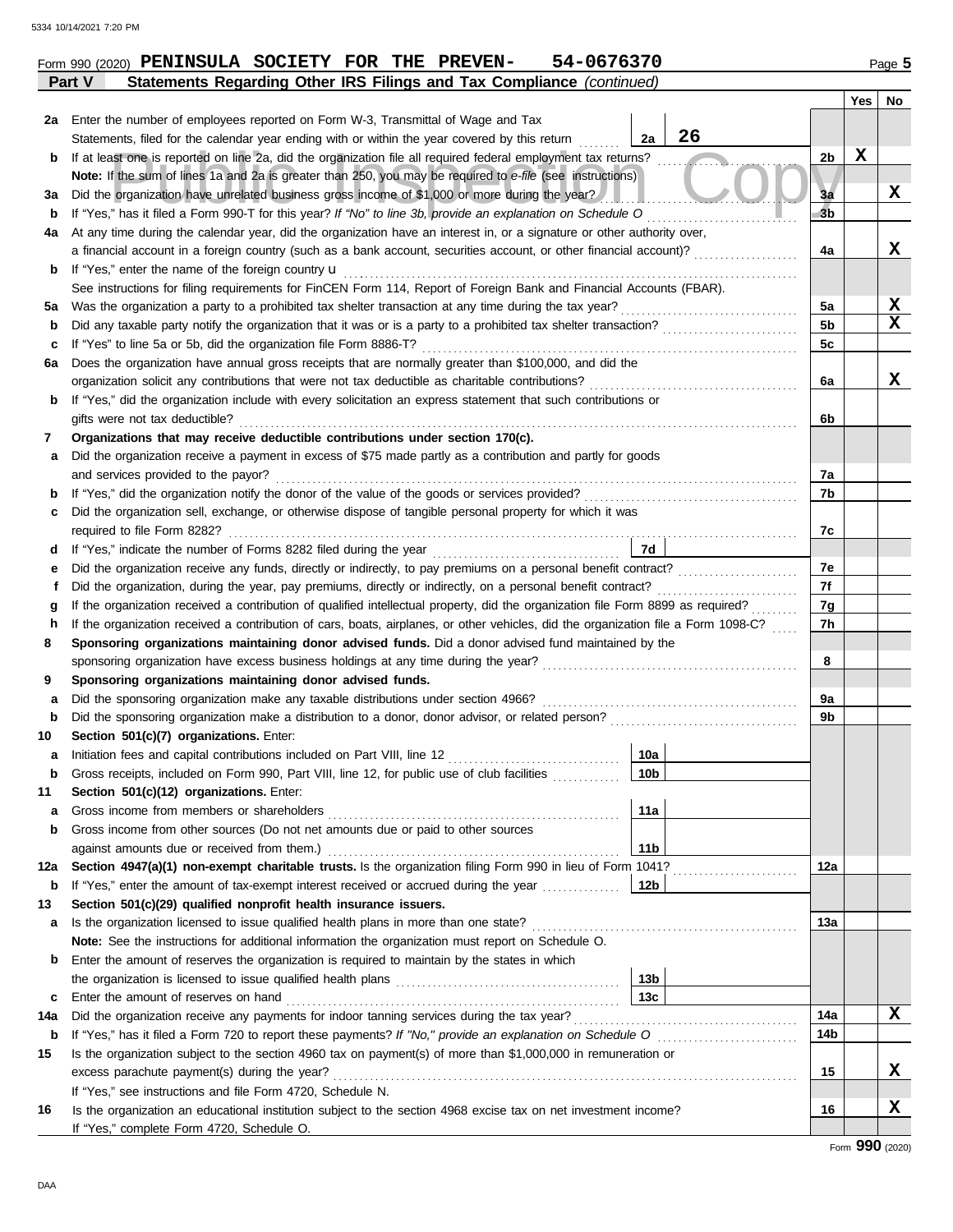|     | 54-0676370<br>Form 990 (2020) PENINSULA SOCIETY FOR THE PREVEN-                                                                     |                         |     | Page 6          |
|-----|-------------------------------------------------------------------------------------------------------------------------------------|-------------------------|-----|-----------------|
|     | Part VI<br>Governance, Management, and Disclosure For each "Yes" response to lines 2 through 7b below, and for a "No"               |                         |     |                 |
|     | response to line 8a, 8b, or 10b below, describe the circumstances, processes, or changes on Schedule O. See instructions.           |                         |     |                 |
|     |                                                                                                                                     |                         |     | Iхl             |
|     | Section A. Governing Body and Management                                                                                            |                         |     |                 |
|     |                                                                                                                                     |                         | Yes | No              |
| 1а  | 1a<br>Enter the number of voting members of the governing body at the end of the tax year                                           |                         |     |                 |
|     | If there are material differences in voting rights among members of the governing body, or                                          |                         |     |                 |
|     | if the governing body delegated broad authority to an executive committee or similar                                                |                         |     |                 |
|     | committee, explain on Schedule O.                                                                                                   |                         |     |                 |
| b   | 13<br>1b<br>Enter the number of voting members included on line 1a, above, who are independent                                      |                         |     |                 |
|     |                                                                                                                                     |                         |     |                 |
| 2   | Did any officer, director, trustee, or key employee have a family relationship or a business relationship with                      |                         |     | X               |
|     | any other officer, director, trustee, or key employee?                                                                              | $\mathbf{2}$            |     |                 |
| 3   | Did the organization delegate control over management duties customarily performed by or under the direct                           |                         |     | X               |
|     | supervision of officers, directors, trustees, or key employees to a management company or other person?                             | 3                       |     | $\mathbf x$     |
| 4   | Did the organization make any significant changes to its governing documents since the prior Form 990 was filed?                    | $\overline{\mathbf{4}}$ |     |                 |
| 5   |                                                                                                                                     | 5                       |     | X               |
| 6   | Did the organization have members or stockholders?                                                                                  | 6                       |     | X               |
| 7a  | Did the organization have members, stockholders, or other persons who had the power to elect or appoint                             |                         |     |                 |
|     | one or more members of the governing body?                                                                                          | 7a                      |     | X               |
| b   | Are any governance decisions of the organization reserved to (or subject to approval by) members,                                   |                         |     |                 |
|     | stockholders, or persons other than the governing body?                                                                             | 7b                      |     | x               |
| 8   | Did the organization contemporaneously document the meetings held or written actions undertaken during the year by the following:   |                         |     |                 |
| а   | The governing body?                                                                                                                 | 8a                      | X   |                 |
| b   | Each committee with authority to act on behalf of the governing body?                                                               | 8b                      | X   |                 |
| 9   | Is there any officer, director, trustee, or key employee listed in Part VII, Section A, who cannot be reached at                    |                         |     |                 |
|     |                                                                                                                                     | 9                       |     | X               |
|     | Section B. Policies (This Section B requests information about policies not required by the Internal Revenue Code.)                 |                         |     |                 |
|     |                                                                                                                                     |                         | Yes | No              |
| 10a | Did the organization have local chapters, branches, or affiliates?                                                                  | 10a                     |     | x               |
| b   | If "Yes," did the organization have written policies and procedures governing the activities of such chapters,                      |                         |     |                 |
|     | affiliates, and branches to ensure their operations are consistent with the organization's exempt purposes?                         | 10b                     |     |                 |
| 11a | Has the organization provided a complete copy of this Form 990 to all members of its governing body before filing the form?         | 11a                     | X   |                 |
| b   | Describe in Schedule O the process, if any, used by the organization to review this Form 990.                                       |                         |     |                 |
| 12a | Did the organization have a written conflict of interest policy? If "No," go to line 13                                             | 12a                     | X   |                 |
| b   | Were officers, directors, or trustees, and key employees required to disclose annually interests that could give rise to conflicts? | 12b                     | X   |                 |
| c   | Did the organization regularly and consistently monitor and enforce compliance with the policy? If "Yes,"                           |                         |     |                 |
|     | describe in Schedule O how this was done                                                                                            | 12c                     | X   |                 |
| 13  | Did the organization have a written whistleblower policy?                                                                           | 13                      | X   |                 |
| 14  | Did the organization have a written document retention and destruction policy?                                                      | 14                      | X   |                 |
|     | Did the process for determining compensation of the following persons include a review and approval by                              |                         |     |                 |
| 15  |                                                                                                                                     |                         |     |                 |
|     | independent persons, comparability data, and contemporaneous substantiation of the deliberation and decision?                       |                         | X   |                 |
| а   |                                                                                                                                     | 15a                     |     |                 |
| b   | Other officers or key employees of the organization                                                                                 | 15b                     | X   |                 |
|     | If "Yes" to line 15a or 15b, describe the process in Schedule O (see instructions).                                                 |                         |     |                 |
| 16a | Did the organization invest in, contribute assets to, or participate in a joint venture or similar arrangement                      |                         |     |                 |
|     | with a taxable entity during the year?                                                                                              | 16a                     |     | X               |
| b   | If "Yes," did the organization follow a written policy or procedure requiring the organization to evaluate its                      |                         |     |                 |
|     | participation in joint venture arrangements under applicable federal tax law, and take steps to safeguard the                       |                         |     |                 |
|     |                                                                                                                                     | 16b                     |     |                 |
|     | <b>Section C. Disclosure</b>                                                                                                        |                         |     |                 |
| 17  | List the states with which a copy of this Form 990 is required to be filed $\mathbf u$ VA                                           |                         |     |                 |
| 18  | Section 6104 requires an organization to make its Forms 1023 (1024 or 1024-A, if applicable), 990, and 990-T (Section 501(c)        |                         |     |                 |
|     | (3)s only) available for public inspection. Indicate how you made these available. Check all that apply.                            |                         |     |                 |
|     | $ \mathbf{X} $ Another's website $ \mathbf{X} $ Upon request<br>$\vert$ Other (explain on Schedule O)<br>Own website                |                         |     |                 |
| 19  | Describe on Schedule O whether (and if so, how) the organization made its governing documents, conflict of interest policy, and     |                         |     |                 |
|     | financial statements available to the public during the tax year.                                                                   |                         |     |                 |
| 20  | State the name, address, and telephone number of the person who possesses the organization's books and records u                    |                         |     |                 |
|     | 523 J. CLYDE MORRIS BLVD.<br><b>BUSINESS MANAGER</b>                                                                                |                         |     |                 |
|     | VA 23601<br>NEWPORT NEWS                                                                                                            | 757-595-1399            |     |                 |
| DAA |                                                                                                                                     |                         |     | Form 990 (2020) |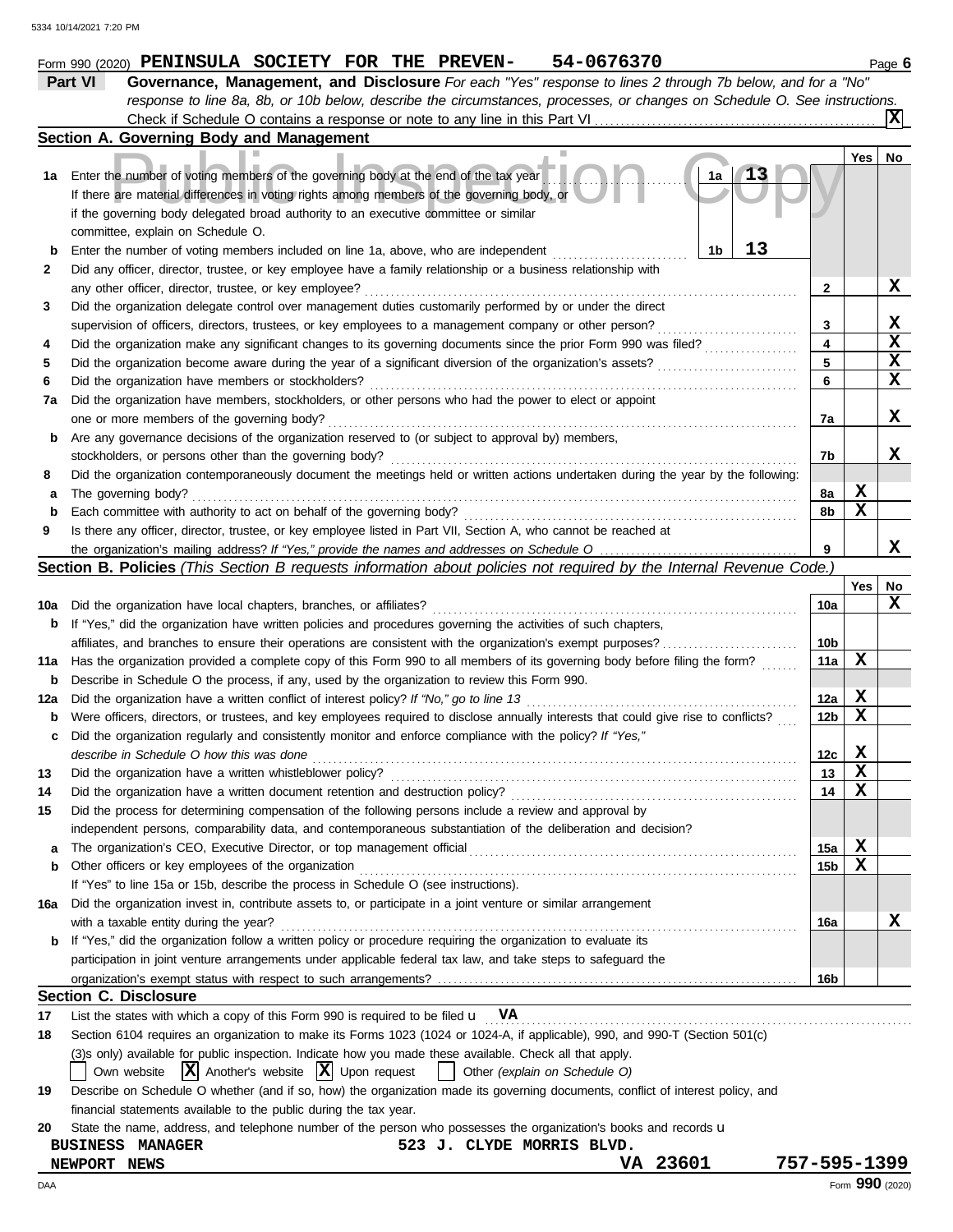| Part VII                                                                                                                                                                                                                    |                        |                               |               |         |              |                                                              |        |                                                                                 | Compensation of Officers, Directors, Trustees, Key Employees, Highest Compensated Employees, and |                              |  |  |
|-----------------------------------------------------------------------------------------------------------------------------------------------------------------------------------------------------------------------------|------------------------|-------------------------------|---------------|---------|--------------|--------------------------------------------------------------|--------|---------------------------------------------------------------------------------|--------------------------------------------------------------------------------------------------|------------------------------|--|--|
| <b>Independent Contractors</b>                                                                                                                                                                                              |                        |                               |               |         |              |                                                              |        |                                                                                 |                                                                                                  |                              |  |  |
| Section A.                                                                                                                                                                                                                  |                        |                               |               |         |              |                                                              |        | Officers, Directors, Trustees, Key Employees, and Highest Compensated Employees | Check if Schedule O contains a response or note to any line in this Part VII                     |                              |  |  |
| 1a Complete this table for all persons required to be listed. Report compensation for the calendar year ending with or within the                                                                                           |                        |                               |               |         |              |                                                              |        |                                                                                 |                                                                                                  |                              |  |  |
| organization's tax year.                                                                                                                                                                                                    |                        |                               |               |         |              |                                                              |        |                                                                                 |                                                                                                  |                              |  |  |
| • List all of the organization's current officers, directors, trustees (whether individuals or organizations), regardless of amount of<br>compensation. Enter -0- in columns (D), (E), and (F) if no compensation was paid. |                        |                               |               |         |              |                                                              |        |                                                                                 |                                                                                                  |                              |  |  |
| • List all of the organization's current key employees, if any. See instructions for definition of "key employee."                                                                                                          |                        |                               |               |         |              |                                                              |        |                                                                                 |                                                                                                  |                              |  |  |
| • List the organization's five current highest compensated employees (other than an officer, director, trustee, or key employee)                                                                                            |                        |                               |               |         |              |                                                              |        |                                                                                 |                                                                                                  |                              |  |  |
| who received reportable compensation (Box 5 of Form W-2 and/or Box 7 of Form 1099-MISC) of more than \$100,000 from the<br>organization and any related organizations.                                                      |                        |                               |               |         |              |                                                              |        |                                                                                 |                                                                                                  |                              |  |  |
| List all of the organization's former officers, key employees, and highest compensated employees who received more than<br>\$100,000 of reportable compensation from the organization and any related organizations.        |                        |                               |               |         |              |                                                              |        |                                                                                 |                                                                                                  |                              |  |  |
| List all of the organization's former directors or trustees that received, in the capacity as a former director or trustee of the                                                                                           |                        |                               |               |         |              |                                                              |        |                                                                                 |                                                                                                  |                              |  |  |
| organization, more than \$10,000 of reportable compensation from the organization and any related organizations.<br>See instructions for the order in which to list the persons above.                                      |                        |                               |               |         |              |                                                              |        |                                                                                 |                                                                                                  |                              |  |  |
| Check this box if neither the organization nor any related organization compensated any current officer, director, or trustee.                                                                                              |                        |                               |               |         |              |                                                              |        |                                                                                 |                                                                                                  |                              |  |  |
| (A)                                                                                                                                                                                                                         | (B)                    |                               |               |         | (C)          |                                                              |        | (D)                                                                             | (E)                                                                                              | (F)                          |  |  |
| Name and title                                                                                                                                                                                                              | Average                |                               |               |         | Position     |                                                              |        | Reportable                                                                      | Reportable                                                                                       | Estimated amount             |  |  |
|                                                                                                                                                                                                                             | hours<br>per week      |                               |               |         |              | (do not check more than one<br>box, unless person is both an |        | compensation<br>from the                                                        | compensation<br>from related                                                                     | of other<br>compensation     |  |  |
|                                                                                                                                                                                                                             | (list any<br>hours for |                               |               |         |              | officer and a director/trustee)                              |        | organization<br>(W-2/1099-MISC)                                                 | organizations<br>(W-2/1099-MISC)                                                                 | from the<br>organization and |  |  |
|                                                                                                                                                                                                                             | related                | ₽.                            |               | Officer |              |                                                              | Former |                                                                                 |                                                                                                  | related organizations        |  |  |
|                                                                                                                                                                                                                             | organizations<br>below | Individual trustee<br>irectol | Institutional |         | Key employee |                                                              |        |                                                                                 |                                                                                                  |                              |  |  |
|                                                                                                                                                                                                                             | dotted line)           |                               |               |         |              |                                                              |        |                                                                                 |                                                                                                  |                              |  |  |
|                                                                                                                                                                                                                             |                        |                               | trustee       |         |              | Highest compensated<br>employee                              |        |                                                                                 |                                                                                                  |                              |  |  |
| (1) SARAH MESSERSMITH                                                                                                                                                                                                       |                        |                               |               |         |              |                                                              |        |                                                                                 |                                                                                                  |                              |  |  |
|                                                                                                                                                                                                                             | 1.00                   |                               |               |         |              |                                                              |        |                                                                                 |                                                                                                  |                              |  |  |
| <b>PRESIDENT</b>                                                                                                                                                                                                            | 0.00                   | $\mathbf x$                   |               | X       |              |                                                              |        | 0                                                                               | 0                                                                                                | $\mathbf 0$                  |  |  |
| <b>ARMSTRONG</b><br>(2) SANDRA                                                                                                                                                                                              |                        |                               |               |         |              |                                                              |        |                                                                                 |                                                                                                  |                              |  |  |
|                                                                                                                                                                                                                             | 1.00                   |                               |               |         |              |                                                              |        |                                                                                 |                                                                                                  |                              |  |  |
| <b>VICE PRESIDENT</b>                                                                                                                                                                                                       | 0.00                   | $\mathbf x$                   |               | X       |              |                                                              |        | 0                                                                               | 0                                                                                                | $\mathbf 0$                  |  |  |
| (3) GREG ENTERLINE                                                                                                                                                                                                          |                        |                               |               |         |              |                                                              |        |                                                                                 |                                                                                                  |                              |  |  |
|                                                                                                                                                                                                                             | 1.00                   |                               |               |         |              |                                                              |        |                                                                                 |                                                                                                  |                              |  |  |
| <b>TREASURER</b><br>(4) COLLEEN HALL                                                                                                                                                                                        | 0.00                   | X                             |               | X       |              |                                                              |        | 0                                                                               | 0                                                                                                | $\mathbf 0$                  |  |  |
|                                                                                                                                                                                                                             | 1.00                   |                               |               |         |              |                                                              |        |                                                                                 |                                                                                                  |                              |  |  |
| <b>SECRETARY</b>                                                                                                                                                                                                            | 0.00                   | X                             |               | X       |              |                                                              |        | 0                                                                               | 0                                                                                                | $\mathbf 0$                  |  |  |
| (5) DRU BRANCHE                                                                                                                                                                                                             |                        |                               |               |         |              |                                                              |        |                                                                                 |                                                                                                  |                              |  |  |
|                                                                                                                                                                                                                             | 1.00                   |                               |               |         |              |                                                              |        |                                                                                 |                                                                                                  |                              |  |  |
| PAST PRESIDENT                                                                                                                                                                                                              | 0.00                   | x                             |               |         |              |                                                              |        | 0                                                                               | 0                                                                                                | $\mathbf 0$                  |  |  |
| (6) ADAM CREEKMUR                                                                                                                                                                                                           |                        |                               |               |         |              |                                                              |        |                                                                                 |                                                                                                  |                              |  |  |
|                                                                                                                                                                                                                             | 1.00                   |                               |               |         |              |                                                              |        |                                                                                 |                                                                                                  |                              |  |  |
| <b>DIRECTOR</b><br>(7) SHARYN FOX                                                                                                                                                                                           | 0.00                   | X                             |               |         |              |                                                              |        | 0                                                                               | 0                                                                                                | $\mathbf 0$                  |  |  |
|                                                                                                                                                                                                                             | 1.00                   |                               |               |         |              |                                                              |        |                                                                                 |                                                                                                  |                              |  |  |
| <b>DIRECTOR</b>                                                                                                                                                                                                             | 0.00                   | x                             |               |         |              |                                                              |        | 0                                                                               | 0                                                                                                | $\mathbf 0$                  |  |  |
| (8) HOLLY KIDD                                                                                                                                                                                                              |                        |                               |               |         |              |                                                              |        |                                                                                 |                                                                                                  |                              |  |  |
|                                                                                                                                                                                                                             | 1.00                   |                               |               |         |              |                                                              |        |                                                                                 |                                                                                                  |                              |  |  |
| <b>DIRECTOR</b>                                                                                                                                                                                                             | 0.00                   | X                             |               |         |              |                                                              |        | 0                                                                               | 0                                                                                                | $\mathbf 0$                  |  |  |
| (9) NANCY MCCOY                                                                                                                                                                                                             |                        |                               |               |         |              |                                                              |        |                                                                                 |                                                                                                  |                              |  |  |
|                                                                                                                                                                                                                             | 1.00                   |                               |               |         |              |                                                              |        |                                                                                 |                                                                                                  |                              |  |  |
| <b>DIRECTOR</b>                                                                                                                                                                                                             | 0.00                   | X                             |               |         |              |                                                              |        | 0                                                                               | 0                                                                                                | $\mathbf 0$                  |  |  |
| (10) GEORGE SCHRAUDT                                                                                                                                                                                                        | 1.00                   |                               |               |         |              |                                                              |        |                                                                                 |                                                                                                  |                              |  |  |
| <b>DIRECTOR</b>                                                                                                                                                                                                             | 0.00                   | X                             |               |         |              |                                                              |        | 0                                                                               | 0                                                                                                | $\mathbf 0$                  |  |  |
| (11) C. PATRICK TENCH                                                                                                                                                                                                       |                        |                               |               |         |              |                                                              |        |                                                                                 |                                                                                                  |                              |  |  |
|                                                                                                                                                                                                                             | 1.00                   |                               |               |         |              |                                                              |        |                                                                                 |                                                                                                  |                              |  |  |

**Form 990 (2020) PENINSULA SOCIETY FOR THE PREVEN-** 54-0676370

**DIRECTOR**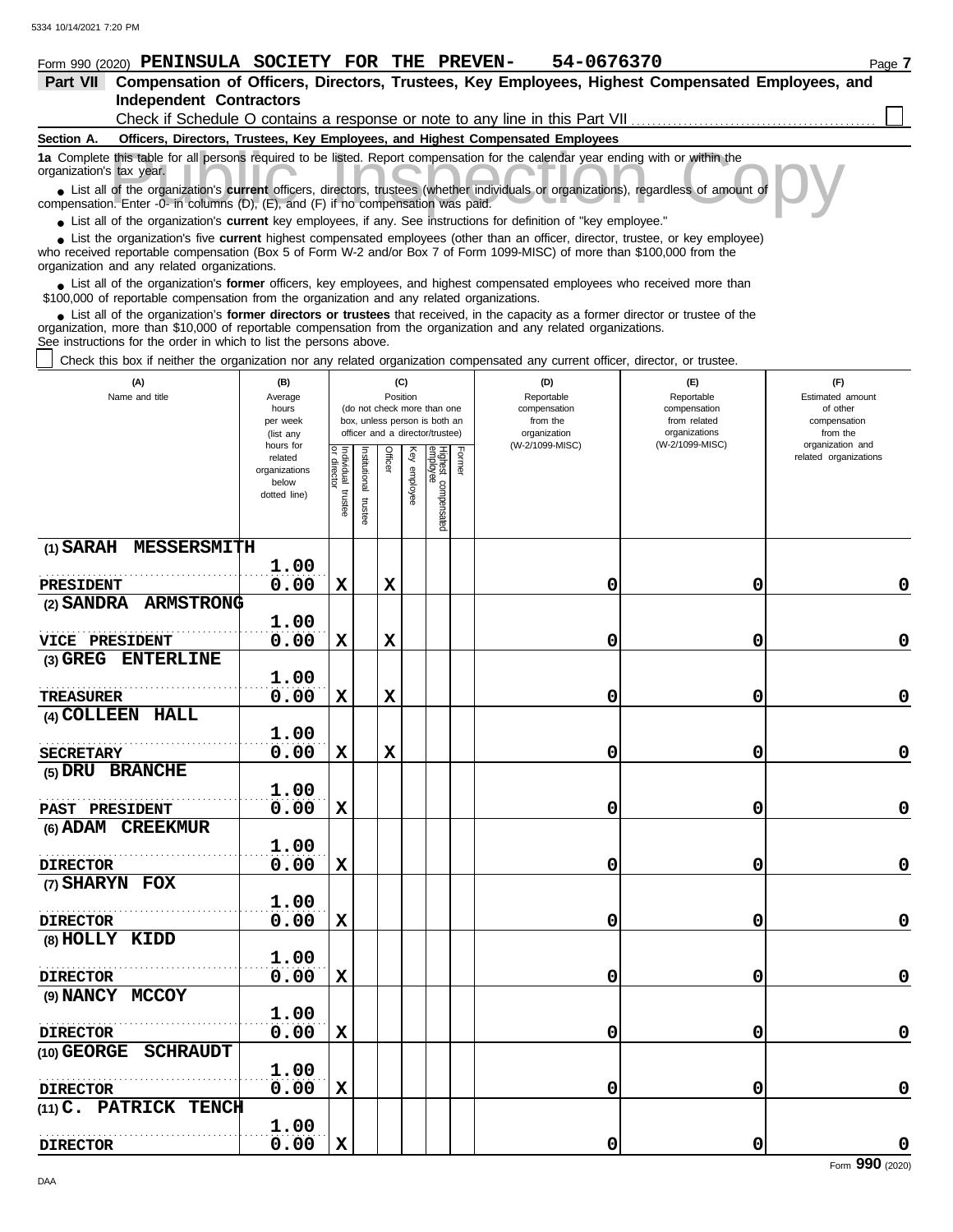| 5334 10/14/2021 7:20 PM<br>Form 990 (2020) PENINSULA SOCIETY FOR THE PREVEN-<br>Part VII                                                                                              |                |                                                                             |                                   |                                                                                                                    |         |              |                                 |        | 54-0676370<br>Section A. Officers, Directors, Trustees, Key Employees, and Highest Compensated Employees (continued)                                                                                                 |                                                                                                                                  |                                                                 |                     | Page 8      |
|---------------------------------------------------------------------------------------------------------------------------------------------------------------------------------------|----------------|-----------------------------------------------------------------------------|-----------------------------------|--------------------------------------------------------------------------------------------------------------------|---------|--------------|---------------------------------|--------|----------------------------------------------------------------------------------------------------------------------------------------------------------------------------------------------------------------------|----------------------------------------------------------------------------------------------------------------------------------|-----------------------------------------------------------------|---------------------|-------------|
| (A)<br>Name and title                                                                                                                                                                 |                | (B)<br>Average<br>hours<br>per week                                         |                                   | (C)<br>Position<br>(do not check more than one<br>box, unless person is both an<br>officer and a director/trustee) |         |              |                                 |        | (D)<br>Reportable<br>compensation<br>from the<br>organization                                                                                                                                                        | (E)<br>Reportable<br>compensation<br>from related<br>organizations                                                               | (F)<br>Estimated amount<br>of other<br>compensation<br>from the |                     |             |
|                                                                                                                                                                                       |                | (list any<br>hours for<br>related<br>organizations<br>below<br>dotted line) | Individual trustee<br>or director | Institutional trustee                                                                                              | Officer | Key employee | Highest compensated<br>employee | Former | (W-2/1099-MISC)                                                                                                                                                                                                      | (W-2/1099-MISC)                                                                                                                  | organization and<br>related organizations                       |                     |             |
| (12)<br><b>ELLEN</b>                                                                                                                                                                  | <b>THACKER</b> |                                                                             |                                   |                                                                                                                    |         |              |                                 |        |                                                                                                                                                                                                                      |                                                                                                                                  |                                                                 |                     |             |
| <b>DIRECTOR</b>                                                                                                                                                                       |                | 1.00<br>0.00                                                                | X                                 |                                                                                                                    |         |              |                                 |        | 0                                                                                                                                                                                                                    | 0                                                                                                                                |                                                                 |                     | 0           |
| <b>KRISTEN</b><br>(13)                                                                                                                                                                | <b>WITT</b>    |                                                                             |                                   |                                                                                                                    |         |              |                                 |        |                                                                                                                                                                                                                      |                                                                                                                                  |                                                                 |                     |             |
| <b>DIRECTOR</b>                                                                                                                                                                       |                | 1.00<br>0.00                                                                | X                                 |                                                                                                                    |         |              |                                 |        | 0                                                                                                                                                                                                                    | 0                                                                                                                                |                                                                 |                     | $\mathbf 0$ |
| (14)<br><b>MEGAN</b>                                                                                                                                                                  | <b>STEELE</b>  |                                                                             |                                   |                                                                                                                    |         |              |                                 |        |                                                                                                                                                                                                                      |                                                                                                                                  |                                                                 |                     |             |
| EXECUTIVE DIRECTOR                                                                                                                                                                    |                | 40.00<br>0.00                                                               | X                                 |                                                                                                                    |         |              |                                 |        | 56,235                                                                                                                                                                                                               | 0                                                                                                                                |                                                                 |                     | $\mathbf 0$ |
|                                                                                                                                                                                       |                |                                                                             |                                   |                                                                                                                    |         |              |                                 |        |                                                                                                                                                                                                                      |                                                                                                                                  |                                                                 |                     |             |
|                                                                                                                                                                                       |                |                                                                             |                                   |                                                                                                                    |         |              |                                 |        |                                                                                                                                                                                                                      |                                                                                                                                  |                                                                 |                     |             |
|                                                                                                                                                                                       |                |                                                                             |                                   |                                                                                                                    |         |              |                                 |        |                                                                                                                                                                                                                      |                                                                                                                                  |                                                                 |                     |             |
|                                                                                                                                                                                       |                |                                                                             |                                   |                                                                                                                    |         |              |                                 |        |                                                                                                                                                                                                                      |                                                                                                                                  |                                                                 |                     |             |
|                                                                                                                                                                                       |                |                                                                             |                                   |                                                                                                                    |         |              |                                 |        |                                                                                                                                                                                                                      |                                                                                                                                  |                                                                 |                     |             |
|                                                                                                                                                                                       |                |                                                                             |                                   |                                                                                                                    |         |              |                                 |        |                                                                                                                                                                                                                      |                                                                                                                                  |                                                                 |                     |             |
|                                                                                                                                                                                       |                |                                                                             |                                   |                                                                                                                    |         |              |                                 | u      | 56,235                                                                                                                                                                                                               |                                                                                                                                  |                                                                 |                     |             |
| Total from continuation sheets to Part VII, Section A<br>c<br>d                                                                                                                       |                |                                                                             |                                   |                                                                                                                    |         |              |                                 | u      | 56,235                                                                                                                                                                                                               |                                                                                                                                  |                                                                 |                     |             |
| 2                                                                                                                                                                                     |                |                                                                             |                                   |                                                                                                                    |         |              |                                 |        | Total number of individuals (including but not limited to those listed above) who received more than \$100,000 of                                                                                                    |                                                                                                                                  |                                                                 |                     |             |
| reportable compensation from the organization $\bf{u}$ 0                                                                                                                              |                |                                                                             |                                   |                                                                                                                    |         |              |                                 |        |                                                                                                                                                                                                                      |                                                                                                                                  |                                                                 | Yes                 | No          |
| 3                                                                                                                                                                                     |                |                                                                             |                                   |                                                                                                                    |         |              |                                 |        | Did the organization list any former officer, director, trustee, key employee, or highest compensated                                                                                                                |                                                                                                                                  | 3                                                               |                     | x           |
| 4                                                                                                                                                                                     |                |                                                                             |                                   |                                                                                                                    |         |              |                                 |        | For any individual listed on line 1a, is the sum of reportable compensation and other compensation from the<br>organization and related organizations greater than \$150,000? If "Yes," complete Schedule J for such |                                                                                                                                  |                                                                 |                     |             |
| individual                                                                                                                                                                            |                |                                                                             |                                   |                                                                                                                    |         |              |                                 |        |                                                                                                                                                                                                                      |                                                                                                                                  | 4                                                               |                     | X           |
| 5                                                                                                                                                                                     |                |                                                                             |                                   |                                                                                                                    |         |              |                                 |        | Did any person listed on line 1a receive or accrue compensation from any unrelated organization or individual                                                                                                        |                                                                                                                                  | 5                                                               |                     | X           |
| Section B. Independent Contractors<br>1                                                                                                                                               |                |                                                                             |                                   |                                                                                                                    |         |              |                                 |        | Complete this table for your five highest compensated independent contractors that received more than \$100,000 of                                                                                                   |                                                                                                                                  |                                                                 |                     |             |
|                                                                                                                                                                                       |                |                                                                             |                                   |                                                                                                                    |         |              |                                 |        |                                                                                                                                                                                                                      | compensation from the organization. Report compensation for the calendar year ending with or within the organization's tax year. |                                                                 |                     |             |
|                                                                                                                                                                                       |                | (A)<br>Name and business address                                            |                                   |                                                                                                                    |         |              |                                 |        |                                                                                                                                                                                                                      | (B)<br>Description of services                                                                                                   |                                                                 | (C)<br>Compensation |             |
|                                                                                                                                                                                       |                |                                                                             |                                   |                                                                                                                    |         |              |                                 |        |                                                                                                                                                                                                                      |                                                                                                                                  |                                                                 |                     |             |
|                                                                                                                                                                                       |                |                                                                             |                                   |                                                                                                                    |         |              |                                 |        |                                                                                                                                                                                                                      |                                                                                                                                  |                                                                 |                     |             |
|                                                                                                                                                                                       |                |                                                                             |                                   |                                                                                                                    |         |              |                                 |        |                                                                                                                                                                                                                      |                                                                                                                                  |                                                                 |                     |             |
|                                                                                                                                                                                       |                |                                                                             |                                   |                                                                                                                    |         |              |                                 |        |                                                                                                                                                                                                                      |                                                                                                                                  |                                                                 |                     |             |
|                                                                                                                                                                                       |                |                                                                             |                                   |                                                                                                                    |         |              |                                 |        |                                                                                                                                                                                                                      |                                                                                                                                  |                                                                 |                     |             |
| Total number of independent contractors (including but not limited to those listed above) who<br>$\mathbf{2}$<br>received more than \$100,000 of compensation from the organization u |                |                                                                             |                                   |                                                                                                                    |         |              |                                 |        |                                                                                                                                                                                                                      | 0                                                                                                                                |                                                                 |                     |             |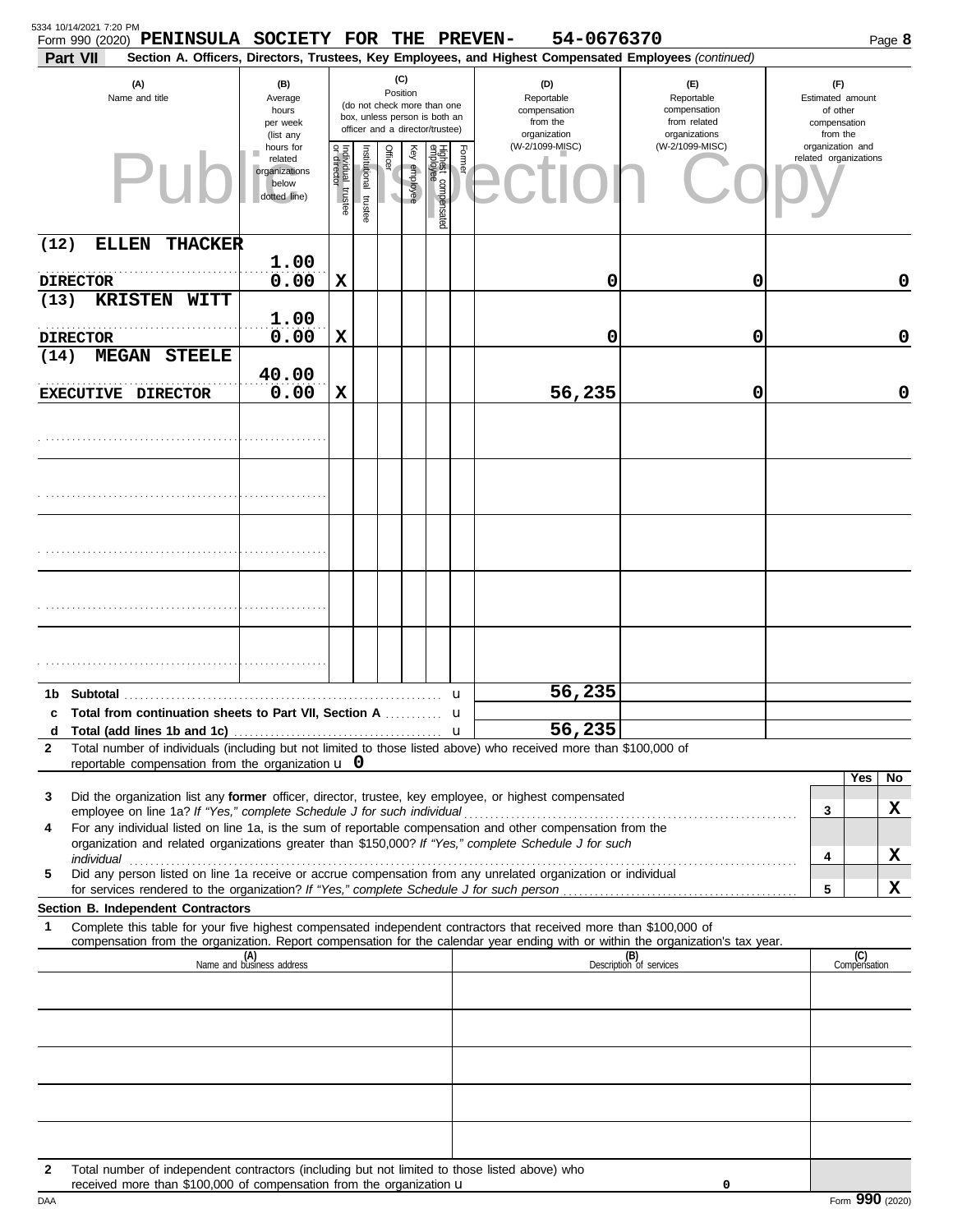#### **Part VIII Statement of Revenue** Check if Schedule O contains a response or note to any line in this Part VIII ................................ **(A) (B) (C) (D)** Total revenue **Related or exempt** Unrelated Provenue Revenue exclude<br>
function revenue business revenue from tax under husiness revenue sections 512-514 derated campaigns<br>
mbership dues<br>
ndraising events Contributions, Gifts, Grants<br>and Other Similar Amounts **17,657 Contributions, Gifts, Grants and Other Similar Amounts 1a 1a** Federated campaigns **. . . . . . . . . . . . 1b b** Membership dues . . . . . . . . . . . . . . . . . . . **1c c** Fundraising events . . . . . . . . . . . . . . . **1d d** Related organizations . . . . . . . . . . . . . **1e e** Government grants (contributions) . . . . . . . . . . . . **f** All other contributions, gifts, grants, and similar amounts not included above ........ **1,455,285 1f** 1g  $\sqrt{ }$ \$ . . . . . . . . . . . . . . . . . . . . . **6,565 g** Noncash contributions included in lines 1a-1f ... **1,472,942** u **h Total.** Add lines 1a–1f . . . . . . . . . . . . . . . . . . . . . . . . . . . . . . . . . . . . . . . Business Cod . . . . . . . . . . . . . . . . . . . . . . . . . . . . . . . . . . . . . . . . . . . . . . . . . . . . . . . **2a VET CLINIC 241,868 241,868** Program Service<br>Revenue **Program Service** . . . . . . . . . . . . . . . . . . . . . . . . . . . . . . . . . . . . . . . . . . . . . . . . . . . . . . . **b ANIMAL ADOPTIONS 74,635 74,635 c** . HUMANE EDUCATION **13,401 13,401** . . . . . . . . . . . . . . . . . . . . . . . . . . . . . . . . . . . . . . . . . . . . . . . . . . . . . . . **ANIMAL SERVICES 920 920 d** . . . . . . . . . . . . . . . . . . . . . . . . . . . . . . . . . . . . . . . . . . . . . . . . . . . . . . . **e PETTING ZOO 12 12 f** All other program service revenue . . . . . . . . . . . . . . . . . . . **330,836 g Total.** Add lines 2a–2f . . . . . . . . . . . . . . . . . . . . . . . . . . . . . . . . . . . . . . . u **3** Investment income (including dividends, interest, and **1,554 1,554** u other similar amounts) . . . . . . . . . . . . . . . . . . . . . . . . . . . . . . . . . . . . . . . **4** Income from investment of tax-exempt bond proceeds ...... u **5** Royalties ...... u (i) Real (ii) Personal **6a 6a** Gross rents **6b b** Less: rental expenses **6c c** Rental inc. or (loss) **d** Net rental income or (loss) . . . . . . . . . . . . . . . . . . . . . . . . . . . . . . . . . . . u **7a** Gross amount from (i) Securities (ii) Other sales of assets other than inventory **7a Other Revenue Other Revenue b** Less: cost or other basis and sales exps. **7b 7c c** Gain or (loss) **d** u Net gain or (loss) . . . . . . . . . . . . . . . . . . . . . . . . . . . . . . . . . . . . . . . . . . . . . **8a** Gross income from fundraising events (not including \$ . . . . . . . . . . . . . . . . . . . . . of contributions reported on line 1c). See Part IV, line 18 . . . . . . . . . . . . . . . . . . . . **50,902 8a 12,245 8b b** Less: direct expenses . . . . . . . . . . . . . **38,657 c** Net income or (loss) from fundraising events ................ u 9a Gross income from gaming activities. See Part IV, line 19 . . . . . . . . . . . . . . . . . . . . **9a 9b b** Less: direct expenses ................ Net income or (loss) from gaming activities . . . . . . . . . . . . . . . . . . **c** u 10a Gross sales of inventory, less returns and allowances ........ **10a 10b b** Less: cost of goods sold ....... Net income or (loss) from sales of inventory . . . . . . . . . . . . . . . . . **c** u Business Code **Scellaneous**<br>Revenue **Miscellaneous MISCELLANEOUS INCOME 1,763 1,763 11a b** . . . . . . . . . . . . . . . . . . . . . . . . . . . . . . . . . . . . . . . . . . . . . . . . . . . . . . . **c** . . . . . . . . . . . . . . . . . . . . . . . . . . . . . . . . . . . . . . . . . . . . . . . . . . . . . . . **d** All other revenue . . . . . . . . . . . . . . . . . . . . . . . . . . . . . . . . . . . . . **1,763 e Total.** Add lines 11a–11d . . . . . . . . . . . . . . . . . . . . . . . . . . . . . . . . . . . . u **1,845,752 332,599 0 1,554** Total revenue. See instructions . . . . . . . . . . . . . **12** u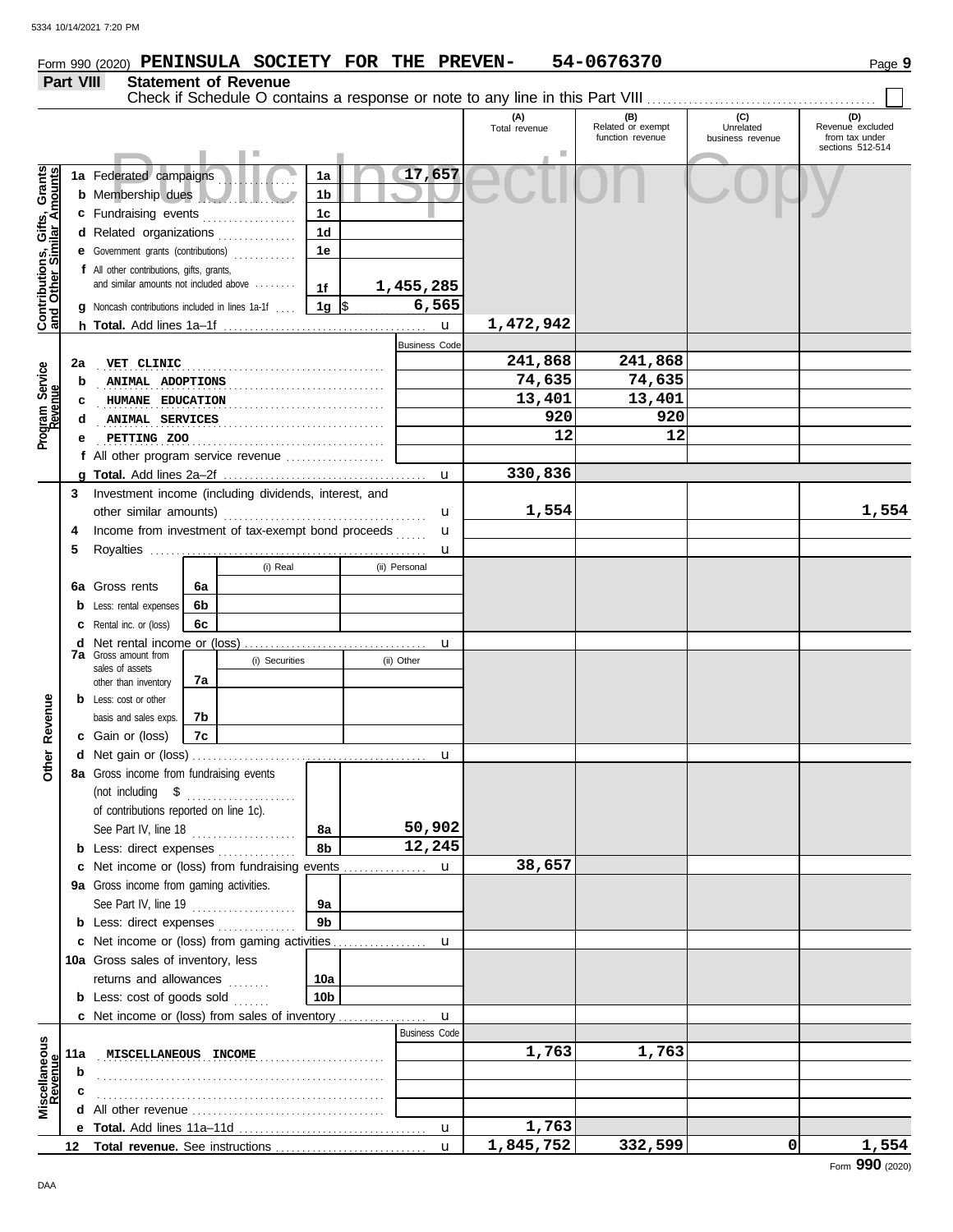## **Form 990 (2020) PENINSULA SOCIETY FOR THE PREVEN-** 54-0676370 Page 10 **Part IX Statement of Functional Expenses** *Section 501(c)(3) and 501(c)(4) organizations must complete all columns. All other organizations must complete column (A).* Check if Schedule O contains a response or note to any line in this Part IX . . . . . . . . . . . . . . . . . . . . . . . . . . . . . . . . . . . . . . . . . . . . . . . . . . . . . . . . . . . . . . . .  $\overline{a}$

| Check if Schedule O contains a response or note to any line in this Part IX |                                                                                                                                                                                                                                                                                                                                                                                                                                                                                                                               |                       |                                    |                                           |                                |  |  |  |  |  |
|-----------------------------------------------------------------------------|-------------------------------------------------------------------------------------------------------------------------------------------------------------------------------------------------------------------------------------------------------------------------------------------------------------------------------------------------------------------------------------------------------------------------------------------------------------------------------------------------------------------------------|-----------------------|------------------------------------|-------------------------------------------|--------------------------------|--|--|--|--|--|
|                                                                             | Do not include amounts reported on lines 6b,<br>7b, 8b, 9b, and 10b of Part VIII.                                                                                                                                                                                                                                                                                                                                                                                                                                             | (A)<br>Total expenses | (B)<br>Program service<br>expenses | (C)<br>Management and<br>general expenses | (D)<br>Fundraising<br>expenses |  |  |  |  |  |
| 1.                                                                          | Grants and other assistance to domestic organizations                                                                                                                                                                                                                                                                                                                                                                                                                                                                         |                       |                                    |                                           |                                |  |  |  |  |  |
|                                                                             | and domestic governments. See Part IV, line 21                                                                                                                                                                                                                                                                                                                                                                                                                                                                                |                       |                                    |                                           |                                |  |  |  |  |  |
| $\mathbf{2}$                                                                | Grants and other assistance to domestic                                                                                                                                                                                                                                                                                                                                                                                                                                                                                       |                       |                                    |                                           |                                |  |  |  |  |  |
|                                                                             | individuals. See Part IV, line 22                                                                                                                                                                                                                                                                                                                                                                                                                                                                                             |                       |                                    |                                           |                                |  |  |  |  |  |
| 3                                                                           | Grants and other assistance to foreign                                                                                                                                                                                                                                                                                                                                                                                                                                                                                        |                       |                                    |                                           |                                |  |  |  |  |  |
|                                                                             | organizations, foreign governments, and foreign                                                                                                                                                                                                                                                                                                                                                                                                                                                                               |                       |                                    |                                           |                                |  |  |  |  |  |
|                                                                             | individuals. See Part IV, lines 15 and 16                                                                                                                                                                                                                                                                                                                                                                                                                                                                                     |                       |                                    |                                           |                                |  |  |  |  |  |
| 4                                                                           | Benefits paid to or for members                                                                                                                                                                                                                                                                                                                                                                                                                                                                                               |                       |                                    |                                           |                                |  |  |  |  |  |
| 5                                                                           | Compensation of current officers, directors,                                                                                                                                                                                                                                                                                                                                                                                                                                                                                  |                       |                                    |                                           |                                |  |  |  |  |  |
|                                                                             | trustees, and key employees                                                                                                                                                                                                                                                                                                                                                                                                                                                                                                   | 56,235                | 43,301                             | 7,311                                     | 5,623                          |  |  |  |  |  |
| 6                                                                           | Compensation not included above to disqualified                                                                                                                                                                                                                                                                                                                                                                                                                                                                               |                       |                                    |                                           |                                |  |  |  |  |  |
|                                                                             | persons (as defined under section 4958(f)(1)) and                                                                                                                                                                                                                                                                                                                                                                                                                                                                             |                       |                                    |                                           |                                |  |  |  |  |  |
|                                                                             | persons described in section 4958(c)(3)(B)                                                                                                                                                                                                                                                                                                                                                                                                                                                                                    |                       |                                    |                                           |                                |  |  |  |  |  |
| 7                                                                           | Other salaries and wages                                                                                                                                                                                                                                                                                                                                                                                                                                                                                                      | 404,956               | 308,815                            | 54,189                                    | 41,952                         |  |  |  |  |  |
| 8                                                                           | Pension plan accruals and contributions (include                                                                                                                                                                                                                                                                                                                                                                                                                                                                              |                       |                                    |                                           |                                |  |  |  |  |  |
|                                                                             | section 401(k) and 403(b) employer contributions)                                                                                                                                                                                                                                                                                                                                                                                                                                                                             | 33,262                | 28,848                             | 3,015                                     | 1,399                          |  |  |  |  |  |
| 9<br>10                                                                     | Other employee benefits                                                                                                                                                                                                                                                                                                                                                                                                                                                                                                       | 35,017                | 27,011                             | 4,308                                     | 3,698                          |  |  |  |  |  |
| 11                                                                          | Fees for services (nonemployees):                                                                                                                                                                                                                                                                                                                                                                                                                                                                                             |                       |                                    |                                           |                                |  |  |  |  |  |
| a                                                                           | Management                                                                                                                                                                                                                                                                                                                                                                                                                                                                                                                    |                       |                                    |                                           |                                |  |  |  |  |  |
| b                                                                           |                                                                                                                                                                                                                                                                                                                                                                                                                                                                                                                               | 200                   | 180                                | 20                                        |                                |  |  |  |  |  |
| c                                                                           |                                                                                                                                                                                                                                                                                                                                                                                                                                                                                                                               | 25,024                | 22,522                             | 2,502                                     |                                |  |  |  |  |  |
|                                                                             |                                                                                                                                                                                                                                                                                                                                                                                                                                                                                                                               |                       |                                    |                                           |                                |  |  |  |  |  |
| е                                                                           | Professional fundraising services. See Part IV, line 17                                                                                                                                                                                                                                                                                                                                                                                                                                                                       |                       |                                    |                                           |                                |  |  |  |  |  |
| f                                                                           | Investment management fees                                                                                                                                                                                                                                                                                                                                                                                                                                                                                                    |                       |                                    |                                           |                                |  |  |  |  |  |
| a                                                                           | Other. (If line 11g amount exceeds 10% of line 25, column                                                                                                                                                                                                                                                                                                                                                                                                                                                                     |                       |                                    |                                           |                                |  |  |  |  |  |
|                                                                             | (A) amount, list line 11g expenses on Schedule O.)                                                                                                                                                                                                                                                                                                                                                                                                                                                                            |                       |                                    |                                           |                                |  |  |  |  |  |
| 12                                                                          | Advertising and promotion                                                                                                                                                                                                                                                                                                                                                                                                                                                                                                     | 36                    |                                    | 36                                        |                                |  |  |  |  |  |
| 13                                                                          |                                                                                                                                                                                                                                                                                                                                                                                                                                                                                                                               | 108,420               | 97,578                             | 10,842                                    |                                |  |  |  |  |  |
| 14                                                                          | Information technology                                                                                                                                                                                                                                                                                                                                                                                                                                                                                                        |                       |                                    |                                           |                                |  |  |  |  |  |
| 15                                                                          |                                                                                                                                                                                                                                                                                                                                                                                                                                                                                                                               |                       |                                    |                                           |                                |  |  |  |  |  |
| 16                                                                          |                                                                                                                                                                                                                                                                                                                                                                                                                                                                                                                               |                       |                                    |                                           |                                |  |  |  |  |  |
| 17                                                                          |                                                                                                                                                                                                                                                                                                                                                                                                                                                                                                                               | 1,496                 |                                    | 1,496                                     |                                |  |  |  |  |  |
| 18                                                                          | Payments of travel or entertainment expenses                                                                                                                                                                                                                                                                                                                                                                                                                                                                                  |                       |                                    |                                           |                                |  |  |  |  |  |
|                                                                             | for any federal, state, or local public officials                                                                                                                                                                                                                                                                                                                                                                                                                                                                             |                       |                                    |                                           |                                |  |  |  |  |  |
| 19<br>20                                                                    | Conferences, conventions, and meetings                                                                                                                                                                                                                                                                                                                                                                                                                                                                                        | 10,307                |                                    | 10,307                                    |                                |  |  |  |  |  |
| 21                                                                          | $\textbf{Interest} \hspace{2em} \begin{minipage}{1em} \begin{minipage}{1em} \begin{minipage}{1em} \begin{minipage}{1em} \end{minipage} \end{minipage} \end{minipage} \begin{minipage}{1em} \begin{minipage}{1em} \begin{minipage}{1em} \begin{minipage}{1em} \end{minipage} \end{minipage} \end{minipage} \end{minipage} \begin{minipage}{1em} \begin{minipage}{1em} \begin{minipage}{1em} \begin{minipage}{1em} \end{minipage} \end{minipage} \end{minipage} \end{minipage} \begin{minipage}{1em}$<br>Payments to affiliates |                       |                                    |                                           |                                |  |  |  |  |  |
| 22                                                                          | Depreciation, depletion, and amortization                                                                                                                                                                                                                                                                                                                                                                                                                                                                                     | 86,782                | 86,782                             |                                           |                                |  |  |  |  |  |
| 23                                                                          |                                                                                                                                                                                                                                                                                                                                                                                                                                                                                                                               | 29,196                | 26,276                             | 2,920                                     |                                |  |  |  |  |  |
| 24                                                                          | Other expenses. Itemize expenses not covered                                                                                                                                                                                                                                                                                                                                                                                                                                                                                  |                       |                                    |                                           |                                |  |  |  |  |  |
|                                                                             | above (List miscellaneous expenses on line 24e. If                                                                                                                                                                                                                                                                                                                                                                                                                                                                            |                       |                                    |                                           |                                |  |  |  |  |  |
|                                                                             | line 24e amount exceeds 10% of line 25, column                                                                                                                                                                                                                                                                                                                                                                                                                                                                                |                       |                                    |                                           |                                |  |  |  |  |  |
|                                                                             | (A) amount, list line 24e expenses on Schedule O.)                                                                                                                                                                                                                                                                                                                                                                                                                                                                            |                       |                                    |                                           |                                |  |  |  |  |  |
| a                                                                           | VETERINARY CLINIC                                                                                                                                                                                                                                                                                                                                                                                                                                                                                                             | 124,462               | 124,462                            |                                           |                                |  |  |  |  |  |
| b                                                                           | SHELTER OPERATIONS                                                                                                                                                                                                                                                                                                                                                                                                                                                                                                            | 75,573                | 75,573                             |                                           |                                |  |  |  |  |  |
| c                                                                           | FACILITY AND ATTRACTIONS                                                                                                                                                                                                                                                                                                                                                                                                                                                                                                      | 50,451                | 50,451                             |                                           |                                |  |  |  |  |  |
| d                                                                           | HUMANE EDUCATION                                                                                                                                                                                                                                                                                                                                                                                                                                                                                                              | 15,452                | 15,452                             |                                           |                                |  |  |  |  |  |
|                                                                             |                                                                                                                                                                                                                                                                                                                                                                                                                                                                                                                               | 54,121<br>1,110,990   | 42,455                             | 5,101                                     | 6,565                          |  |  |  |  |  |
| 25<br>26                                                                    | Total functional expenses. Add lines 1 through 24e<br>Joint costs. Complete this line only if the                                                                                                                                                                                                                                                                                                                                                                                                                             |                       | 949,706                            | 102,047                                   | 59,237                         |  |  |  |  |  |
|                                                                             | organization reported in column (B) joint costs                                                                                                                                                                                                                                                                                                                                                                                                                                                                               |                       |                                    |                                           |                                |  |  |  |  |  |
|                                                                             | from a combined educational campaign and                                                                                                                                                                                                                                                                                                                                                                                                                                                                                      |                       |                                    |                                           |                                |  |  |  |  |  |
|                                                                             | fundraising solicitation. Check here $\mathbf{u}$  <br>if<br>following SOP 98-2 (ASC 958-720)                                                                                                                                                                                                                                                                                                                                                                                                                                 |                       |                                    |                                           |                                |  |  |  |  |  |
| DAA                                                                         |                                                                                                                                                                                                                                                                                                                                                                                                                                                                                                                               |                       |                                    |                                           | Form 990 (2020)                |  |  |  |  |  |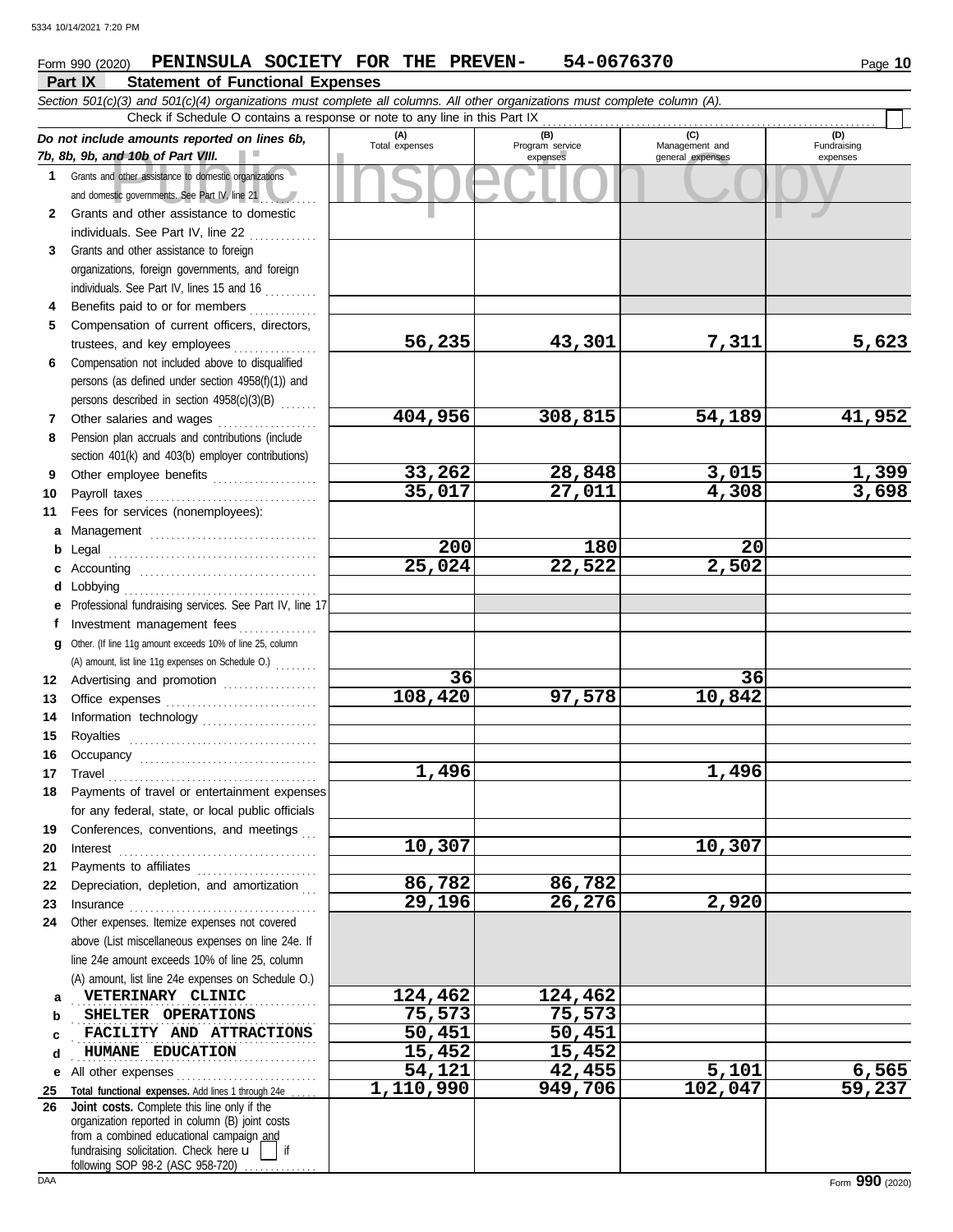|                 |              | 5334 10/14/2021 7:20 PM                                                                                                                                    |  |                        |                   |                         |                  |
|-----------------|--------------|------------------------------------------------------------------------------------------------------------------------------------------------------------|--|------------------------|-------------------|-------------------------|------------------|
|                 |              | PENINSULA SOCIETY FOR THE PREVEN-<br>Form 990 (2020)                                                                                                       |  |                        | 54-0676370        |                         | Page 11          |
|                 | Part X       | <b>Balance Sheet</b><br>Check if Schedule O contains a response or note to any line in this Part X                                                         |  |                        |                   |                         |                  |
|                 |              |                                                                                                                                                            |  |                        | (A)               |                         | (B)              |
|                 |              |                                                                                                                                                            |  |                        | Beginning of year |                         | End of year      |
|                 | 1.           | Cash-non-interest-bearing                                                                                                                                  |  | <b>III</b>             |                   | $\mathbf{1}$            | 2,224            |
|                 | $\mathbf{2}$ | Savings and temporary cash investments                                                                                                                     |  |                        | 148,095           | $\sqrt{2}$              | 896,196          |
|                 | 3            |                                                                                                                                                            |  |                        |                   | $\overline{\mathbf{3}}$ |                  |
|                 | 4            |                                                                                                                                                            |  |                        |                   | 4                       |                  |
|                 | 5            | Loans and other receivables from any current or former officer, director,                                                                                  |  |                        |                   |                         |                  |
|                 |              | trustee, key employee, creator or founder, substantial contributor, or 35%                                                                                 |  |                        |                   |                         |                  |
|                 |              | controlled entity or family member of any of these persons                                                                                                 |  |                        |                   | 5                       |                  |
|                 | 6.           | Loans and other receivables from other disqualified persons (as defined                                                                                    |  |                        |                   |                         |                  |
|                 |              | under section 4958(f)(1)), and persons described in section 4958(c)(3)(B)                                                                                  |  |                        |                   | 6                       |                  |
| Assets          | 7            |                                                                                                                                                            |  |                        |                   | $\overline{7}$          |                  |
|                 | 8            |                                                                                                                                                            |  |                        |                   | 8                       | 2,505            |
|                 | 9            |                                                                                                                                                            |  |                        | 6,214             | 9                       | 6,375            |
|                 |              | 10a Land, buildings, and equipment: cost or other                                                                                                          |  |                        |                   |                         |                  |
|                 |              |                                                                                                                                                            |  |                        |                   |                         |                  |
|                 |              |                                                                                                                                                            |  | $\overline{1,485,089}$ | 633,333           | 10c                     | 593,317          |
|                 | 11           |                                                                                                                                                            |  |                        | 8,009             | 11                      | 11,295           |
|                 | 12           |                                                                                                                                                            |  |                        |                   | 12                      |                  |
|                 | 13           |                                                                                                                                                            |  |                        |                   | 13                      |                  |
|                 | 14           |                                                                                                                                                            |  |                        |                   | 14                      |                  |
|                 | 15           |                                                                                                                                                            |  |                        | 3,995             | 15                      | 3,995            |
|                 | 16           |                                                                                                                                                            |  |                        | 799,646           | 16                      | 1,515,907        |
|                 | 17           |                                                                                                                                                            |  |                        | 65,043            | 17                      | 68,943           |
|                 | 18           |                                                                                                                                                            |  |                        |                   | 18                      |                  |
|                 | 19           |                                                                                                                                                            |  |                        | 1,500             | 19                      | 5,565            |
|                 | 20           |                                                                                                                                                            |  |                        |                   | 20                      |                  |
|                 | 21           | Escrow or custodial account liability. Complete Part IV of Schedule D                                                                                      |  |                        |                   | 21                      |                  |
|                 | 22           | Loans and other payables to any current or former officer, director,                                                                                       |  |                        |                   |                         |                  |
| Liabilities     |              | trustee, key employee, creator or founder, substantial contributor, or 35%                                                                                 |  |                        |                   |                         |                  |
|                 |              |                                                                                                                                                            |  |                        |                   | 22                      | 232,442          |
|                 | 23           |                                                                                                                                                            |  |                        | 244,941           | 23                      |                  |
|                 | 24           |                                                                                                                                                            |  |                        |                   | 24                      |                  |
|                 | 25           | Other liabilities (including federal income tax, payables to related third<br>parties, and other liabilities not included on lines 17-24). Complete Part X |  |                        |                   |                         |                  |
|                 |              |                                                                                                                                                            |  |                        |                   |                         |                  |
|                 | 26           |                                                                                                                                                            |  |                        | 311,484           | 25<br>26                | 306,950          |
|                 |              | Organizations that follow FASB ASC 958, check here $\mathbf{u} \mathbf{X} $                                                                                |  |                        |                   |                         |                  |
|                 |              | and complete lines 27, 28, 32, and 33.                                                                                                                     |  |                        |                   |                         |                  |
|                 | 27           |                                                                                                                                                            |  |                        | 479,038           | 27                      | <u>1,200,691</u> |
| <b>Balances</b> | 28           | Net assets with donor restrictions                                                                                                                         |  |                        | 9,124             | 28                      | 8,266            |

**Net Assets or Fund Balances** Net assets with donor restrictions . . . . . . . . . . . . . . . . . . . . . . . . . . . . . . . . . . . . . . . . . . . . . . . . . . . . . . . . Net Assets or Fund **Organizations that do not follow FASB ASC 958, check here** u **and complete lines 29 through 33.** Capital stock or trust principal, or current funds . . . . . . . . . . . . . . . . . . . . . . . . . . . . . . . . . . . . . . . . . **29 29** Paid-in or capital surplus, or land, building, or equipment fund .............................. **30 30** Retained earnings, endowment, accumulated income, or other funds ................... **31 31** Total net assets or fund balances . . . . . . . . . . . . . . . . . . . . . . . . . . . . . . . . . . . . . . . . . . . . . . . . . . . . . . . . **488,162 1,208,957 32 32 33** Total liabilities and net assets/fund balances .............. **799,646 1,515,907 33**

Form **990** (2020)

DAA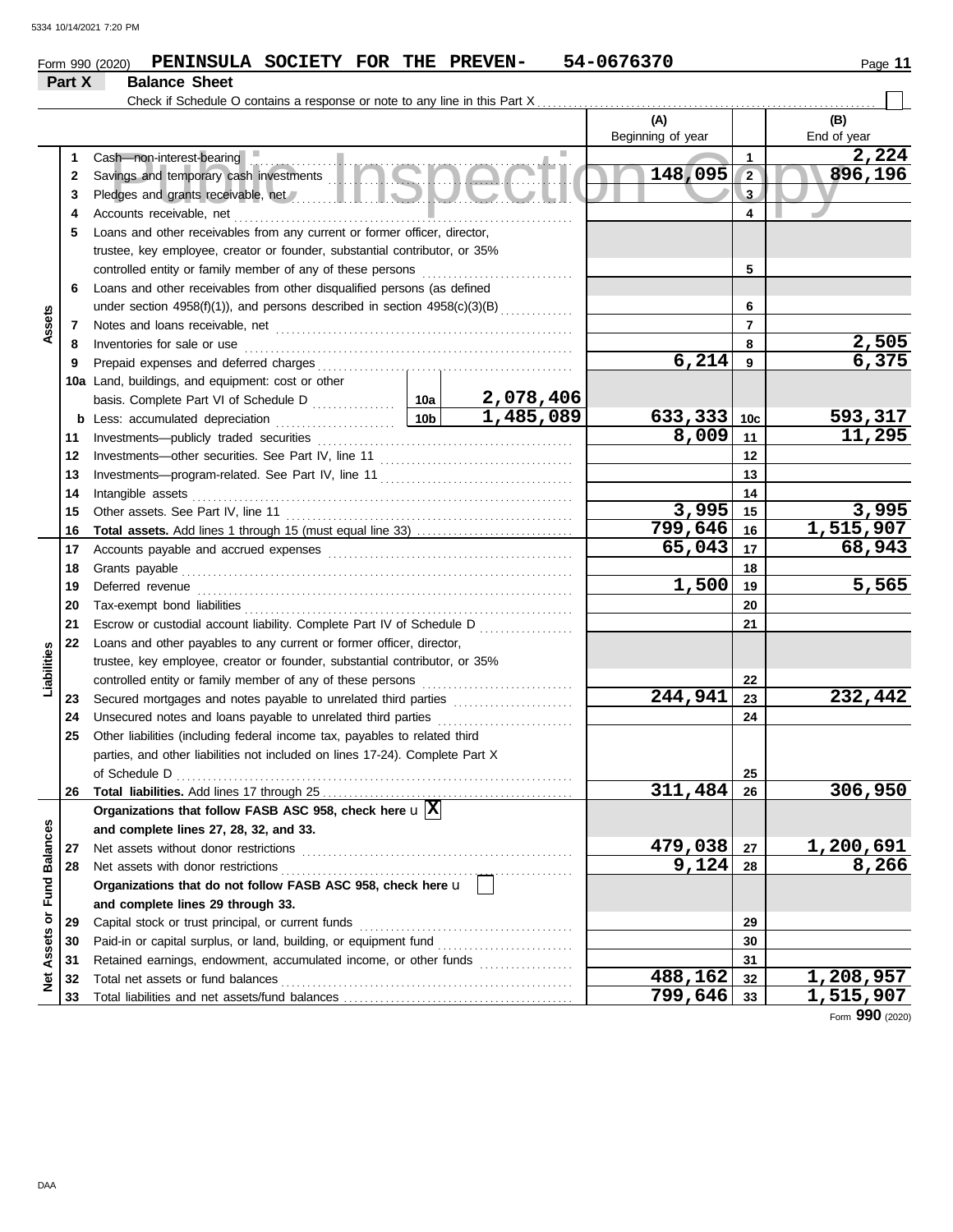|    | 54-0676370<br>Form 990 (2020) PENINSULA SOCIETY FOR THE PREVEN-                                                                                 |                |                |           | Page 12 |
|----|-------------------------------------------------------------------------------------------------------------------------------------------------|----------------|----------------|-----------|---------|
|    | Part XI<br><b>Reconciliation of Net Assets</b>                                                                                                  |                |                |           |         |
|    |                                                                                                                                                 |                |                |           |         |
| 1  |                                                                                                                                                 |                | 1,845,752      |           |         |
| 2  |                                                                                                                                                 | $\overline{2}$ | 1,110,990      |           |         |
| 3  |                                                                                                                                                 | 3              |                | 734,762   |         |
| 4  | Revenue less expenses. Subtract line 2 from line 1<br>Net assets or fund balances at beginning of year (must equal Part X, line 32, column (A)) | $\overline{4}$ |                | 488,162   |         |
| 5  |                                                                                                                                                 | 5              |                |           | 3,286   |
| 6  |                                                                                                                                                 | 6              |                |           |         |
| 7  | Investment expenses <b>constant expenses constant expenses constant expenses constant expenses</b>                                              | $\overline{7}$ |                |           |         |
| 8  | Prior period adjustments                                                                                                                        | 8              |                | $-17,253$ |         |
| 9  |                                                                                                                                                 | 9              |                |           |         |
| 10 | Net assets or fund balances at end of year. Combine lines 3 through 9 (must equal Part X, line                                                  |                |                |           |         |
|    |                                                                                                                                                 | 10             | 1,208,957      |           |         |
|    | <b>Financial Statements and Reporting</b><br>Part XII                                                                                           |                |                |           |         |
|    |                                                                                                                                                 |                |                |           |         |
|    |                                                                                                                                                 |                |                | Yes       | No      |
| 1. | $ {\bf x} $<br>Cash<br>Accrual<br>Other<br>Accounting method used to prepare the Form 990:                                                      |                |                |           |         |
|    | If the organization changed its method of accounting from a prior year or checked "Other," explain in                                           |                |                |           |         |
|    | Schedule O.                                                                                                                                     |                |                |           |         |
|    | 2a Were the organization's financial statements compiled or reviewed by an independent accountant?                                              |                | 2a             |           | X       |
|    | If "Yes," check a box below to indicate whether the financial statements for the year were compiled or                                          |                |                |           |         |
|    | reviewed on a separate basis, consolidated basis, or both:                                                                                      |                |                |           |         |
|    | Consolidated basis<br>Both consolidated and separate basis<br>Separate basis                                                                    |                |                |           |         |
|    | <b>b</b> Were the organization's financial statements audited by an independent accountant?                                                     |                | 2 <sub>b</sub> | x         |         |
|    | If "Yes," check a box below to indicate whether the financial statements for the year were audited on a                                         |                |                |           |         |
|    | separate basis, consolidated basis, or both:                                                                                                    |                |                |           |         |
|    | $ \mathbf{X} $ Separate basis<br>Consolidated basis<br>Both consolidated and separate basis                                                     |                |                |           |         |
|    | c If "Yes" to line 2a or 2b, does the organization have a committee that assumes responsibility for oversight of                                |                |                |           |         |
|    | the audit, review, or compilation of its financial statements and selection of an independent accountant?                                       |                | 2c             | X         |         |
|    | If the organization changed either its oversight process or selection process during the tax year, explain on                                   |                |                |           |         |
|    | Schedule O.                                                                                                                                     |                |                |           |         |
|    | 3a As a result of a federal award, was the organization required to undergo an audit or audits as set forth in the                              |                |                |           |         |
|    | Single Audit Act and OMB Circular A-133?                                                                                                        |                | 3a             |           | x       |
|    | b If "Yes," did the organization undergo the required audit or audits? If the organization did not undergo the                                  |                |                |           |         |
|    |                                                                                                                                                 |                | 3b             |           |         |

Form **990** (2020)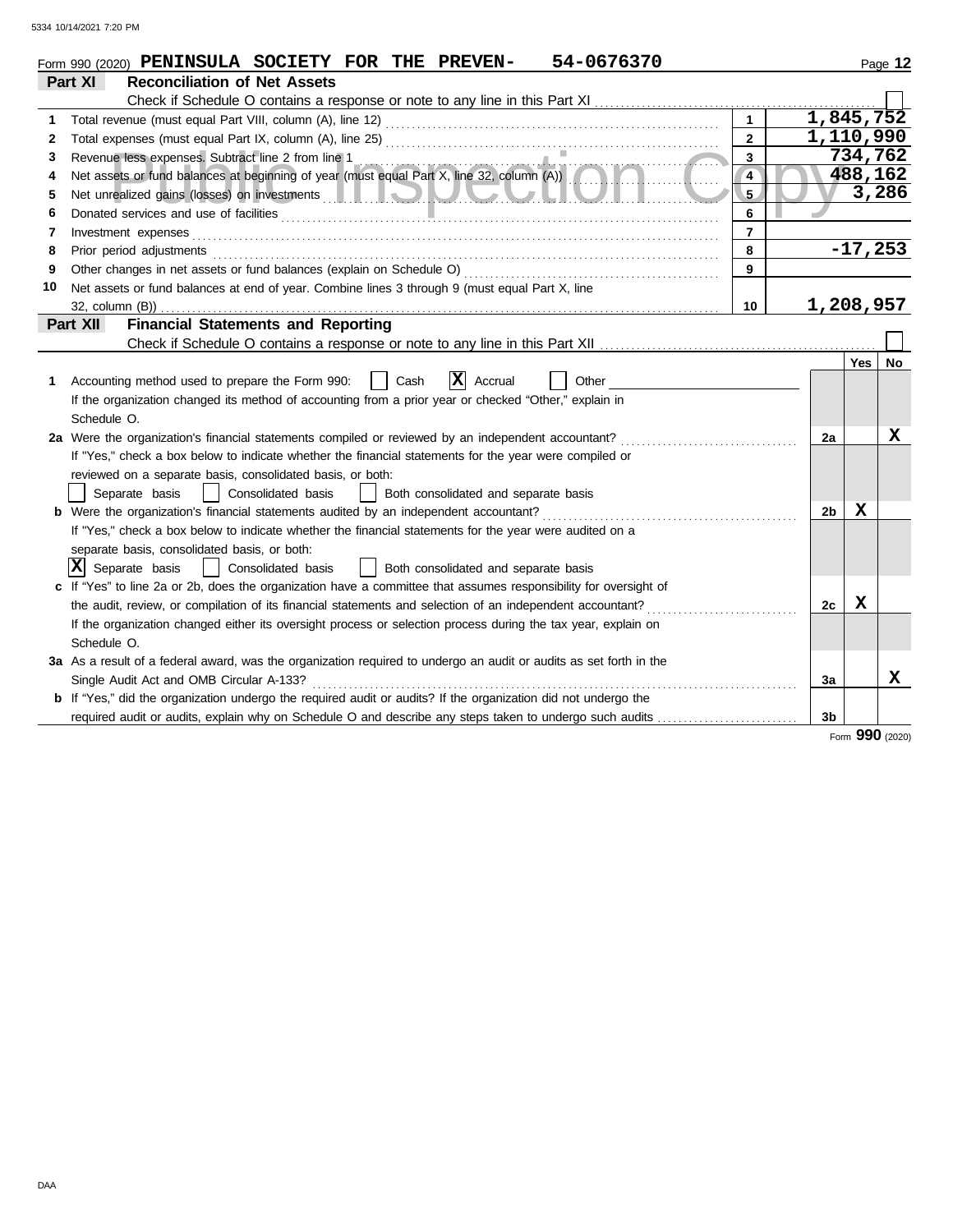| <b>SCHEDULE A</b>                     |                  |                                                            | <b>Public Charity Status and Public Support</b>                                                                                                                                                                                                                                                                                                       |                          |                          |                                | OMB No. 1545-0047                    |
|---------------------------------------|------------------|------------------------------------------------------------|-------------------------------------------------------------------------------------------------------------------------------------------------------------------------------------------------------------------------------------------------------------------------------------------------------------------------------------------------------|--------------------------|--------------------------|--------------------------------|--------------------------------------|
| (Form 990 or 990-EZ)                  |                  |                                                            | Complete if the organization is a section $501(c)(3)$ organization or a section $4947(a)(1)$ nonexempt charitable trust.                                                                                                                                                                                                                              | 2020                     |                          |                                |                                      |
| Department of the Treasury            |                  |                                                            | La Attach to Form 990 or Form 990-EZ.                                                                                                                                                                                                                                                                                                                 | Open to Public           |                          |                                |                                      |
| Internal Revenue Service              |                  |                                                            | u Go to www.irs.gov/Form990 for instructions and the latest information.                                                                                                                                                                                                                                                                              |                          |                          |                                | <b>Inspection</b>                    |
| Name of the organization              |                  |                                                            | PENINSULA SOCIETY FOR THE PREVEN-                                                                                                                                                                                                                                                                                                                     |                          |                          | Employer identification number |                                      |
| Part I                                |                  |                                                            | TION OF CRUELTY TO ANIMALS, INC.<br>Reason for Public Charity Status. (All organizations must complete this part.)                                                                                                                                                                                                                                    |                          |                          | 54-0676370<br>See instructions |                                      |
|                                       |                  |                                                            | The organization is not a private foundation because it is: (For lines 1 through 12, check only one box.)                                                                                                                                                                                                                                             |                          |                          |                                |                                      |
| 1                                     |                  |                                                            | A church, convention of churches, or association of churches described in section 170(b)(1)(A)(i).                                                                                                                                                                                                                                                    |                          |                          |                                |                                      |
| 2                                     |                  |                                                            | A school described in <b>section 170(b)(1)(A)(ii).</b> (Attach Schedule E (Form 990 or 990-EZ).)                                                                                                                                                                                                                                                      |                          |                          |                                |                                      |
| 3                                     |                  |                                                            | A hospital or a cooperative hospital service organization described in section 170(b)(1)(A)(iii).                                                                                                                                                                                                                                                     |                          |                          |                                |                                      |
| 4                                     |                  |                                                            | A medical research organization operated in conjunction with a hospital described in section 170(b)(1)(A)(iii). Enter the hospital's name,                                                                                                                                                                                                            |                          |                          |                                |                                      |
| 5                                     | city, and state: |                                                            | An organization operated for the benefit of a college or university owned or operated by a governmental unit described in                                                                                                                                                                                                                             |                          |                          |                                |                                      |
|                                       |                  | section 170(b)(1)(A)(iv). (Complete Part II.)              |                                                                                                                                                                                                                                                                                                                                                       |                          |                          |                                |                                      |
| 6                                     |                  |                                                            | A federal, state, or local government or governmental unit described in section 170(b)(1)(A)(v).                                                                                                                                                                                                                                                      |                          |                          |                                |                                      |
| X<br>7                                |                  | described in section 170(b)(1)(A)(vi). (Complete Part II.) | An organization that normally receives a substantial part of its support from a governmental unit or from the general public                                                                                                                                                                                                                          |                          |                          |                                |                                      |
| 8                                     |                  |                                                            | A community trust described in section 170(b)(1)(A)(vi). (Complete Part II.)                                                                                                                                                                                                                                                                          |                          |                          |                                |                                      |
| 9<br>university:                      |                  |                                                            | An agricultural research organization described in section 170(b)(1)(A)(ix) operated in conjunction with a land-grant college<br>or university or a non-land-grant college of agriculture (see instructions). Enter the name, city, and state of the college or                                                                                       |                          |                          |                                |                                      |
| 10                                    |                  |                                                            | An organization that normally receives: (1) more than 33 1/3% of its support from contributions, membership fees, and gross                                                                                                                                                                                                                           |                          |                          |                                |                                      |
|                                       |                  |                                                            | receipts from activities related to its exempt functions, subject to certain exceptions; and (2) no more than 331/3% of its                                                                                                                                                                                                                           |                          |                          |                                |                                      |
|                                       |                  |                                                            | support from gross investment income and unrelated business taxable income (less section 511 tax) from businesses<br>acquired by the organization after June 30, 1975. See section 509(a)(2). (Complete Part III.)                                                                                                                                    |                          |                          |                                |                                      |
| 11                                    |                  |                                                            | An organization organized and operated exclusively to test for public safety. See section 509(a)(4).                                                                                                                                                                                                                                                  |                          |                          |                                |                                      |
| 12                                    |                  |                                                            | An organization organized and operated exclusively for the benefit of, to perform the functions of, or to carry out the purposes                                                                                                                                                                                                                      |                          |                          |                                |                                      |
|                                       |                  |                                                            | of one or more publicly supported organizations described in section 509(a)(1) or section 509(a)(2). See section 509(a)(3).                                                                                                                                                                                                                           |                          |                          |                                |                                      |
| a                                     |                  |                                                            | Check the box in lines 12a through 12d that describes the type of supporting organization and complete lines 12e, 12f, and 12g.<br>Type I. A supporting organization operated, supervised, or controlled by its supported organization(s), typically by giving                                                                                        |                          |                          |                                |                                      |
|                                       |                  |                                                            | the supported organization(s) the power to regularly appoint or elect a majority of the directors or trustees of the<br>supporting organization. You must complete Part IV, Sections A and B.                                                                                                                                                         |                          |                          |                                |                                      |
| b                                     |                  |                                                            | Type II. A supporting organization supervised or controlled in connection with its supported organization(s), by having                                                                                                                                                                                                                               |                          |                          |                                |                                      |
|                                       |                  |                                                            | control or management of the supporting organization vested in the same persons that control or manage the supported                                                                                                                                                                                                                                  |                          |                          |                                |                                      |
|                                       |                  |                                                            | organization(s). You must complete Part IV, Sections A and C.                                                                                                                                                                                                                                                                                         |                          |                          |                                |                                      |
| c                                     |                  |                                                            | Type III functionally integrated. A supporting organization operated in connection with, and functionally integrated with,<br>its supported organization(s) (see instructions). You must complete Part IV, Sections A, D, and E.                                                                                                                      |                          |                          |                                |                                      |
| d                                     |                  |                                                            | Type III non-functionally integrated. A supporting organization operated in connection with its supported organization(s)<br>that is not functionally integrated. The organization generally must satisfy a distribution requirement and an attentiveness<br>requirement (see instructions). You must complete Part IV, Sections A and D, and Part V. |                          |                          |                                |                                      |
| e                                     |                  |                                                            | Check this box if the organization received a written determination from the IRS that it is a Type I, Type II, Type III                                                                                                                                                                                                                               |                          |                          |                                |                                      |
|                                       |                  |                                                            | functionally integrated, or Type III non-functionally integrated supporting organization.                                                                                                                                                                                                                                                             |                          |                          |                                |                                      |
| f                                     |                  | Enter the number of supported organizations                |                                                                                                                                                                                                                                                                                                                                                       |                          |                          |                                |                                      |
| g                                     |                  |                                                            | Provide the following information about the supported organization(s).<br>(iii) Type of organization                                                                                                                                                                                                                                                  | (iv) Is the organization |                          | (v) Amount of monetary         |                                      |
| (i) Name of supported<br>organization |                  | (ii) EIN                                                   | (described on lines 1-10                                                                                                                                                                                                                                                                                                                              |                          | listed in your governing | support (see                   | (vi) Amount of<br>other support (see |
|                                       |                  |                                                            | above (see instructions))                                                                                                                                                                                                                                                                                                                             | document?                |                          | instructions)                  | instructions)                        |
|                                       |                  |                                                            |                                                                                                                                                                                                                                                                                                                                                       | Yes                      | No                       |                                |                                      |
| (A)                                   |                  |                                                            |                                                                                                                                                                                                                                                                                                                                                       |                          |                          |                                |                                      |
| (B)                                   |                  |                                                            |                                                                                                                                                                                                                                                                                                                                                       |                          |                          |                                |                                      |
| (C)                                   |                  |                                                            |                                                                                                                                                                                                                                                                                                                                                       |                          |                          |                                |                                      |
| (D)                                   |                  |                                                            |                                                                                                                                                                                                                                                                                                                                                       |                          |                          |                                |                                      |
| (E)                                   |                  |                                                            |                                                                                                                                                                                                                                                                                                                                                       |                          |                          |                                |                                      |
| Total                                 |                  |                                                            |                                                                                                                                                                                                                                                                                                                                                       |                          |                          |                                |                                      |
|                                       |                  |                                                            | For Paperwork Reduction Act Notice, see the Instructions for Form 990 or 990-EZ.                                                                                                                                                                                                                                                                      |                          |                          |                                | Schedule A (Form 990 or 990-EZ) 2020 |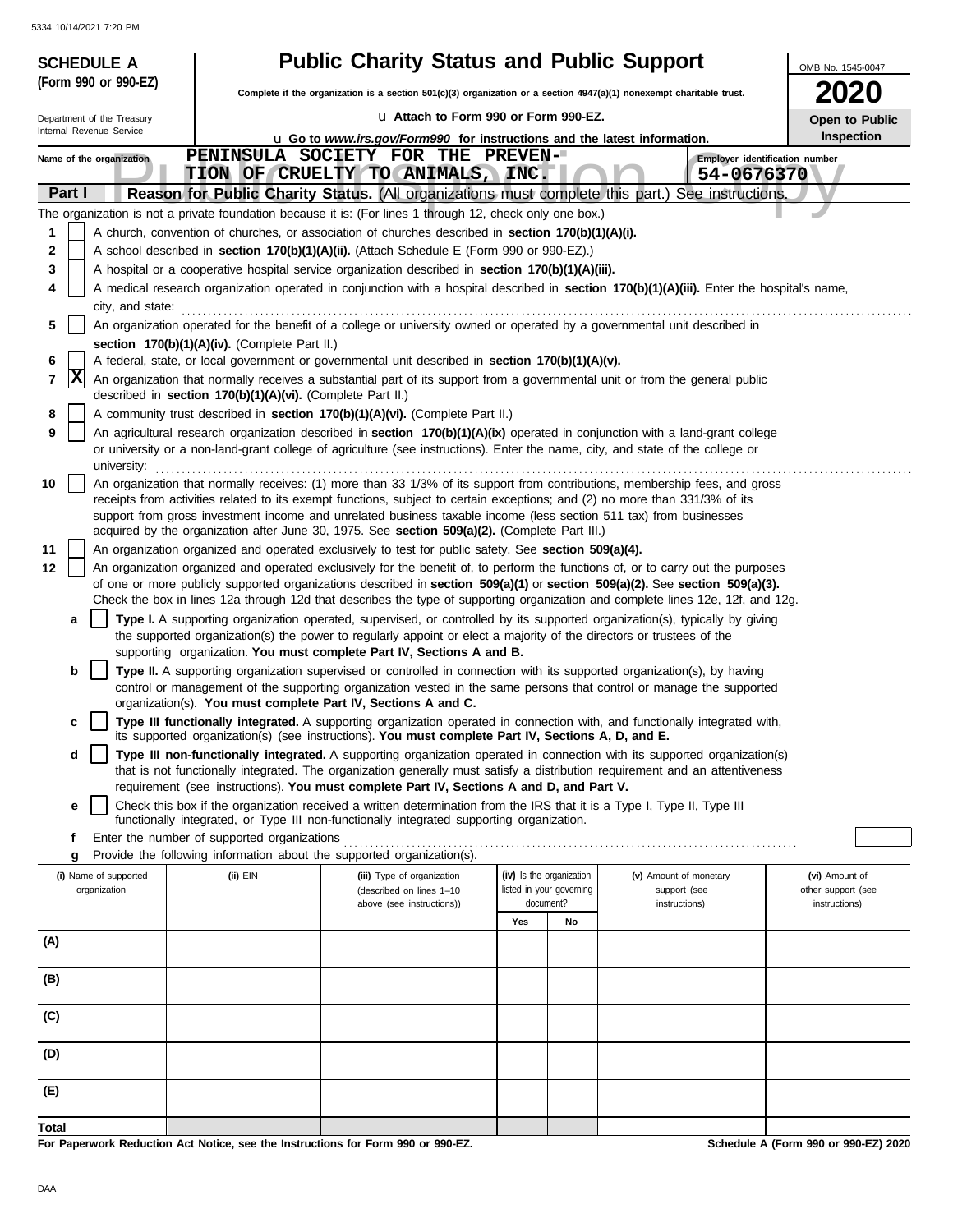### Schedule A (Form 990 or 990-EZ) 2020 **PENINSULA SOCIETY FOR THE PREVEN-** 54-0676370 Page 2 **Part II Support Schedule for Organizations Described in Sections 170(b)(1)(A)(iv) and 170(b)(1)(A)(vi)** (Complete only if you checked the box on line 5, 7, or 8 of Part I or if the organization failed to qualify under Part III. If the organization fails to qualify under the tests listed below, please complete Part III.) **Section A. Public Support** r (or fiscal year beginning in) **u** (a) 2016 (b) 2017 (c) 2018 (d) 2019 (e) 2020 (t)<br>grants, contributions, and<br>ership fees received. (Do not beginning in) 540, 262 598, 109 524, 948 612, 351 1, 472, 942 **Calendar year (or fiscal year beginning in) (f)** Total u **(a)** 2016 **(b)** 2017 **(c)** 2018 **(d)** 2019 **(e)** 2020 Gifts, grants, contributions, and **1** membership fees received. (Do not include any "unusual grants.") .......... **540,262 598,109 524,948 612,351 1,472,942 3,748,612 2** Tax revenues levied for the organization's benefit and either paid to or expended on its behalf ............ **3** The value of services or facilities furnished by a governmental unit to the organization without charge .............. **Total.** Add lines 1 through 3 ............ **4 540,262 598,109 524,948 612,351 1,472,942 3,748,612 5** The portion of total contributions by each person (other than a governmental unit or publicly supported organization) included on line 1 that exceeds 2% of the amount shown on line 11, column (f)  $\ldots$ Public support. Subtract line 5 from line 4. **3,748,612 6 Section B. Total Support Calendar year (or fiscal year beginning in) (f)** Total **(a)** 2016 u **(b)** 2017 **(c)** 2018 **(d)** 2019 **(e)** 2020 Amounts from line 4 ..................... **7 540,262 598,109 524,948 612,351 1,472,942 3,748,612 8** Gross income from interest, dividends, payments received on securities loans, rents, royalties, and income from similar sources . . . . . . . . . . . . . . . . . . . . . . . . . . **186 296 149 53 1,554 2,238** Net income from unrelated business **9** activities, whether or not the business is regularly carried on  $\dots\dots\dots\dots\dots$ **10** Other income. Do not include gain or loss from the sale of capital assets (Explain in Part VI.) . . . . . . . . . . . . . . . . . . . . . **11 Total support.** Add lines 7 through 10 **3,750,850 12 12 1,282,164** Gross receipts from related activities, etc. (see instructions) . . . . . . . . . . . . . . . . . . . . . . . . . . . . . . . . . . . . . . . . . . . . . . . . . . . . . . . . . . . . . . . . . . . . . **13** First 5 years. If the Form 990 is for the organization's first, second, third, fourth, or fifth tax year as a section 501(c)(3) organization, check this box and stop here ▶ **Section C. Computation of Public Support Percentage 14** % **99.94 14** Public support percentage for 2020 (line 6, column (f) divided by line 11, column (f))  $\ldots$ Public support percentage from 2019 Schedule A, Part II, line 14 . . . . . . . . . . . . . . . . . . . . . . . . . . . . . . . . . . . . . . . . . . . . . . . . . . . . . . . . . . . . . . . **15 15** % **99.91 16a 33 1/3% support test—2020.** If the organization did not check the box on line 13, and line 14 is 33 1/3% or more, check this box and **stop here.** The organization qualifies as a publicly supported organization . . . . . . . . . . . . . . . . . . . . . . . . . . . . . . . . . . . . . . . . . . . . . . . . . . . . . . . . . . . . . . . . . **X b 33 1/3% support test—2019.** If the organization did not check a box on line 13 or 16a, and line 15 is 33 1/3% or more, check this box and **stop here.** The organization qualifies as a publicly supported organization . . . . . . . . . . . . . . . . . . . . . . . . . . . . . . . . . . . . . . . . . . . . . . . . . . . . . . . . . . . .

**17a 10%-facts-and-circumstances test—2020.** If the organization did not check a box on line 13, 16a, or 16b, and line 14 is 10% or more, and if the organization meets the "facts-and-circumstances" test, check this box and **stop here.** Explain in Part VI how the organization meets the "facts-and-circumstances" test. The organization qualifies as a publicly supported **b 10%-facts-and-circumstances test—2019.** If the organization did not check a box on line 13, 16a, 16b, or 17a, and line in Part VI how the organization meets the "facts-and-circumstances" test. The organization qualifies as a publicly supported 15 is 10% or more, and if the organization meets the "facts-and-circumstances" test, check this box and **stop here.** Explain **18 Private foundation.** If the organization did not check a box on line 13, 16a, 16b, 17a, or 17b, check this box and see organization www.community.com/www.community.com/www.community.com/www.community.com/www.community.com/www.com organization . . . . . . . . . . . . . . . . . . . . . . . . . . . . . . . . . . . . . . . . . . . . . . . . . . . . . . . . . . . . . . . . . . . . . . . . . . . . . . . . . . . . . . . . . . . . . . . . . . . . . . . . . . . . . . . . . . . . . . . . . . . . . . . . . . . . . . . . . . . instructions . . . . . . . . . . . . . . . . . . . . . . . . . . . . . . . . . . . . . . . . . . . . . . . . . . . . . . . . . . . . . . . . . . . . . . . . . . . . . . . . . . . . . . . . . . . . . . . . . . . . . . . . . . . . . . . . . . . . . . . . . . . . . . . . . . . . . . . . . . . .

**Schedule A (Form 990 or 990-EZ) 2020**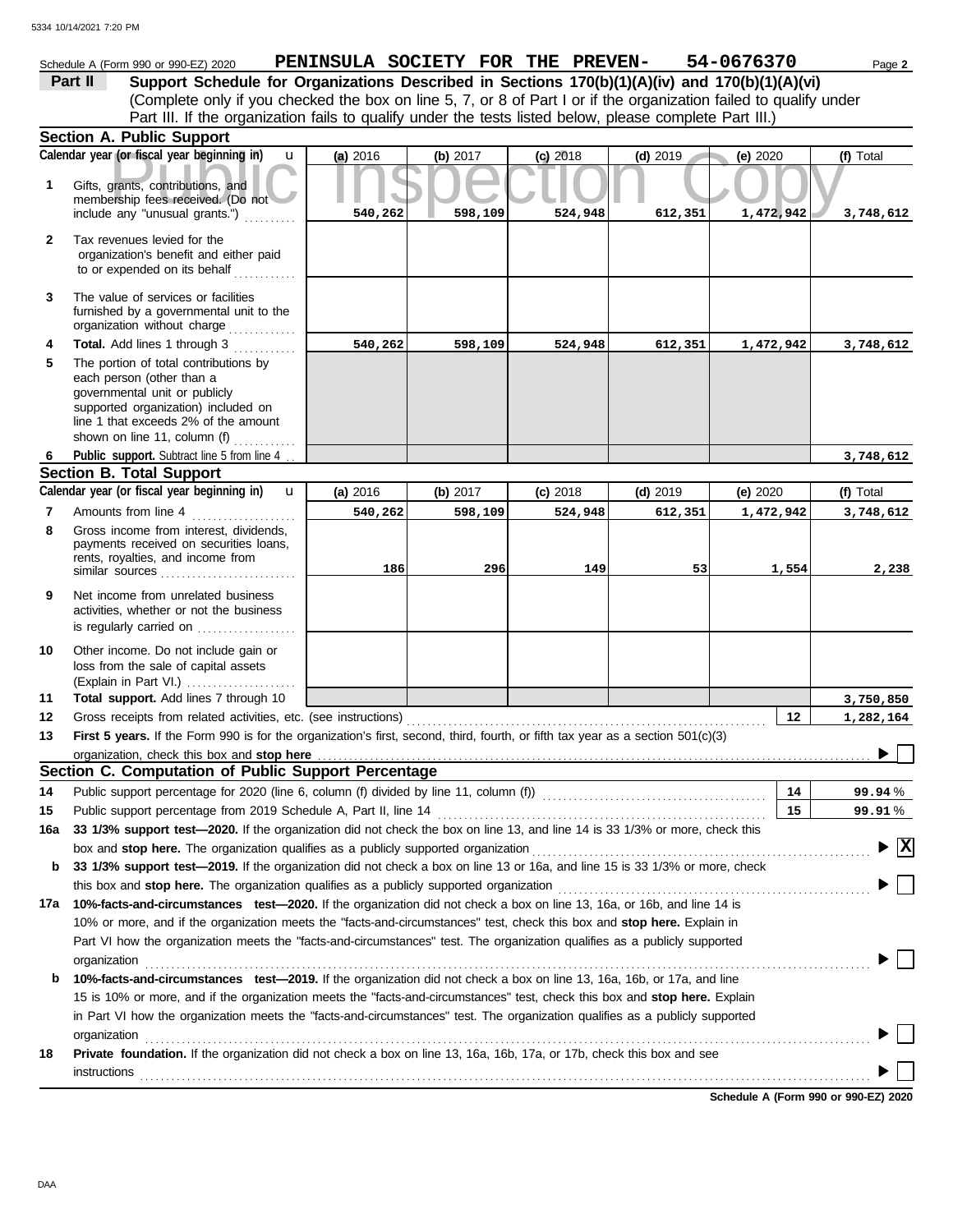# **Part III Support Schedule for Organizations Described in Section 509(a)(2)** Schedule A (Form 990 or 990-EZ) 2020 Page **3 PENINSULA SOCIETY FOR THE PREVEN- 54-0676370**

(Complete only if you checked the box on line 10 of Part I or if the organization failed to qualify under Part II. If the organization fails to qualify under the tests listed below, please complete Part II.)

| <b>Section A. Public Support</b> |                                                                                                                                                                                   |          |          |            |            |            |           |  |
|----------------------------------|-----------------------------------------------------------------------------------------------------------------------------------------------------------------------------------|----------|----------|------------|------------|------------|-----------|--|
|                                  | Calendar year (or fiscal year beginning in)<br>u                                                                                                                                  | (a) 2016 | (b) 2017 | $(c)$ 2018 | $(d)$ 2019 | (e) 2020   | (f) Total |  |
| $\mathbf{1}$                     | Gifts, grants, contributions, and membership fees<br>received. (Do not include any "unusual grants.")                                                                             |          |          |            |            |            |           |  |
| $\mathbf{2}$                     | Gross receipts from admissions, merchandise<br>sold or services performed, or facilities<br>furnished in any activity that is related to the<br>organization's tax-exempt purpose |          |          |            |            |            |           |  |
| 3                                | Gross receipts from activities that are not an<br>unrelated trade or business under section 513                                                                                   |          |          |            |            |            |           |  |
| 4                                | Tax revenues levied for the<br>organization's benefit and either paid<br>to or expended on its behalf<br>. <b>.</b> .                                                             |          |          |            |            |            |           |  |
| 5                                | The value of services or facilities<br>furnished by a governmental unit to the<br>organization without charge                                                                     |          |          |            |            |            |           |  |
| 6                                | Total. Add lines 1 through 5                                                                                                                                                      |          |          |            |            |            |           |  |
| 7а                               | Amounts included on lines 1, 2, and 3<br>received from disqualified persons                                                                                                       |          |          |            |            |            |           |  |
| b                                | Amounts included on lines 2 and 3<br>received from other than disqualified<br>persons that exceed the greater of \$5,000<br>or 1% of the amount on line 13 for the year           |          |          |            |            |            |           |  |
| c                                | Add lines 7a and 7b                                                                                                                                                               |          |          |            |            |            |           |  |
| 8                                | Public support. (Subtract line 7c from                                                                                                                                            |          |          |            |            |            |           |  |
|                                  | line 6.) $\ldots$<br><u>.</u><br>Section B. Total Support                                                                                                                         |          |          |            |            |            |           |  |
|                                  | Calendar year (or fiscal year beginning in)<br>$\mathbf{u}$                                                                                                                       | (a) 2016 | (b) 2017 |            |            |            | (f) Total |  |
|                                  |                                                                                                                                                                                   |          |          | $(c)$ 2018 | (d) $2019$ | (e) $2020$ |           |  |
| 9                                | Amounts from line 6                                                                                                                                                               |          |          |            |            |            |           |  |
| 10a                              | Gross income from interest, dividends,<br>payments received on securities loans, rents,<br>royalties, and income from similar sources                                             |          |          |            |            |            |           |  |
| b                                | Unrelated business taxable income (less<br>section 511 taxes) from businesses<br>acquired after June 30, 1975                                                                     |          |          |            |            |            |           |  |
| c                                | Add lines 10a and 10b                                                                                                                                                             |          |          |            |            |            |           |  |
| 11                               | Net income from unrelated business<br>activities not included in line 10b, whether<br>or not the business is regularly carried on                                                 |          |          |            |            |            |           |  |
| 12                               | Other income. Do not include gain or<br>loss from the sale of capital assets<br>(Explain in Part VI.)                                                                             |          |          |            |            |            |           |  |
| 13                               | Total support. (Add lines 9, 10c, 11,                                                                                                                                             |          |          |            |            |            |           |  |
|                                  | and 12.)                                                                                                                                                                          |          |          |            |            |            |           |  |
| 14                               | First 5 years. If the Form 990 is for the organization's first, second, third, fourth, or fifth tax year as a section 501(c)(3)                                                   |          |          |            |            |            |           |  |
|                                  | organization, check this box and stop here<br>Section C. Computation of Public Support Percentage                                                                                 |          |          |            |            |            |           |  |
|                                  |                                                                                                                                                                                   |          |          |            |            | 15         | %         |  |
| 15                               |                                                                                                                                                                                   |          |          |            |            | 16         | %         |  |
| 16                               | Section D. Computation of Investment Income Percentage                                                                                                                            |          |          |            |            |            |           |  |
|                                  |                                                                                                                                                                                   |          |          |            |            | 17         | %         |  |
| 17<br>18                         | Investment income percentage from 2019 Schedule A, Part III, line 17                                                                                                              |          |          |            |            | 18         | %         |  |
| 19a                              | 33 1/3% support tests-2020. If the organization did not check the box on line 14, and line 15 is more than 33 1/3%, and line                                                      |          |          |            |            |            |           |  |
|                                  |                                                                                                                                                                                   |          |          |            |            |            |           |  |
| b                                | 33 1/3% support tests-2019. If the organization did not check a box on line 14 or line 19a, and line 16 is more than 33 1/3%, and                                                 |          |          |            |            |            |           |  |
|                                  | line 18 is not more than 33 1/3%, check this box and stop here. The organization qualifies as a publicly supported organization                                                   |          |          |            |            |            |           |  |
| 20                               |                                                                                                                                                                                   |          |          |            |            |            |           |  |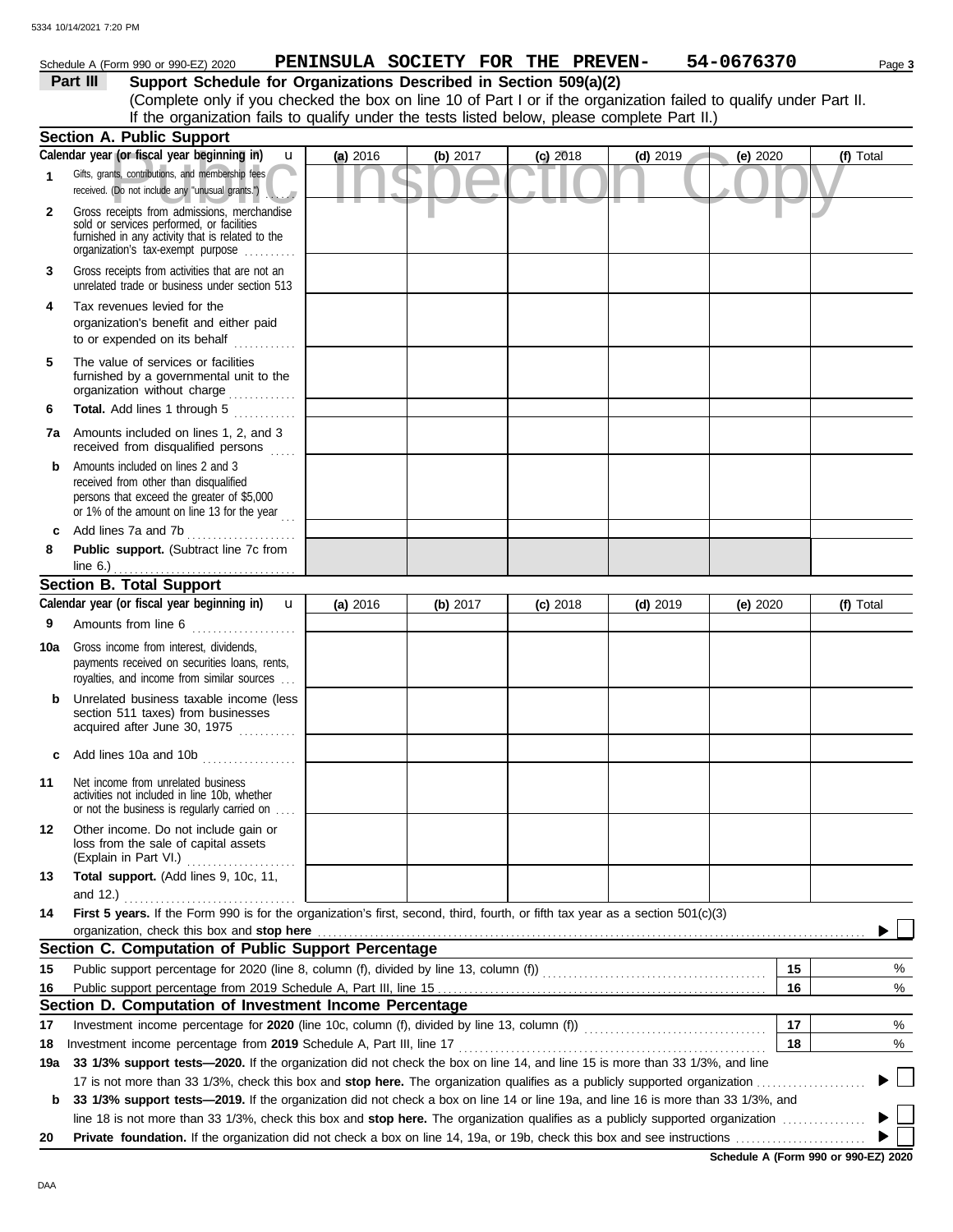|              | 54-0676370<br>PENINSULA SOCIETY FOR THE PREVEN-<br>Schedule A (Form 990 or 990-EZ) 2020                                                                                                                               |                 |     | Page 4 |
|--------------|-----------------------------------------------------------------------------------------------------------------------------------------------------------------------------------------------------------------------|-----------------|-----|--------|
|              | Part IV<br><b>Supporting Organizations</b>                                                                                                                                                                            |                 |     |        |
|              | (Complete only if you checked a box in line 12 on Part I. If you checked box 12a, Part I, complete Sections A                                                                                                         |                 |     |        |
|              | and B. If you checked box 12b, Part I, complete Sections A and C. If you checked box 12c, Part I, complete                                                                                                            |                 |     |        |
|              | Sections A, D, and E. If you checked box 12d, Part I, complete Sections A and D, and complete Part V.)                                                                                                                |                 |     |        |
|              | <b>Section A. All Supporting Organizations</b>                                                                                                                                                                        |                 |     |        |
|              |                                                                                                                                                                                                                       |                 | Yes | No     |
| 1            | Are all of the organization's supported organizations listed by name in the organization's governing                                                                                                                  |                 |     |        |
|              | documents? If "No," describe in Part VI how the supported organizations are designated. If designated by                                                                                                              |                 |     |        |
|              | class or purpose, describe the designation. If historic and continuing relationship, explain.                                                                                                                         | 1               |     |        |
| $\mathbf{2}$ | Did the organization have any supported organization that does not have an IRS determination of status                                                                                                                |                 |     |        |
|              | under section 509(a)(1) or (2)? If "Yes," explain in Part VI how the organization determined that the supported                                                                                                       |                 |     |        |
| За           | organization was described in section 509(a)(1) or (2).<br>Did the organization have a supported organization described in section $501(c)(4)$ , (5), or (6)? If "Yes," answer                                        | $\mathbf{2}$    |     |        |
|              | lines 3b and 3c below.                                                                                                                                                                                                | 3a              |     |        |
| b            | Did the organization confirm that each supported organization qualified under section $501(c)(4)$ , $(5)$ , or $(6)$ and                                                                                              |                 |     |        |
|              | satisfied the public support tests under section 509(a)(2)? If "Yes," describe in Part VI when and how the                                                                                                            |                 |     |        |
|              | organization made the determination.                                                                                                                                                                                  | 3 <sub>b</sub>  |     |        |
| c            | Did the organization ensure that all support to such organizations was used exclusively for section $170(c)(2)(B)$                                                                                                    |                 |     |        |
|              | purposes? If "Yes," explain in Part VI what controls the organization put in place to ensure such use.                                                                                                                | 3c              |     |        |
| 4a           | Was any supported organization not organized in the United States ("foreign supported organization")? If                                                                                                              |                 |     |        |
|              | "Yes," and if you checked 12a or 12b in Part I, answer (b) and (c) below.                                                                                                                                             | 4a              |     |        |
| b            | Did the organization have ultimate control and discretion in deciding whether to make grants to the foreign                                                                                                           |                 |     |        |
|              | supported organization? If "Yes," describe in Part VI how the organization had such control and discretion                                                                                                            |                 |     |        |
|              | despite being controlled or supervised by or in connection with its supported organizations.                                                                                                                          | 4b              |     |        |
| c            | Did the organization support any foreign supported organization that does not have an IRS determination                                                                                                               |                 |     |        |
|              | under sections $501(c)(3)$ and $509(a)(1)$ or (2)? If "Yes," explain in Part VI what controls the organization used                                                                                                   |                 |     |        |
|              | to ensure that all support to the foreign supported organization was used exclusively for section $170(c)(2)(B)$                                                                                                      |                 |     |        |
|              | purposes.                                                                                                                                                                                                             | 4c              |     |        |
| 5a           | Did the organization add, substitute, or remove any supported organizations during the tax year? If "Yes,"                                                                                                            |                 |     |        |
|              | answer lines 5b and 5c below (if applicable). Also, provide detail in Part VI, including (i) the names and EIN                                                                                                        |                 |     |        |
|              | numbers of the supported organizations added, substituted, or removed; (ii) the reasons for each such action;                                                                                                         |                 |     |        |
|              | (iii) the authority under the organization's organizing document authorizing such action; and (iv) how the action                                                                                                     |                 |     |        |
| b            | was accomplished (such as by amendment to the organizing document).<br>Type I or Type II only. Was any added or substituted supported organization part of a class already                                            | 5а              |     |        |
|              | designated in the organization's organizing document?                                                                                                                                                                 | 5b              |     |        |
| c            | Substitutions only. Was the substitution the result of an event beyond the organization's control?                                                                                                                    | 5c              |     |        |
| 6            | Did the organization provide support (whether in the form of grants or the provision of services or facilities) to                                                                                                    |                 |     |        |
|              | anyone other than (i) its supported organizations, (ii) individuals that are part of the charitable class benefited                                                                                                   |                 |     |        |
|              | by one or more of its supported organizations, or (iii) other supporting organizations that also support or                                                                                                           |                 |     |        |
|              | benefit one or more of the filing organization's supported organizations? If "Yes," provide detail in Part VI.                                                                                                        | 6               |     |        |
| 7            | Did the organization provide a grant, loan, compensation, or other similar payment to a substantial contributor                                                                                                       |                 |     |        |
|              | (as defined in section $4958(c)(3)(C)$ ), a family member of a substantial contributor, or a 35% controlled entity                                                                                                    |                 |     |        |
|              | with regard to a substantial contributor? If "Yes," complete Part I of Schedule L (Form 990 or 990-EZ).                                                                                                               | 7               |     |        |
| 8            | Did the organization make a loan to a disqualified person (as defined in section 4958) not described in line 7?                                                                                                       |                 |     |        |
|              | If "Yes," complete Part I of Schedule L (Form 990 or 990-EZ).                                                                                                                                                         | 8               |     |        |
| 9а           | Was the organization controlled directly or indirectly at any time during the tax year by one or more                                                                                                                 |                 |     |        |
|              | disqualified persons, as defined in section 4946 (other than foundation managers and organizations                                                                                                                    |                 |     |        |
|              | described in section 509(a)(1) or (2))? If "Yes," provide detail in Part VI.                                                                                                                                          | 9a              |     |        |
| b            | Did one or more disqualified persons (as defined in line 9a) hold a controlling interest in any entity in which                                                                                                       |                 |     |        |
|              | the supporting organization had an interest? If "Yes," provide detail in Part VI.                                                                                                                                     | 9b              |     |        |
| c            | Did a disqualified person (as defined in line 9a) have an ownership interest in, or derive any personal benefit                                                                                                       |                 |     |        |
| 10a          | from, assets in which the supporting organization also had an interest? If "Yes," provide detail in Part VI.<br>Was the organization subject to the excess business holdings rules of section 4943 because of section | 9c              |     |        |
|              | 4943(f) (regarding certain Type II supporting organizations, and all Type III non-functionally integrated                                                                                                             |                 |     |        |
|              | supporting organizations)? If "Yes," answer line 10b below.                                                                                                                                                           | 10a             |     |        |
| b            | Did the organization have any excess business holdings in the tax year? (Use Schedule C, Form 4720, to                                                                                                                |                 |     |        |
|              | determine whether the organization had excess business holdings.)                                                                                                                                                     | 10 <sub>b</sub> |     |        |

**Schedule A (Form 990 or 990-EZ) 2020**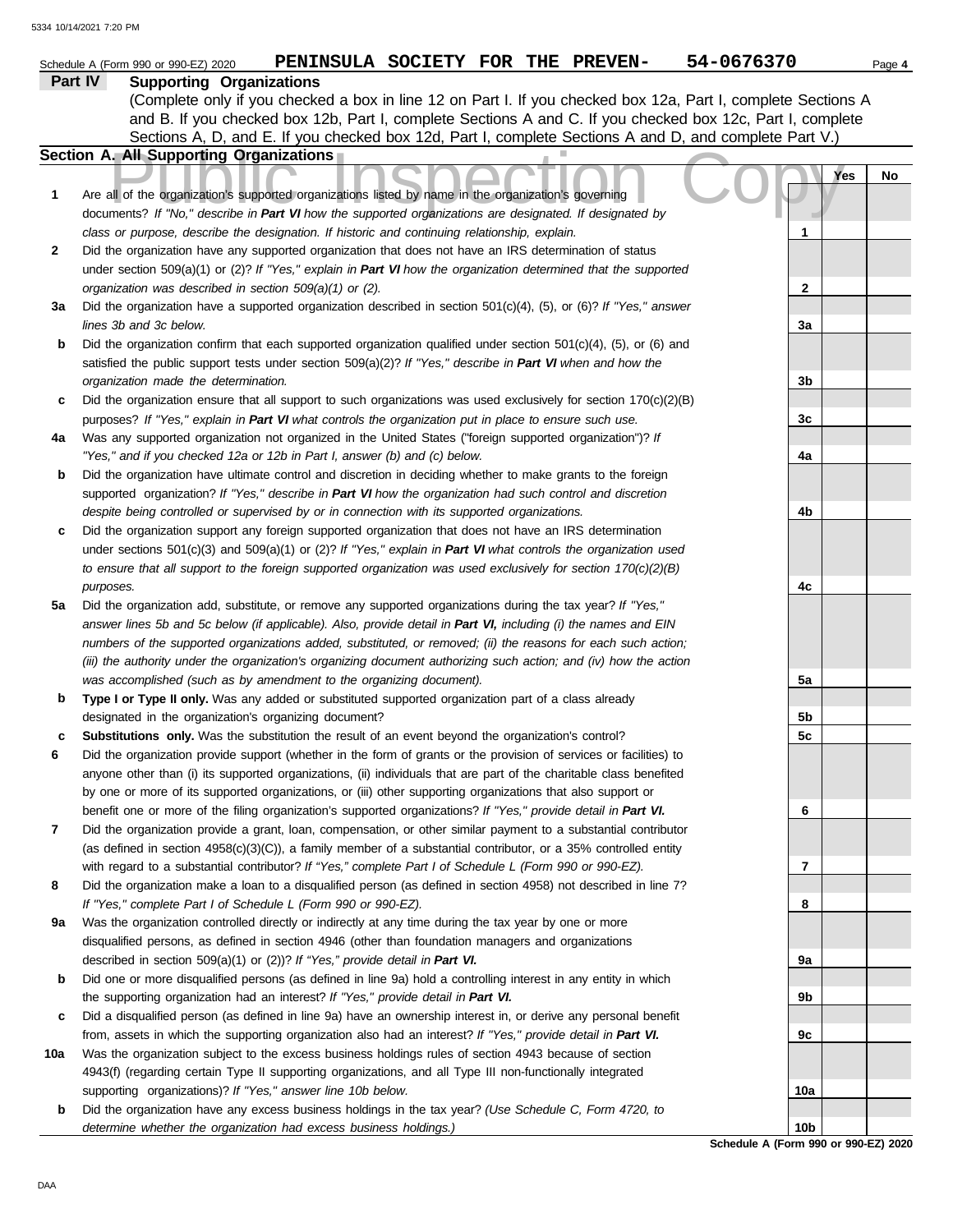|    | 54-0676370<br>PENINSULA SOCIETY FOR<br>THE<br><b>PREVEN-</b><br>Schedule A (Form 990 or 990-EZ) 2020                                                                                                                                    |                 |     | Page 5 |
|----|-----------------------------------------------------------------------------------------------------------------------------------------------------------------------------------------------------------------------------------------|-----------------|-----|--------|
|    | Part IV<br><b>Supporting Organizations (continued)</b>                                                                                                                                                                                  |                 |     |        |
| 11 | Has the organization accepted a gift or contribution from any of the following persons?                                                                                                                                                 |                 | Yes | No     |
| a  | A person who directly or indirectly controls, either alone or together with persons described in lines 11b and                                                                                                                          |                 |     |        |
|    | 11c below, the governing body of a supported organization?                                                                                                                                                                              | 11a             |     |        |
| b  | A family member of a person described in line 11a above?                                                                                                                                                                                | 11 <sub>b</sub> |     |        |
| c  | A 35% controlled entity of a person described in line 11a or 11b above? If "Yes" to line 11a, 11b, or 11c, provide                                                                                                                      |                 |     |        |
|    | detail in Part VI.                                                                                                                                                                                                                      | 11c             |     |        |
|    | Section B. Type I Supporting Organizations                                                                                                                                                                                              |                 | Yes | No     |
| 1  | Did the governing body, members of the governing body, officers acting in their official capacity, or membership of one or                                                                                                              |                 |     |        |
|    | more supported organizations have the power to regularly appoint or elect at least a majority of the organization's officers,                                                                                                           |                 |     |        |
|    | directors, or trustees at all times during the tax year? If "No," describe in Part VI how the supported organization(s)                                                                                                                 |                 |     |        |
|    | effectively operated, supervised, or controlled the organization's activities. If the organization had more than one supported                                                                                                          |                 |     |        |
|    | organization, describe how the powers to appoint and/or remove officers, directors, or trustees were allocated among the                                                                                                                |                 |     |        |
|    | supported organizations and what conditions or restrictions, if any, applied to such powers during the tax year.                                                                                                                        | 1               |     |        |
| 2  | Did the organization operate for the benefit of any supported organization other than the supported                                                                                                                                     |                 |     |        |
|    | organization(s) that operated, supervised, or controlled the supporting organization? If "Yes," explain in Part                                                                                                                         |                 |     |        |
|    | VI how providing such benefit carried out the purposes of the supported organization(s) that operated,                                                                                                                                  | $\mathbf{2}$    |     |        |
|    | supervised, or controlled the supporting organization.<br>Section C. Type II Supporting Organizations                                                                                                                                   |                 |     |        |
|    |                                                                                                                                                                                                                                         |                 | Yes | No     |
| 1  | Were a majority of the organization's directors or trustees during the tax year also a majority of the directors                                                                                                                        |                 |     |        |
|    | or trustees of each of the organization's supported organization(s)? If "No," describe in Part VI how control                                                                                                                           |                 |     |        |
|    | or management of the supporting organization was vested in the same persons that controlled or managed                                                                                                                                  |                 |     |        |
|    | the supported organization(s).                                                                                                                                                                                                          | 1               |     |        |
|    | Section D. All Type III Supporting Organizations                                                                                                                                                                                        |                 |     |        |
|    |                                                                                                                                                                                                                                         |                 | Yes | No     |
| 1  | Did the organization provide to each of its supported organizations, by the last day of the fifth month of the<br>organization's tax year, (i) a written notice describing the type and amount of support provided during the prior tax |                 |     |        |
|    | year, (ii) a copy of the Form 990 that was most recently filed as of the date of notification, and (iii) copies of the                                                                                                                  |                 |     |        |
|    | organization's governing documents in effect on the date of notification, to the extent not previously provided?                                                                                                                        | 1               |     |        |
| 2  | Were any of the organization's officers, directors, or trustees either (i) appointed or elected by the supported                                                                                                                        |                 |     |        |
|    | organization(s) or (ii) serving on the governing body of a supported organization? If "No," explain in Part VI how                                                                                                                      |                 |     |        |
|    | the organization maintained a close and continuous working relationship with the supported organization(s).                                                                                                                             | 2               |     |        |
|    | By reason of the relationship described in line 2, above, did the organization's supported organizations have                                                                                                                           |                 |     |        |
|    | a significant voice in the organization's investment policies and in directing the use of the organization's                                                                                                                            |                 |     |        |
|    | income or assets at all times during the tax year? If "Yes," describe in Part VI the role the organization's                                                                                                                            |                 |     |        |
|    | supported organizations played in this regard.<br>Section E. Type III Functionally-Integrated Supporting Organizations                                                                                                                  | 3               |     |        |
| 1  | Check the box next to the method that the organization used to satisfy the Integral Part Test during the year (see instructions).                                                                                                       |                 |     |        |
| a  | The organization satisfied the Activities Test. Complete line 2 below.                                                                                                                                                                  |                 |     |        |
| b  | The organization is the parent of each of its supported organizations. Complete line 3 below.                                                                                                                                           |                 |     |        |
| c  | The organization supported a governmental entity. Describe in Part VI how you supported a governmental entity (see instructions).                                                                                                       |                 |     |        |
| 2  | Activities Test. Answer lines 2a and 2b below.                                                                                                                                                                                          |                 | Yes | No     |
| а  | Did substantially all of the organization's activities during the tax year directly further the exempt purposes of                                                                                                                      |                 |     |        |
|    | the supported organization(s) to which the organization was responsive? If "Yes," then in Part VI identify                                                                                                                              |                 |     |        |
|    | those supported organizations and explain how these activities directly furthered their exempt purposes,                                                                                                                                |                 |     |        |
|    | how the organization was responsive to those supported organizations, and how the organization determined                                                                                                                               |                 |     |        |
| b  | that these activities constituted substantially all of its activities.<br>Did the activities described in line 2a, above, constitute activities that, but for the organization's involvement,                                           | 2a              |     |        |
|    | one or more of the organization's supported organization(s) would have been engaged in? If "Yes," explain in                                                                                                                            |                 |     |        |
|    | Part VI the reasons for the organization's position that its supported organization(s) would have engaged in                                                                                                                            |                 |     |        |
|    | these activities but for the organization's involvement.                                                                                                                                                                                | 2b              |     |        |
| 3  | Parent of Supported Organizations. Answer lines 3a and 3b below.                                                                                                                                                                        |                 |     |        |
| а  | Did the organization have the power to regularly appoint or elect a majority of the officers, directors, or                                                                                                                             |                 |     |        |
|    | trustees of each of the supported organizations? If "Yes" or "No," provide details in Part VI.                                                                                                                                          | 3a              |     |        |

**b** Did the organization exercise a substantial degree of direction over the policies, programs, and activities of each

of its supported organizations? *If "Yes," describe in Part VI the role played by the organization in this regard.*

DAA **Schedule A (Form 990 or 990-EZ) 2020 3b**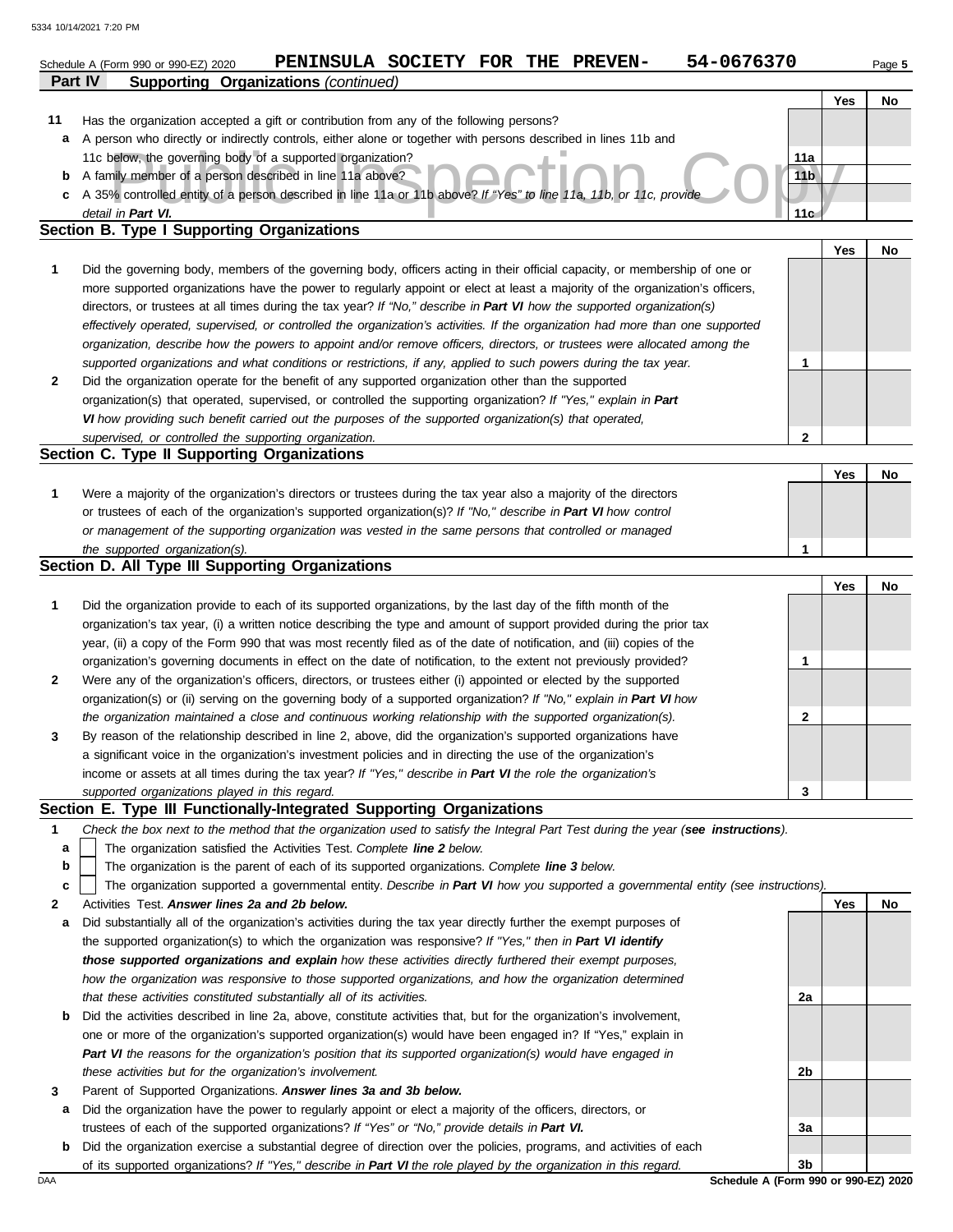|                | PENINSULA SOCIETY FOR THE PREVEN-<br>Schedule A (Form 990 or 990-EZ) 2020                                                        |                | 54-0676370     | Page 6                         |
|----------------|----------------------------------------------------------------------------------------------------------------------------------|----------------|----------------|--------------------------------|
| Part V         | Type III Non-Functionally Integrated 509(a)(3) Supporting Organizations                                                          |                |                |                                |
| 1              | Check here if the organization satisfied the Integral Part Test as a qualifying trust on Nov. 20, 1970 (explain in Part VI). See |                |                |                                |
|                | instructions. All other Type III non-functionally integrated supporting organizations must complete Sections A through E.        |                |                |                                |
|                | Section A - Adjusted Net Income                                                                                                  |                | (A) Prior Year | (B) Current Year               |
|                |                                                                                                                                  |                |                | (optional)                     |
| $\mathbf 1$    | Net short-term capital gain                                                                                                      | 1              |                |                                |
| $\mathbf{2}$   | Recoveries of prior-year distributions                                                                                           | $\overline{2}$ |                |                                |
| 3              | Other gross income (see instructions)                                                                                            | 3              |                |                                |
| 4              | Add lines 1 through 3.                                                                                                           | 4              |                |                                |
| 5              | Depreciation and depletion                                                                                                       | 5              |                |                                |
| 6              | Portion of operating expenses paid or incurred for production or collection of                                                   |                |                |                                |
|                | gross income or for management, conservation, or maintenance of property                                                         |                |                |                                |
|                | held for production of income (see instructions)                                                                                 | 6              |                |                                |
| $\overline{7}$ | Other expenses (see instructions)                                                                                                | 7              |                |                                |
| 8              | Adjusted Net Income (subtract lines 5, 6, and 7 from line 4)                                                                     | 8              |                |                                |
|                | Section B - Minimum Asset Amount                                                                                                 |                | (A) Prior Year | (B) Current Year<br>(optional) |
| $\mathbf{1}$   | Aggregate fair market value of all non-exempt-use assets (see                                                                    |                |                |                                |
|                | instructions for short tax year or assets held for part of year):                                                                |                |                |                                |
|                | a Average monthly value of securities                                                                                            | 1a             |                |                                |
|                | <b>b</b> Average monthly cash balances                                                                                           | 1b             |                |                                |
|                | c Fair market value of other non-exempt-use assets                                                                               | 1c             |                |                                |
|                | <b>d Total</b> (add lines 1a, 1b, and 1c)                                                                                        | 1d             |                |                                |
|                | e Discount claimed for blockage or other factors                                                                                 |                |                |                                |
|                | (explain in detail in Part VI):                                                                                                  |                |                |                                |
|                | 2 Acquisition indebtedness applicable to non-exempt-use assets                                                                   | $\overline{2}$ |                |                                |
| 3              | Subtract line 2 from line 1d.                                                                                                    | 3              |                |                                |
| 4              | Cash deemed held for exempt use. Enter 0.015 of line 3 (for greater amount,                                                      |                |                |                                |
|                | see instructions)                                                                                                                | 4              |                |                                |
| 5              | Net value of non-exempt-use assets (subtract line 4 from line 3)                                                                 | 5              |                |                                |
| 6              | Multiply line 5 by 0.035.                                                                                                        | 6              |                |                                |
| $\overline{7}$ | Recoveries of prior-year distributions                                                                                           | $\overline{7}$ |                |                                |
| 8              | Minimum Asset Amount (add line 7 to line 6)                                                                                      | 8              |                |                                |
|                | Section C - Distributable Amount                                                                                                 |                |                | <b>Current Year</b>            |
| 1.             | Adjusted net income for prior year (from Section A, line 8, column A)                                                            | $\mathbf{1}$   |                |                                |
| $\overline{2}$ | Enter 0.85 of line 1.                                                                                                            | $\mathbf{2}$   |                |                                |
| 3              | Minimum asset amount for prior year (from Section B, line 8, column A)                                                           | 3              |                |                                |
| 4              | Enter greater of line 2 or line 3.                                                                                               | 4              |                |                                |
| 5              | Income tax imposed in prior year                                                                                                 | 5              |                |                                |
| 6              | <b>Distributable Amount.</b> Subtract line 5 from line 4, unless subject to                                                      |                |                |                                |
|                | emergency temporary reduction (see instructions).                                                                                | 6              |                |                                |

**7** (see instructions). Check here if the current year is the organization's first as a non-functionally integrated Type III supporting organization

**Schedule A (Form 990 or 990-EZ) 2020**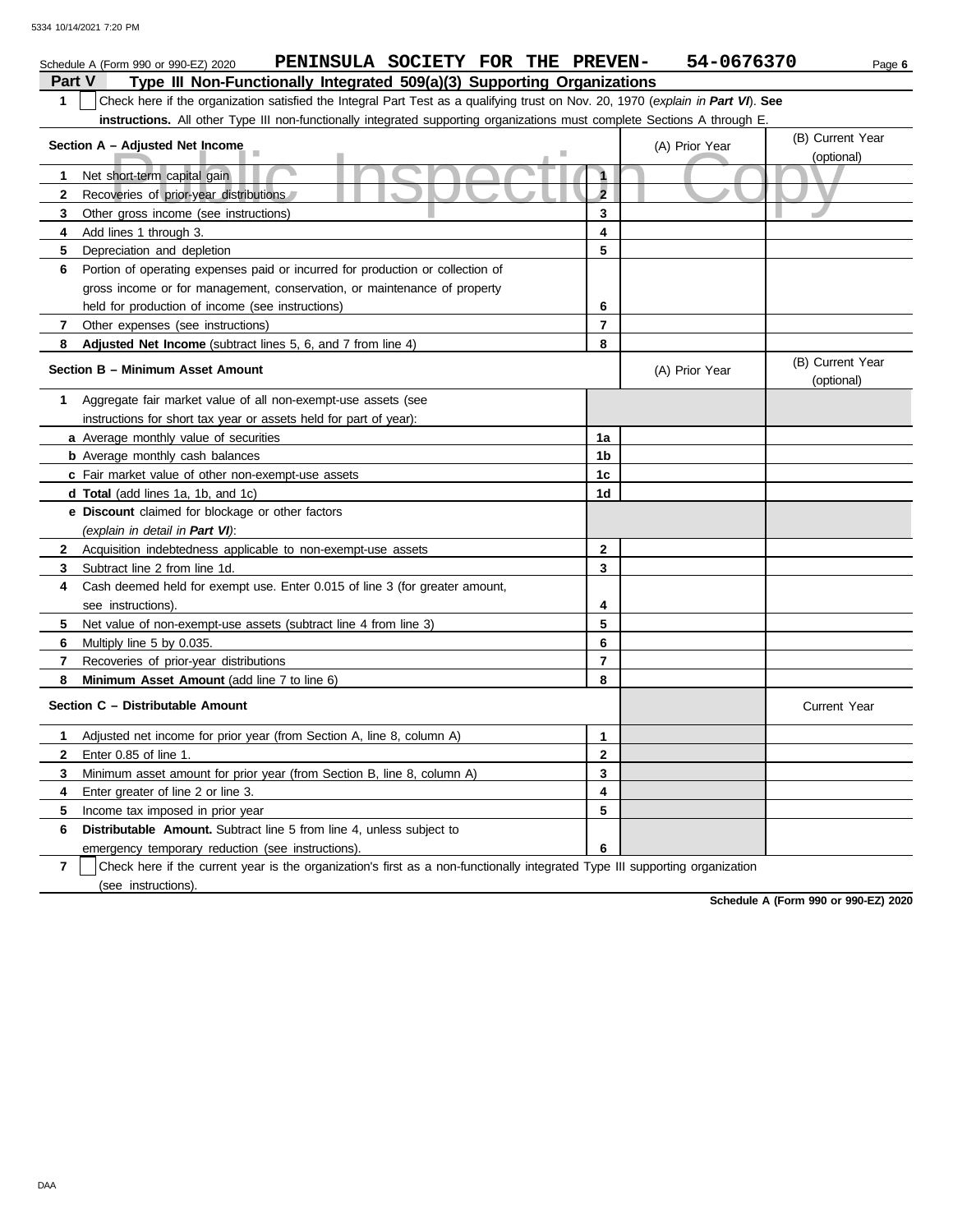|              | PENINSULA SOCIETY FOR THE PREVEN-<br>Schedule A (Form 990 or 990-EZ) 2020                                                                |                             | 54-0676370                | Page 7               |
|--------------|------------------------------------------------------------------------------------------------------------------------------------------|-----------------------------|---------------------------|----------------------|
| Part V       | Type III Non-Functionally Integrated 509(a)(3) Supporting Organizations (continued)                                                      |                             |                           |                      |
|              | Section D - Distributions                                                                                                                |                             |                           | <b>Current Year</b>  |
| 1            | Amounts paid to supported organizations to accomplish exempt purposes                                                                    |                             |                           |                      |
| $\mathbf{2}$ | Amounts paid to perform activity that directly furthers exempt purposes of supported<br>organizations, in excess of income from activity |                             |                           |                      |
| 3            | Administrative expenses paid to accomplish exempt purposes of supported organizations                                                    |                             |                           |                      |
| 4            | Amounts paid to acquire exempt-use assets                                                                                                |                             |                           |                      |
| 5            | Qualified set-aside amounts (prior IRS approval required—provide details in Part VI)                                                     |                             |                           |                      |
| 6            | Other distributions (describe in Part VI). See instructions.                                                                             |                             |                           |                      |
| 7            | Total annual distributions. Add lines 1 through 6.                                                                                       |                             |                           |                      |
| 8            | Distributions to attentive supported organizations to which the organization is responsive                                               |                             |                           |                      |
|              | (provide details in Part VI). See instructions.                                                                                          |                             |                           |                      |
| 9            | Distributable amount for 2020 from Section C, line 6                                                                                     |                             |                           |                      |
| 10           | Line 8 amount divided by line 9 amount                                                                                                   |                             |                           |                      |
|              |                                                                                                                                          | (i)                         | (ii)                      | (iii)                |
|              | <b>Section E - Distribution Allocations (see instructions)</b>                                                                           | <b>Excess Distributions</b> | <b>Underdistributions</b> | <b>Distributable</b> |
|              |                                                                                                                                          |                             | Pre-2020                  | Amount for 2020      |
| 1            | Distributable amount for 2020 from Section C, line 6                                                                                     |                             |                           |                      |
| $\mathbf{2}$ | Underdistributions, if any, for years prior to 2020<br>(reasonable cause required-explain in Part VI). See<br>instructions.              |                             |                           |                      |
| 3            | Excess distributions carryover, if any, to 2020                                                                                          |                             |                           |                      |
|              |                                                                                                                                          |                             |                           |                      |
|              |                                                                                                                                          |                             |                           |                      |
|              |                                                                                                                                          |                             |                           |                      |
|              |                                                                                                                                          |                             |                           |                      |
|              |                                                                                                                                          |                             |                           |                      |
|              | f Total of lines 3a through 3e                                                                                                           |                             |                           |                      |
|              | g Applied to underdistributions of prior years                                                                                           |                             |                           |                      |
|              | h Applied to 2020 distributable amount                                                                                                   |                             |                           |                      |
|              | Carryover from 2015 not applied (see instructions)                                                                                       |                             |                           |                      |
|              | Remainder. Subtract lines 3g, 3h, and 3i from line 3f.                                                                                   |                             |                           |                      |
| 4            | Distributions for 2020 from                                                                                                              |                             |                           |                      |
|              | Section D. line 7:<br>\$                                                                                                                 |                             |                           |                      |
|              | a Applied to underdistributions of prior years                                                                                           |                             |                           |                      |
|              | <b>b</b> Applied to 2020 distributable amount                                                                                            |                             |                           |                      |
|              | c Remainder. Subtract lines 4a and 4b from line 4.                                                                                       |                             |                           |                      |
| 5            | Remaining underdistributions for years prior to 2020, if                                                                                 |                             |                           |                      |
|              | any. Subtract lines 3g and 4a from line 2. For result                                                                                    |                             |                           |                      |
|              | greater than zero, explain in Part VI. See instructions.                                                                                 |                             |                           |                      |
| 6            | Remaining underdistributions for 2020 Subtract lines 3h                                                                                  |                             |                           |                      |
|              | and 4b from line 1. For result greater than zero, explain in                                                                             |                             |                           |                      |
|              | Part VI. See instructions.                                                                                                               |                             |                           |                      |
| 7            | Excess distributions carryover to 2021. Add lines 3j                                                                                     |                             |                           |                      |
|              | and 4c.                                                                                                                                  |                             |                           |                      |
| 8            | Breakdown of line 7:                                                                                                                     |                             |                           |                      |
|              |                                                                                                                                          |                             |                           |                      |
|              |                                                                                                                                          |                             |                           |                      |
|              |                                                                                                                                          |                             |                           |                      |

**Schedule A (Form 990 or 990-EZ) 2020**

**d** Excess from 2019 . . . . . . . . . . . . . . . . . . . . . . . . . . . **e** Excess from 2020 . . . . . . . . . . . . . . . . . . . . . . . . . . .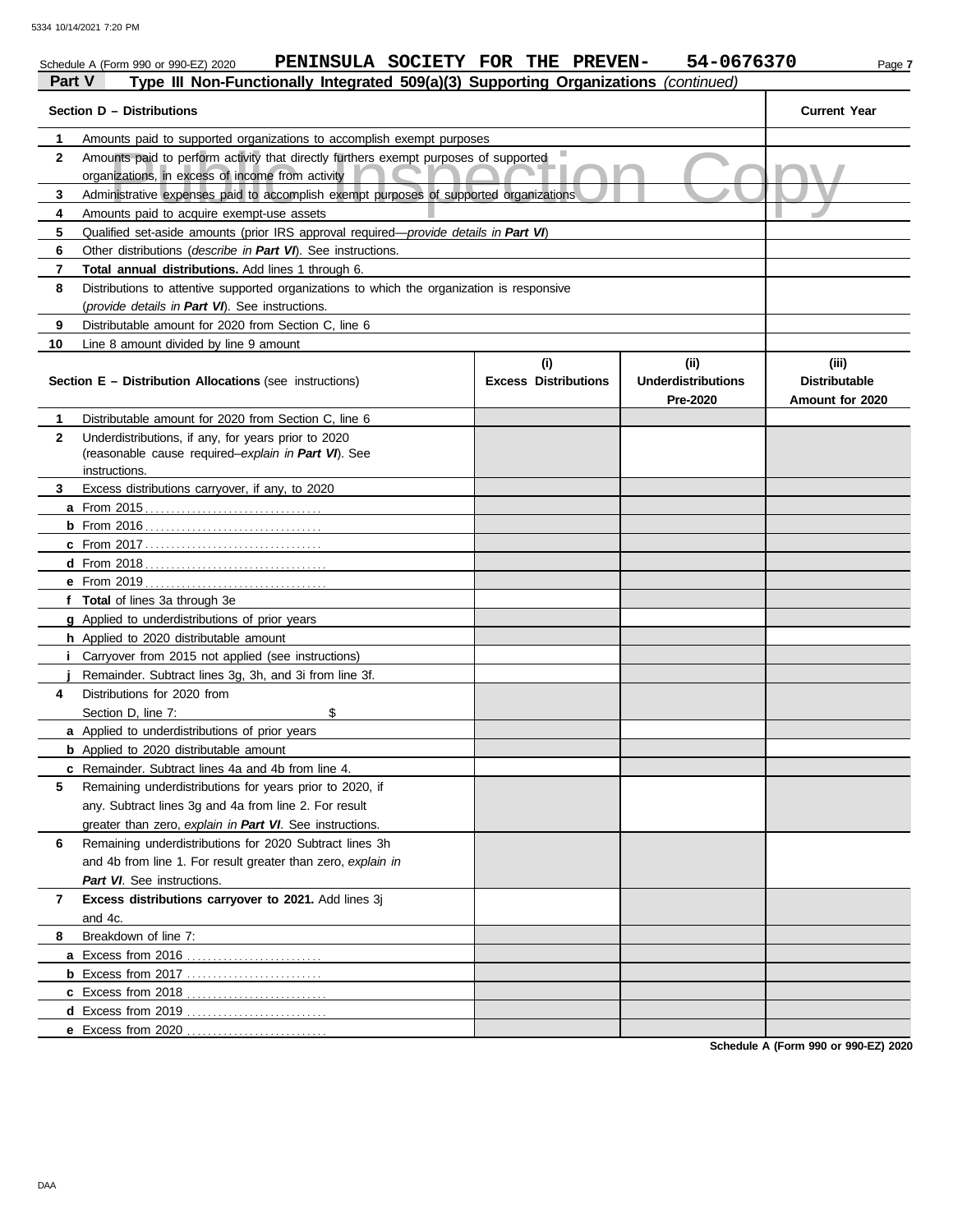|             | Schedule A (Form 990 or 990-EZ) 2020 |                                                                                                | PENINSULA SOCIETY FOR THE PREVEN- |             | 54-0676370                                                                                                             | Page 8 |
|-------------|--------------------------------------|------------------------------------------------------------------------------------------------|-----------------------------------|-------------|------------------------------------------------------------------------------------------------------------------------|--------|
| Part VI     |                                      |                                                                                                |                                   |             | Supplemental Information. Provide the explanations required by Part II, line 10; Part II, line 17a or 17b; Part        |        |
|             |                                      |                                                                                                |                                   |             | III, line 12; Part IV, Section A, lines 1, 2, 3b, 3c, 4b, 4c, 5a, 6, 9a, 9b, 9c, 11a, 11b, and 11c; Part IV, Section   |        |
|             |                                      |                                                                                                |                                   |             | B, lines 1 and 2; Part IV, Section C, line 1; Part IV, Section D, lines 2 and 3; Part IV, Section E, lines 1c, 2a, 2b, |        |
|             |                                      |                                                                                                |                                   |             | 3a, and 3b; Part V, line 1; Part V, Section B, line 1e; Part V, Section D, lines 5, 6, and 8; and Part V, Section E,   |        |
|             |                                      | lines 2, 5, and 6. Also complete this part for any additional information. (See instructions.) |                                   |             |                                                                                                                        |        |
|             |                                      |                                                                                                |                                   |             |                                                                                                                        |        |
| <b>PART</b> |                                      | II, LINE 10 - OTHER INCOME DETAIL                                                              |                                   |             |                                                                                                                        |        |
|             |                                      |                                                                                                |                                   |             |                                                                                                                        |        |
|             | <b>OTHER INCOME</b>                  |                                                                                                |                                   | $\mathbf 0$ |                                                                                                                        |        |
|             |                                      |                                                                                                |                                   |             |                                                                                                                        |        |
|             |                                      |                                                                                                |                                   |             |                                                                                                                        |        |
|             |                                      |                                                                                                |                                   |             |                                                                                                                        |        |
|             |                                      |                                                                                                |                                   |             |                                                                                                                        |        |
|             |                                      |                                                                                                |                                   |             |                                                                                                                        |        |
|             |                                      |                                                                                                |                                   |             |                                                                                                                        |        |
|             |                                      |                                                                                                |                                   |             |                                                                                                                        |        |
|             |                                      |                                                                                                |                                   |             |                                                                                                                        |        |
|             |                                      |                                                                                                |                                   |             |                                                                                                                        |        |
|             |                                      |                                                                                                |                                   |             |                                                                                                                        |        |
|             |                                      |                                                                                                |                                   |             |                                                                                                                        |        |
|             |                                      |                                                                                                |                                   |             |                                                                                                                        |        |
|             |                                      |                                                                                                |                                   |             |                                                                                                                        |        |
|             |                                      |                                                                                                |                                   |             |                                                                                                                        |        |
|             |                                      |                                                                                                |                                   |             |                                                                                                                        |        |
|             |                                      |                                                                                                |                                   |             |                                                                                                                        |        |
|             |                                      |                                                                                                |                                   |             |                                                                                                                        |        |
|             |                                      |                                                                                                |                                   |             |                                                                                                                        |        |
|             |                                      |                                                                                                |                                   |             |                                                                                                                        |        |
|             |                                      |                                                                                                |                                   |             |                                                                                                                        |        |
|             |                                      |                                                                                                |                                   |             |                                                                                                                        |        |
|             |                                      |                                                                                                |                                   |             |                                                                                                                        |        |
|             |                                      |                                                                                                |                                   |             |                                                                                                                        |        |
|             |                                      |                                                                                                |                                   |             |                                                                                                                        |        |
|             |                                      |                                                                                                |                                   |             |                                                                                                                        |        |
|             |                                      |                                                                                                |                                   |             |                                                                                                                        |        |
|             |                                      |                                                                                                |                                   |             |                                                                                                                        |        |
|             |                                      |                                                                                                |                                   |             |                                                                                                                        |        |
|             |                                      |                                                                                                |                                   |             |                                                                                                                        |        |
|             |                                      |                                                                                                |                                   |             |                                                                                                                        |        |
|             |                                      |                                                                                                |                                   |             |                                                                                                                        |        |
|             |                                      |                                                                                                |                                   |             |                                                                                                                        |        |
|             |                                      |                                                                                                |                                   |             |                                                                                                                        |        |
|             |                                      |                                                                                                |                                   |             |                                                                                                                        |        |
|             |                                      |                                                                                                |                                   |             |                                                                                                                        |        |
|             |                                      |                                                                                                |                                   |             |                                                                                                                        |        |
|             |                                      |                                                                                                |                                   |             |                                                                                                                        |        |
|             |                                      |                                                                                                |                                   |             |                                                                                                                        |        |
|             |                                      |                                                                                                |                                   |             |                                                                                                                        |        |
|             |                                      |                                                                                                |                                   |             |                                                                                                                        |        |
|             |                                      |                                                                                                |                                   |             |                                                                                                                        |        |
|             |                                      |                                                                                                |                                   |             |                                                                                                                        |        |
|             |                                      |                                                                                                |                                   |             |                                                                                                                        |        |
|             |                                      |                                                                                                |                                   |             |                                                                                                                        |        |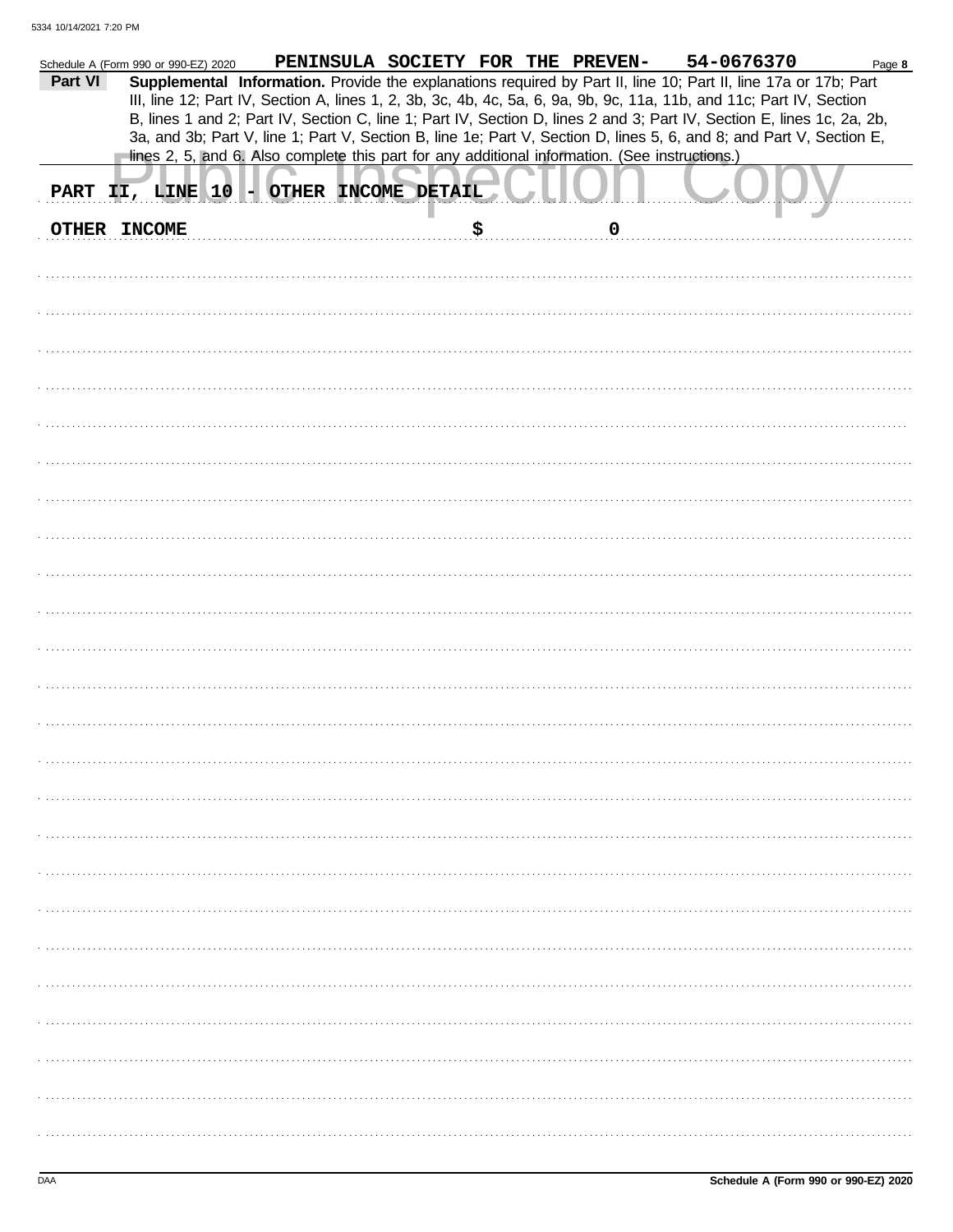| <b>Schedule B</b><br>(Form 990, 990-EZ,                                                 | <b>Schedule of Contributors</b>                                                                                                                      |            | OMB No. 1545-0047              |
|-----------------------------------------------------------------------------------------|------------------------------------------------------------------------------------------------------------------------------------------------------|------------|--------------------------------|
| or 990-PF)<br>Department of the Treasury<br>Internal Revenue Service                    | u Attach to Form 990, Form 990-EZ, or Form 990-PF.<br><b>u</b> Go to www.irs.gov/Form990 for the latest information.                                 |            | 2020                           |
| Name of the organization<br><b>CRUELTY</b><br>TION OF<br>Organization type (check one): | PENINSULA SOCIETY FOR THE PREVEN-<br>TO ANIMALS, INC.                                                                                                | 54-0676370 | Employer identification number |
| Filers of:                                                                              | Section:                                                                                                                                             |            |                                |
| Form 990 or 990-EZ                                                                      | X <br>3 ) (enter number) organization<br>501(c)                                                                                                      |            |                                |
|                                                                                         | $4947(a)(1)$ nonexempt charitable trust not treated as a private foundation<br>527 political organization                                            |            |                                |
| Form 990-PF                                                                             | 501(c)(3) exempt private foundation<br>4947(a)(1) nonexempt charitable trust treated as a private foundation<br>501(c)(3) taxable private foundation |            |                                |
|                                                                                         | Check if your organization is covered by the General Rule or a Special Rule.                                                                         |            |                                |

**Note:** Only a section 501(c)(7), (8), or (10) organization can check boxes for both the General Rule and a Special Rule. See instructions.

### **General Rule**

For an organization filing Form 990, 990-EZ, or 990-PF that received, during the year, contributions totaling \$5,000 or more (in money or property) from any one contributor. Complete Parts I and II. See instructions for determining a contributor's total contributions.

### **Special Rules**

| X For an organization described in section 501(c)(3) filing Form 990 or 990-EZ that met the 33 <sup>1</sup> /3% support test of the |
|-------------------------------------------------------------------------------------------------------------------------------------|
| regulations under sections 509(a)(1) and 170(b)(1)(A)(vi), that checked Schedule A (Form 990 or 990-EZ), Part II, line              |
| 13, 16a, or 16b, and that received from any one contributor, during the year, total contributions of the greater of (1)             |
| \$5,000; or (2) 2% of the amount on (i) Form 990, Part VIII, line 1h; or (ii) Form 990-EZ, line 1. Complete Parts I and II.         |

literary, or educational purposes, or for the prevention of cruelty to children or animals. Complete Parts I (entering For an organization described in section  $501(c)(7)$ , (8), or (10) filing Form 990 or 990-EZ that received from any one contributor, during the year, total contributions of more than \$1,000 *exclusively* for religious, charitable, scientific, "N/A" in column (b) instead of the contributor name and address), II, and III.

For an organization described in section 501(c)(7), (8), or (10) filing Form 990 or 990-EZ that received from any one contributor, during the year, contributions *exclusively* for religious, charitable, etc., purposes, but no such contributions totaled more than \$1,000. If this box is checked, enter here the total contributions that were received during the year for an *exclusively* religious, charitable, etc., purpose. Don't complete any of the parts unless the **General Rule** applies to this organization because it received *nonexclusively* religious, charitable, etc., contributions totaling \$5,000 or more during the year . . . . . . . . . . . . . . . . . . . . . . . . . . . . . . . . . . . . . . . . . . . . . . . . . . . . . . . . . . . . . . . . . . . . . . . . . . . . . . . .

990-EZ, or 990-PF), but it **must** answer "No" on Part IV, line 2, of its Form 990; or check the box on line H of its Form 990-EZ or on its Form 990-PF, Part I, line 2, to certify that it doesn't meet the filing requirements of Schedule B (Form 990, 990-EZ, or 990-PF). **Caution:** An organization that isn't covered by the General Rule and/or the Special Rules doesn't file Schedule B (Form 990,

**For Paperwork Reduction Act Notice, see the instructions for Form 990, 990-EZ, or 990-PF.**

Ī

 $\triangleright$  \$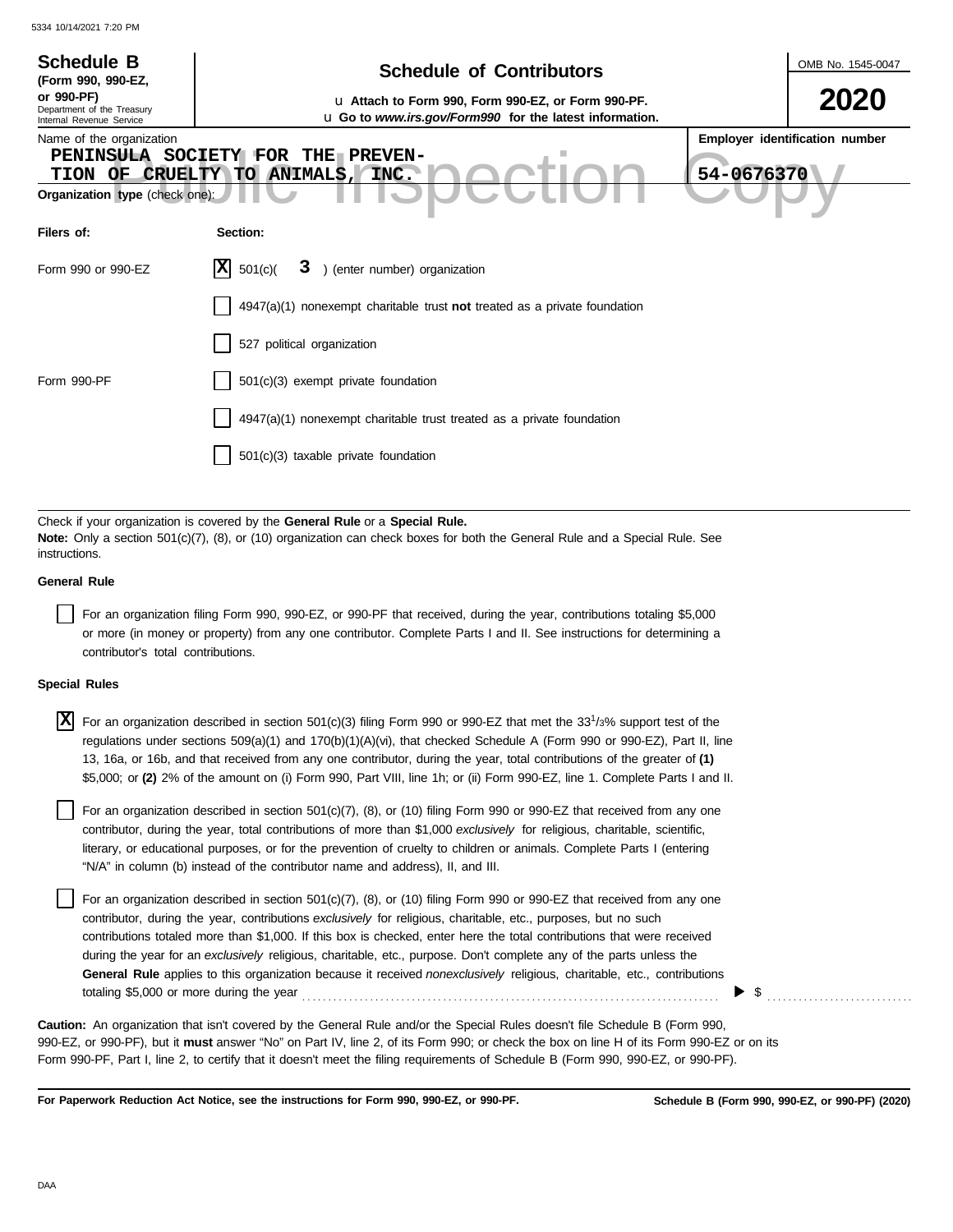|                              | Schedule B (Form 990, 990-EZ, or 990-PF) (2020)                                                       | <b>PAGE</b>                                                | 1 OF<br>1<br>Page 2                                                                                                          |
|------------------------------|-------------------------------------------------------------------------------------------------------|------------------------------------------------------------|------------------------------------------------------------------------------------------------------------------------------|
|                              | Name of organization                                                                                  |                                                            | Employer identification number                                                                                               |
|                              | PENINSULA SOCIETY FOR<br>THE<br><b>PREVEN-</b>                                                        |                                                            | 54-0676370                                                                                                                   |
| Part I                       | <b>Contributors</b> (see instructions). Use duplicate copies of Part I if additional space is needed. |                                                            |                                                                                                                              |
| (a)<br>No.<br>$\mathbf{1}$ . | (b)<br>Name, address, and ZIP + 4                                                                     | (c)<br><b>Total contributions</b><br>59,992<br>$\sim$      | (d)<br>Type of contribution<br> x<br><b>Person</b><br>Payroll<br>Noncash<br>(Complete Part II for<br>noncash contributions.) |
| (a)                          | (b)                                                                                                   | (c)                                                        | (d)                                                                                                                          |
| No.                          | Name, address, and ZIP + 4                                                                            | <b>Total contributions</b>                                 | Type of contribution                                                                                                         |
| $2_{1}$                      |                                                                                                       | 177,408<br>$\sim$                                          | х<br>Person<br>Payroll<br>Noncash<br>(Complete Part II for<br>noncash contributions.)                                        |
| (a)                          | (b)                                                                                                   | (c)                                                        | (d)                                                                                                                          |
| No.                          | Name, address, and ZIP + 4                                                                            | <b>Total contributions</b>                                 | Type of contribution                                                                                                         |
| $\mathbf{3}$                 |                                                                                                       | 264,728<br>\$                                              | х<br>Person<br>Payroll<br>Noncash<br>(Complete Part II for<br>noncash contributions.)                                        |
| (a)                          | (b)                                                                                                   | (c)                                                        | (d)                                                                                                                          |
| No.                          | Name, address, and ZIP + 4                                                                            | <b>Total contributions</b>                                 | Type of contribution                                                                                                         |
| $\frac{4}{3}$                |                                                                                                       | 494,628<br>\$                                              | X<br>Person<br>Payroll<br>Noncash<br>(Complete Part II for<br>noncash contributions.)                                        |
| (a)                          | (b)                                                                                                   | (c)                                                        | (d)                                                                                                                          |
| No.                          | Name, address, and ZIP + 4                                                                            | <b>Total contributions</b>                                 | Type of contribution                                                                                                         |
| .                            |                                                                                                       | $\$\ldots\ldots\ldots\ldots\ldots\ldots\ldots\ldots\ldots$ | Person<br>Payroll<br>Noncash<br>(Complete Part II for<br>noncash contributions.)                                             |
| (a)                          | (b)                                                                                                   | (c)                                                        | (d)                                                                                                                          |
| No.                          | Name, address, and ZIP + 4                                                                            | <b>Total contributions</b>                                 | Type of contribution                                                                                                         |
| 1.1.1.1                      |                                                                                                       | $\$\ldots\ldots\ldots\ldots\ldots\ldots\ldots\ldots\ldots$ | Person<br>Payroll<br>Noncash<br>(Complete Part II for<br>noncash contributions.)                                             |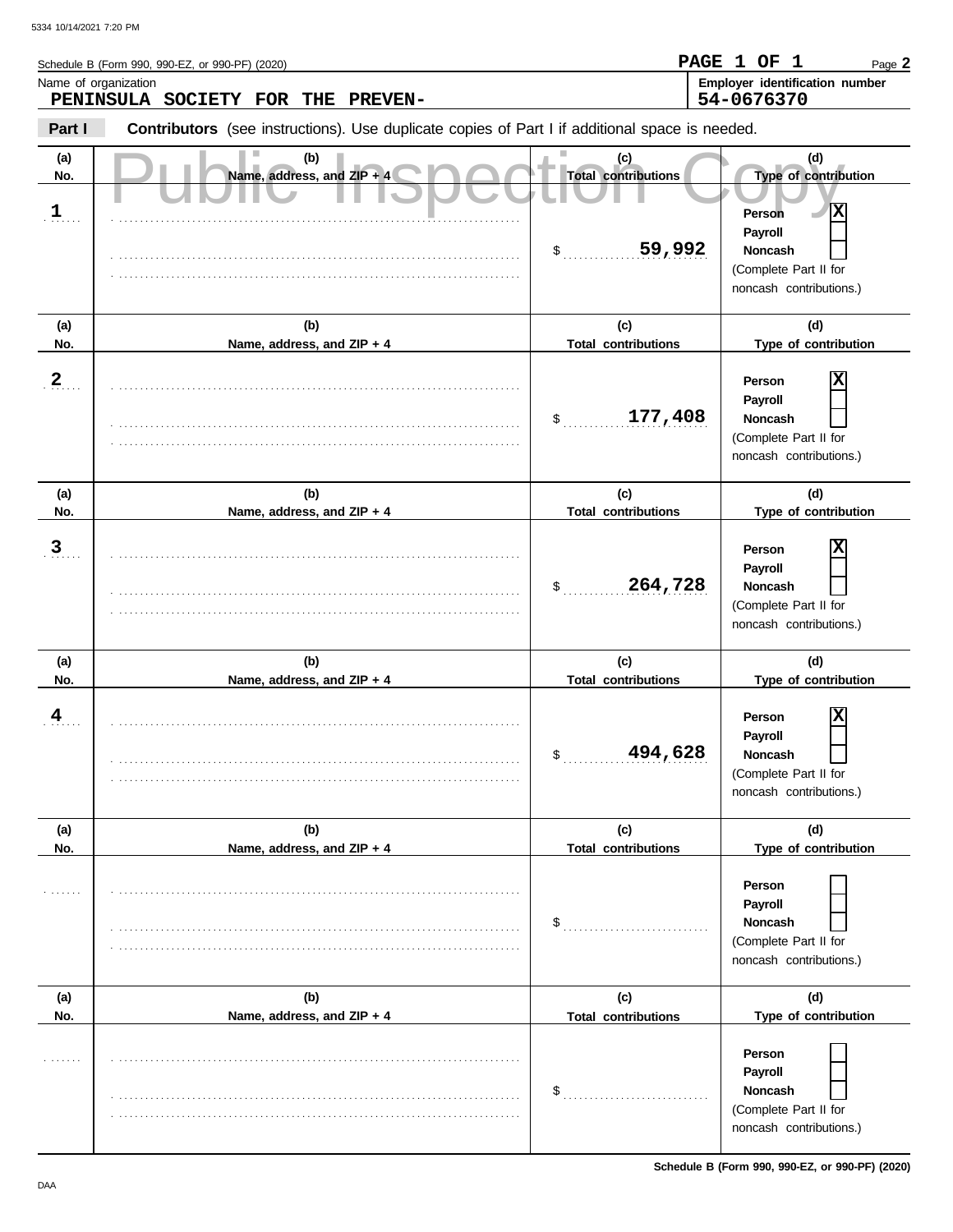|     | <b>Supplemental Financial Statements</b><br><b>SCHEDULE D</b><br>u Complete if the organization answered "Yes" on Form 990,<br>(Form 990)<br>Part IV, line 6, 7, 8, 9, 10, 11a, 11b, 11c, 11d, 11e, 11f, 12a, or 12b.<br>u Attach to Form 990.<br>Department of the Treasury<br>Internal Revenue Service |                                                                                                                                           |                                |                                 |  |
|-----|----------------------------------------------------------------------------------------------------------------------------------------------------------------------------------------------------------------------------------------------------------------------------------------------------------|-------------------------------------------------------------------------------------------------------------------------------------------|--------------------------------|---------------------------------|--|
|     |                                                                                                                                                                                                                                                                                                          | <b>u</b> Go to www.irs.gov/Form990 for instructions and the latest information.                                                           |                                | <b>Inspection</b>               |  |
|     | Name of the organization                                                                                                                                                                                                                                                                                 |                                                                                                                                           | Employer identification number |                                 |  |
|     |                                                                                                                                                                                                                                                                                                          | PENINSULA SOCIETY FOR THE PREVEN-<br>TION OF CRUELTY TO ANIMALS, INC.                                                                     | 54-0676370                     |                                 |  |
|     | Part I                                                                                                                                                                                                                                                                                                   | Organizations Maintaining Donor Advised Funds or Other Similar Funds or Accounts.                                                         |                                |                                 |  |
|     |                                                                                                                                                                                                                                                                                                          | Complete if the organization answered "Yes" on Form 990, Part IV, line 6.                                                                 |                                |                                 |  |
|     |                                                                                                                                                                                                                                                                                                          | (a) Donor advised funds                                                                                                                   |                                | (b) Funds and other accounts    |  |
| 1   |                                                                                                                                                                                                                                                                                                          |                                                                                                                                           |                                |                                 |  |
| 2   |                                                                                                                                                                                                                                                                                                          |                                                                                                                                           |                                |                                 |  |
| 3   |                                                                                                                                                                                                                                                                                                          | <u> 1989 - Johann Stein, fransk politik (</u>                                                                                             |                                |                                 |  |
| 4   |                                                                                                                                                                                                                                                                                                          |                                                                                                                                           |                                |                                 |  |
| 5   |                                                                                                                                                                                                                                                                                                          | Did the organization inform all donors and donor advisors in writing that the assets held in donor advised                                |                                |                                 |  |
|     |                                                                                                                                                                                                                                                                                                          |                                                                                                                                           |                                | Yes<br>No                       |  |
| 6   |                                                                                                                                                                                                                                                                                                          | Did the organization inform all grantees, donors, and donor advisors in writing that grant funds can be used                              |                                |                                 |  |
|     |                                                                                                                                                                                                                                                                                                          | only for charitable purposes and not for the benefit of the donor or donor advisor, or for any other purpose                              |                                |                                 |  |
|     |                                                                                                                                                                                                                                                                                                          |                                                                                                                                           |                                | Yes<br>No                       |  |
|     | Part II                                                                                                                                                                                                                                                                                                  | <b>Conservation Easements.</b>                                                                                                            |                                |                                 |  |
|     |                                                                                                                                                                                                                                                                                                          | Complete if the organization answered "Yes" on Form 990, Part IV, line 7.                                                                 |                                |                                 |  |
| 1   |                                                                                                                                                                                                                                                                                                          | Purpose(s) of conservation easements held by the organization (check all that apply).                                                     |                                |                                 |  |
|     |                                                                                                                                                                                                                                                                                                          | Preservation of land for public use (for example, recreation or education)<br>Preservation of a historically important land area          |                                |                                 |  |
|     | Protection of natural habitat                                                                                                                                                                                                                                                                            | Preservation of a certified historic structure                                                                                            |                                |                                 |  |
|     | Preservation of open space                                                                                                                                                                                                                                                                               |                                                                                                                                           |                                |                                 |  |
| 2   |                                                                                                                                                                                                                                                                                                          | Complete lines 2a through 2d if the organization held a qualified conservation contribution in the form of a conservation                 |                                |                                 |  |
|     | easement on the last day of the tax year.                                                                                                                                                                                                                                                                |                                                                                                                                           |                                | Held at the End of the Tax Year |  |
|     |                                                                                                                                                                                                                                                                                                          |                                                                                                                                           | 2a                             |                                 |  |
| b   |                                                                                                                                                                                                                                                                                                          |                                                                                                                                           | 2b                             |                                 |  |
| c   |                                                                                                                                                                                                                                                                                                          |                                                                                                                                           | 2c                             |                                 |  |
|     |                                                                                                                                                                                                                                                                                                          | d Number of conservation easements included in (c) acquired after 7/25/06, and not on a                                                   |                                |                                 |  |
|     |                                                                                                                                                                                                                                                                                                          | historic structure listed in the National Register [111] [12] Annald March 2014 [13] Annald Register [11] Anna                            | 2d                             |                                 |  |
| 3   |                                                                                                                                                                                                                                                                                                          | Number of conservation easements modified, transferred, released, extinguished, or terminated by the organization during the              |                                |                                 |  |
|     |                                                                                                                                                                                                                                                                                                          |                                                                                                                                           |                                |                                 |  |
|     | tax year $\mathbf{u}$                                                                                                                                                                                                                                                                                    | Number of states where property subject to conservation easement is located u                                                             |                                |                                 |  |
| 5   |                                                                                                                                                                                                                                                                                                          | Does the organization have a written policy regarding the periodic monitoring, inspection, handling of                                    |                                |                                 |  |
|     |                                                                                                                                                                                                                                                                                                          | violations, and enforcement of the conservation easements it holds?                                                                       |                                | Yes<br>No                       |  |
|     |                                                                                                                                                                                                                                                                                                          | Staff and volunteer hours devoted to monitoring, inspecting, handling of violations, and enforcing conservation easements during the year |                                |                                 |  |
| 6   |                                                                                                                                                                                                                                                                                                          |                                                                                                                                           |                                |                                 |  |
|     |                                                                                                                                                                                                                                                                                                          | Amount of expenses incurred in monitoring, inspecting, handling of violations, and enforcing conservation easements during the year       |                                |                                 |  |
| 7   |                                                                                                                                                                                                                                                                                                          |                                                                                                                                           |                                |                                 |  |
| 8   |                                                                                                                                                                                                                                                                                                          | Does each conservation easement reported on line 2(d) above satisfy the requirements of section 170(h)(4)(B)(i)                           |                                |                                 |  |
|     |                                                                                                                                                                                                                                                                                                          |                                                                                                                                           |                                | Yes    <br>No                   |  |
| 9   |                                                                                                                                                                                                                                                                                                          | In Part XIII, describe how the organization reports conservation easements in its revenue and expense statement and                       |                                |                                 |  |
|     |                                                                                                                                                                                                                                                                                                          | balance sheet, and include, if applicable, the text of the footnote to the organization's financial statements that describes the         |                                |                                 |  |
|     |                                                                                                                                                                                                                                                                                                          | organization's accounting for conservation easements.                                                                                     |                                |                                 |  |
|     | Part III                                                                                                                                                                                                                                                                                                 | Organizations Maintaining Collections of Art, Historical Treasures, or Other Similar Assets.                                              |                                |                                 |  |
|     |                                                                                                                                                                                                                                                                                                          | Complete if the organization answered "Yes" on Form 990, Part IV, line 8.                                                                 |                                |                                 |  |
|     |                                                                                                                                                                                                                                                                                                          | 1a If the organization elected, as permitted under FASB ASC 958, not to report in its revenue statement and balance sheet works           |                                |                                 |  |
|     |                                                                                                                                                                                                                                                                                                          | of art, historical treasures, or other similar assets held for public exhibition, education, or research in furtherance of public         |                                |                                 |  |
|     |                                                                                                                                                                                                                                                                                                          | service, provide in Part XIII the text of the footnote to its financial statements that describes these items.                            |                                |                                 |  |
| b   |                                                                                                                                                                                                                                                                                                          | If the organization elected, as permitted under FASB ASC 958, to report in its revenue statement and balance sheet works of               |                                |                                 |  |
|     |                                                                                                                                                                                                                                                                                                          | art, historical treasures, or other similar assets held for public exhibition, education, or research in furtherance of public service,   |                                |                                 |  |
|     |                                                                                                                                                                                                                                                                                                          | provide the following amounts relating to these items:                                                                                    |                                |                                 |  |
|     |                                                                                                                                                                                                                                                                                                          |                                                                                                                                           |                                | $\mathbf{u}$ \$                 |  |
|     |                                                                                                                                                                                                                                                                                                          |                                                                                                                                           |                                | $\mathbf{u}$ \$                 |  |
| 2   |                                                                                                                                                                                                                                                                                                          | If the organization received or held works of art, historical treasures, or other similar assets for financial gain, provide the          |                                |                                 |  |
|     |                                                                                                                                                                                                                                                                                                          | following amounts required to be reported under FASB ASC 958 relating to these items:                                                     |                                |                                 |  |
| a   |                                                                                                                                                                                                                                                                                                          |                                                                                                                                           |                                |                                 |  |
|     |                                                                                                                                                                                                                                                                                                          |                                                                                                                                           | <u>u \$</u>                    |                                 |  |
|     |                                                                                                                                                                                                                                                                                                          | For Paperwork Reduction Act Notice, see the Instructions for Form 990.                                                                    |                                | Schedule D (Form 990) 2020      |  |
| DAA |                                                                                                                                                                                                                                                                                                          |                                                                                                                                           |                                |                                 |  |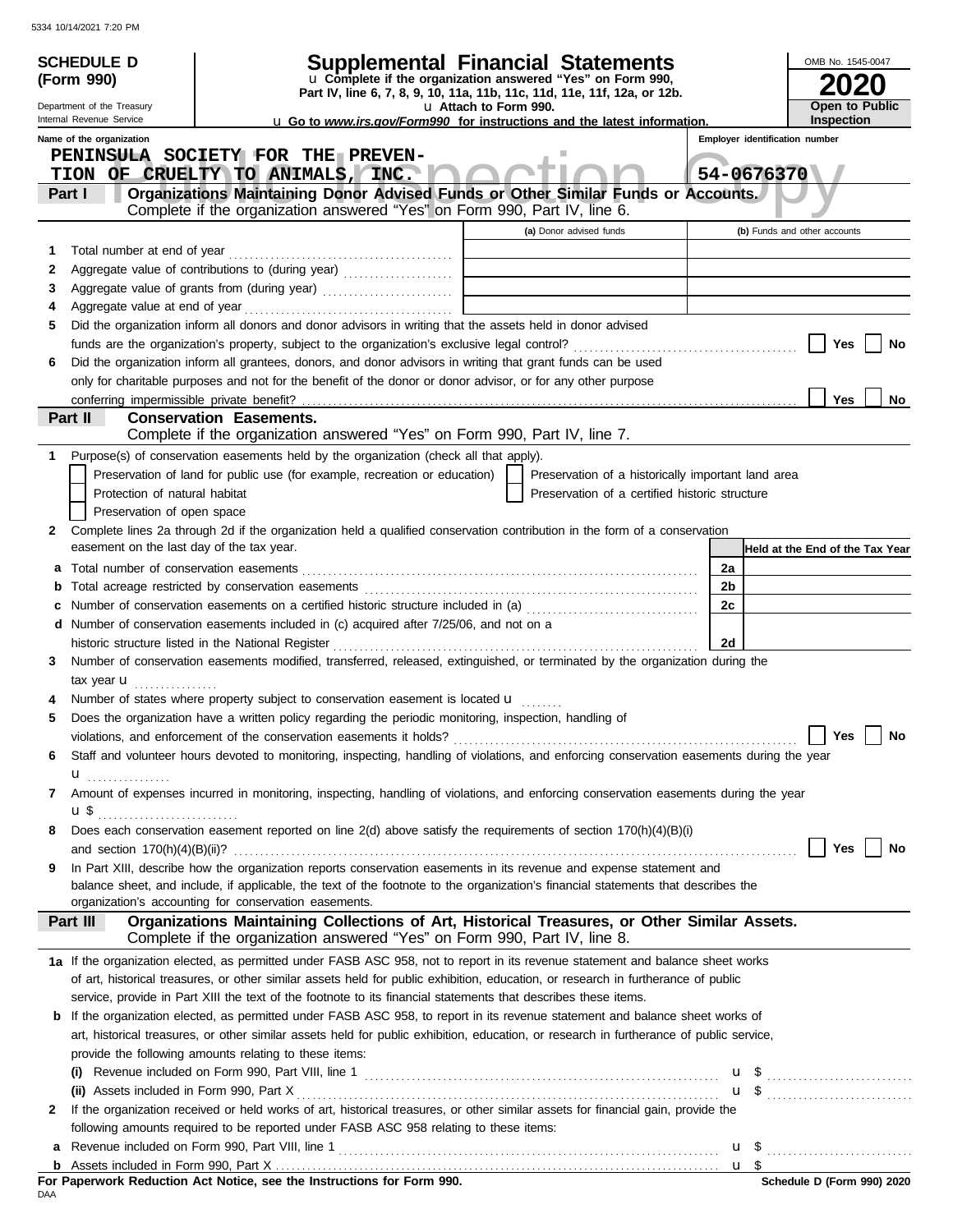|    | Schedule D (Form 990) 2020 PENINSULA SOCIETY FOR THE PREVEN-<br>Organizations Maintaining Collections of Art, Historical Treasures, or Other Similar Assets (continued)<br>Part III |                         |                          |                         | 54-0676370      |                      |                 | Page 2              |
|----|-------------------------------------------------------------------------------------------------------------------------------------------------------------------------------------|-------------------------|--------------------------|-------------------------|-----------------|----------------------|-----------------|---------------------|
| 3. | Using the organization's acquisition, accession, and other records, check any of the following that make significant use of its                                                     |                         |                          |                         |                 |                      |                 |                     |
|    | collection items (check all that apply):                                                                                                                                            |                         |                          |                         |                 |                      |                 |                     |
| a  | Public exhibition                                                                                                                                                                   | d                       | Loan or exchange program |                         |                 |                      |                 |                     |
| b  | Scholarly research<br>Preservation for future generations                                                                                                                           | e                       | Other $\frac{1}{2}$      |                         |                 |                      |                 |                     |
| c  | Provide a description of the organization's collections and explain how they further the organization's exempt purpose in Part                                                      |                         |                          |                         |                 |                      |                 |                     |
|    | XIII.                                                                                                                                                                               |                         |                          |                         |                 |                      |                 |                     |
| 5  | During the year, did the organization solicit or receive donations of art, historical treasures, or other similar                                                                   |                         |                          |                         |                 |                      |                 |                     |
|    |                                                                                                                                                                                     |                         |                          |                         |                 |                      | <b>Yes</b>      | No                  |
|    | Part IV<br><b>Escrow and Custodial Arrangements.</b>                                                                                                                                |                         |                          |                         |                 |                      |                 |                     |
|    | Complete if the organization answered "Yes" on Form 990, Part IV, line 9, or reported an amount on Form                                                                             |                         |                          |                         |                 |                      |                 |                     |
|    | 990, Part X, line 21.                                                                                                                                                               |                         |                          |                         |                 |                      |                 |                     |
|    | 1a Is the organization an agent, trustee, custodian or other intermediary for contributions or other assets not                                                                     |                         |                          |                         |                 |                      |                 |                     |
|    | <b>b</b> If "Yes," explain the arrangement in Part XIII and complete the following table:                                                                                           |                         |                          |                         |                 |                      | Yes             | No                  |
|    |                                                                                                                                                                                     |                         |                          |                         |                 |                      | Amount          |                     |
| c  |                                                                                                                                                                                     |                         |                          |                         |                 | 1с                   |                 |                     |
|    |                                                                                                                                                                                     |                         |                          |                         |                 | 1d                   |                 |                     |
|    |                                                                                                                                                                                     |                         |                          |                         |                 | 1е                   |                 |                     |
| f  |                                                                                                                                                                                     |                         |                          |                         |                 | 1f                   |                 |                     |
|    | 2a Did the organization include an amount on Form 990, Part X, line 21, for escrow or custodial account liability?                                                                  |                         |                          |                         |                 |                      | Yes             | No                  |
|    | <b>Endowment Funds.</b>                                                                                                                                                             |                         |                          |                         |                 |                      |                 |                     |
|    | Part V<br>Complete if the organization answered "Yes" on Form 990, Part IV, line 10.                                                                                                |                         |                          |                         |                 |                      |                 |                     |
|    |                                                                                                                                                                                     | (a) Current year        | (b) Prior year           | (c) Two years back      |                 | (d) Three years back |                 | (e) Four years back |
|    | 1a Beginning of year balance                                                                                                                                                        |                         |                          |                         |                 |                      |                 |                     |
|    | <b>b</b> Contributions <b>contributions</b>                                                                                                                                         |                         |                          |                         |                 |                      |                 |                     |
|    | c Net investment earnings, gains, and                                                                                                                                               |                         |                          |                         |                 |                      |                 |                     |
|    |                                                                                                                                                                                     |                         |                          |                         |                 |                      |                 |                     |
|    | d Grants or scholarships                                                                                                                                                            |                         |                          |                         |                 |                      |                 |                     |
|    | e Other expenditures for facilities and                                                                                                                                             |                         |                          |                         |                 |                      |                 |                     |
|    |                                                                                                                                                                                     |                         |                          |                         |                 |                      |                 |                     |
|    | f Administrative expenses<br>End of year balance                                                                                                                                    |                         |                          |                         |                 |                      |                 |                     |
| 2  | Provide the estimated percentage of the current year end balance (line 1g, column (a)) held as:                                                                                     |                         |                          |                         |                 |                      |                 |                     |
|    | a Board designated or quasi-endowment u                                                                                                                                             |                         |                          |                         |                 |                      |                 |                     |
| b  | Permanent endowment <b>u</b> %                                                                                                                                                      |                         |                          |                         |                 |                      |                 |                     |
| c  | Term endowment <b>u</b>                                                                                                                                                             |                         |                          |                         |                 |                      |                 |                     |
|    | The percentages on lines 2a, 2b, and 2c should equal 100%.                                                                                                                          |                         |                          |                         |                 |                      |                 |                     |
|    | 3a Are there endowment funds not in the possession of the organization that are held and administered for the                                                                       |                         |                          |                         |                 |                      |                 |                     |
|    | organization by:                                                                                                                                                                    |                         |                          |                         |                 |                      |                 | Yes<br>No           |
|    |                                                                                                                                                                                     |                         |                          |                         |                 |                      | 3a(i)<br>3a(ii) |                     |
|    |                                                                                                                                                                                     |                         |                          |                         |                 |                      | 3b              |                     |
|    | Describe in Part XIII the intended uses of the organization's endowment funds.                                                                                                      |                         |                          |                         |                 |                      |                 |                     |
|    | Part VI<br>Land, Buildings, and Equipment.                                                                                                                                          |                         |                          |                         |                 |                      |                 |                     |
|    | Complete if the organization answered "Yes" on Form 990, Part IV, line 11a. See Form 990, Part X, line 10.                                                                          |                         |                          |                         |                 |                      |                 |                     |
|    | Description of property                                                                                                                                                             | (a) Cost or other basis |                          | (b) Cost or other basis | (c) Accumulated |                      | (d) Book value  |                     |
|    |                                                                                                                                                                                     | (investment)            |                          | (other)                 | depreciation    |                      |                 |                     |
|    |                                                                                                                                                                                     |                         |                          | 33,350                  |                 |                      |                 | 33,350              |
|    |                                                                                                                                                                                     |                         |                          | 1,464,737<br>464,324    | 1,170,898       | 245,588              |                 | 293,839<br>218,736  |
|    | c Leasehold improvements                                                                                                                                                            |                         |                          | 31,686                  |                 | 26,680               |                 | 5,006               |
|    |                                                                                                                                                                                     |                         |                          | 84,309                  |                 | 41,923               |                 | 42,386              |
|    |                                                                                                                                                                                     |                         |                          |                         |                 | $\mathbf{u}$         |                 | 593,317             |

**Schedule D (Form 990) 2020**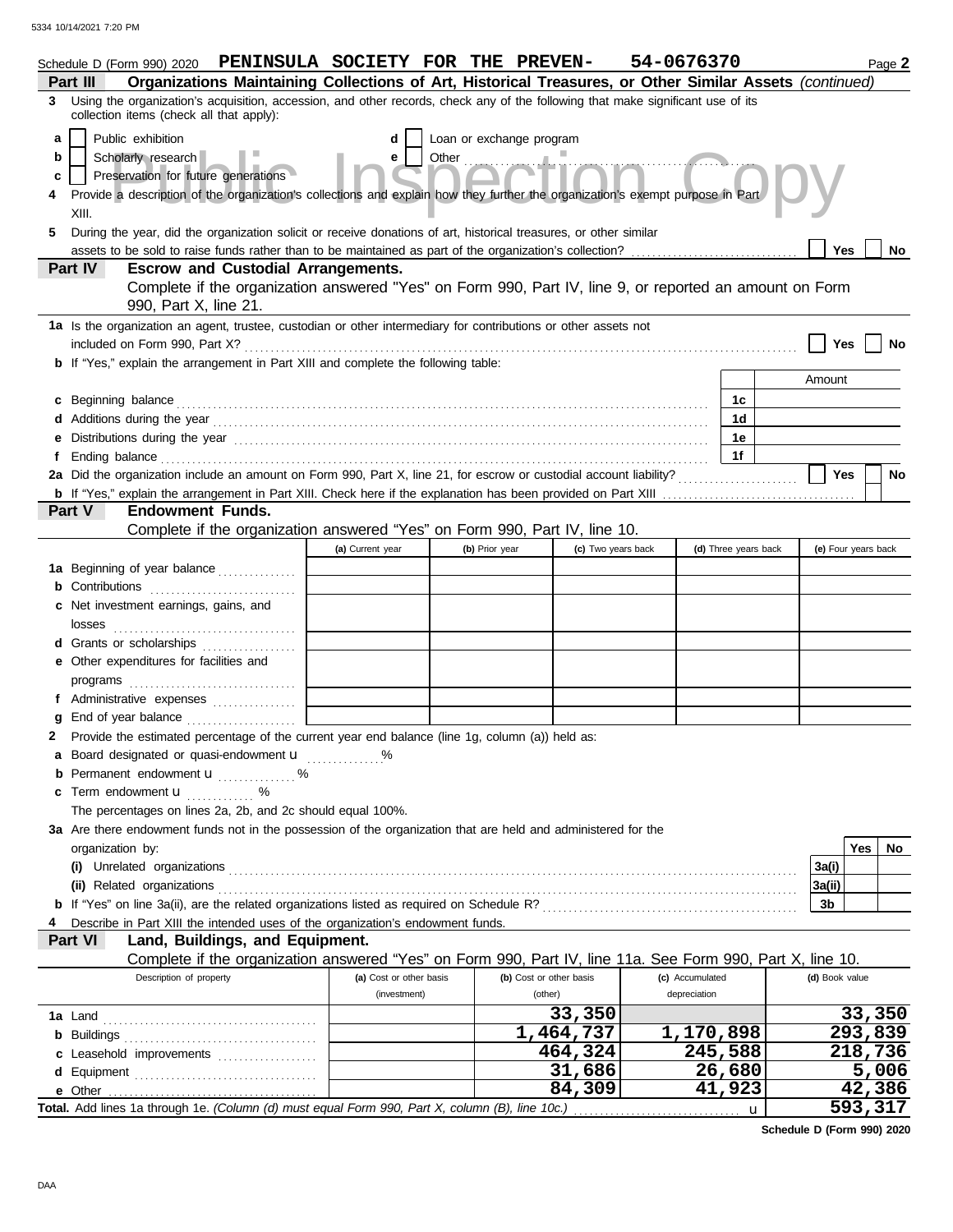|                           | Schedule D (Form 990) 2020        | PENINSULA SOCIETY FOR                                                                                                                                |                 |              | THE | <b>PREVEN-</b> | 54-0676370 |                                  | Page 3         |
|---------------------------|-----------------------------------|------------------------------------------------------------------------------------------------------------------------------------------------------|-----------------|--------------|-----|----------------|------------|----------------------------------|----------------|
| <b>Part VII</b>           |                                   | <b>Investments - Other Securities.</b>                                                                                                               |                 |              |     |                |            |                                  |                |
|                           |                                   | Complete if the organization answered "Yes" on Form 990, Part IV, line 11b. See Form 990, Part X, line 12.                                           |                 |              |     |                |            |                                  |                |
|                           |                                   | (a) Description of security or category                                                                                                              |                 |              |     | (b) Book value |            | (c) Method of valuation:         |                |
|                           |                                   | (including name of security)                                                                                                                         |                 |              |     |                |            | Cost or end-of-year market value |                |
| (1) Financial derivatives |                                   | ш                                                                                                                                                    |                 |              |     | ш              |            |                                  |                |
|                           | (2) Closely held equity interests |                                                                                                                                                      |                 |              |     |                |            |                                  |                |
| $(3)$ Other               |                                   |                                                                                                                                                      |                 |              |     |                |            |                                  |                |
| $(A)$ .                   |                                   |                                                                                                                                                      |                 |              |     |                |            |                                  |                |
| (B)                       |                                   |                                                                                                                                                      |                 |              |     |                |            |                                  |                |
| (C)                       |                                   |                                                                                                                                                      |                 |              |     |                |            |                                  |                |
| (D)                       |                                   |                                                                                                                                                      |                 |              |     |                |            |                                  |                |
| (E)                       |                                   |                                                                                                                                                      |                 |              |     |                |            |                                  |                |
| (F)                       |                                   |                                                                                                                                                      |                 |              |     |                |            |                                  |                |
| (G)                       |                                   |                                                                                                                                                      |                 |              |     |                |            |                                  |                |
| (H)                       |                                   |                                                                                                                                                      |                 |              |     |                |            |                                  |                |
| Part VIII                 |                                   | Total. (Column (b) must equal Form 990, Part X, col. (B) line 12.)                                                                                   |                 | u            |     |                |            |                                  |                |
|                           |                                   | Investments - Program Related.<br>Complete if the organization answered "Yes" on Form 990, Part IV, line 11c. See Form 990, Part X, line 13.         |                 |              |     |                |            |                                  |                |
|                           |                                   | (a) Description of investment                                                                                                                        |                 |              |     | (b) Book value |            | (c) Method of valuation:         |                |
|                           |                                   |                                                                                                                                                      |                 |              |     |                |            | Cost or end-of-year market value |                |
| (1)                       |                                   |                                                                                                                                                      |                 |              |     |                |            |                                  |                |
| (2)                       |                                   |                                                                                                                                                      |                 |              |     |                |            |                                  |                |
| (3)                       |                                   |                                                                                                                                                      |                 |              |     |                |            |                                  |                |
| (4)                       |                                   |                                                                                                                                                      |                 |              |     |                |            |                                  |                |
| (5)                       |                                   |                                                                                                                                                      |                 |              |     |                |            |                                  |                |
| (6)                       |                                   |                                                                                                                                                      |                 |              |     |                |            |                                  |                |
| (7)                       |                                   |                                                                                                                                                      |                 |              |     |                |            |                                  |                |
| (8)                       |                                   |                                                                                                                                                      |                 |              |     |                |            |                                  |                |
| (9)                       |                                   |                                                                                                                                                      |                 |              |     |                |            |                                  |                |
|                           |                                   | Total. (Column (b) must equal Form 990, Part X, col. (B) line 13.)                                                                                   |                 | . <b>. u</b> |     |                |            |                                  |                |
| Part IX                   | Other Assets.                     |                                                                                                                                                      |                 |              |     |                |            |                                  |                |
|                           |                                   | Complete if the organization answered "Yes" on Form 990, Part IV, line 11d. See Form 990, Part X, line 15.                                           |                 |              |     |                |            |                                  |                |
|                           |                                   |                                                                                                                                                      | (a) Description |              |     |                |            |                                  | (b) Book value |
| (1)                       |                                   |                                                                                                                                                      |                 |              |     |                |            |                                  |                |
| (2)                       |                                   |                                                                                                                                                      |                 |              |     |                |            |                                  |                |
| (3)                       |                                   |                                                                                                                                                      |                 |              |     |                |            |                                  |                |
| (4)                       |                                   |                                                                                                                                                      |                 |              |     |                |            |                                  |                |
| (5)                       |                                   |                                                                                                                                                      |                 |              |     |                |            |                                  |                |
| (6)                       |                                   |                                                                                                                                                      |                 |              |     |                |            |                                  |                |
| (7)                       |                                   |                                                                                                                                                      |                 |              |     |                |            |                                  |                |
| (8)                       |                                   |                                                                                                                                                      |                 |              |     |                |            |                                  |                |
| (9)                       |                                   |                                                                                                                                                      |                 |              |     |                |            |                                  |                |
| Part X                    | Other Liabilities.                |                                                                                                                                                      |                 |              |     |                |            | u                                |                |
|                           |                                   | Complete if the organization answered "Yes" on Form 990, Part IV, line 11e or 11f. See Form 990, Part X,                                             |                 |              |     |                |            |                                  |                |
|                           | line $25$ .                       |                                                                                                                                                      |                 |              |     |                |            |                                  |                |
| 1.                        |                                   | (a) Description of liability                                                                                                                         |                 |              |     |                |            |                                  | (b) Book value |
| (1)                       | Federal income taxes              |                                                                                                                                                      |                 |              |     |                |            |                                  |                |
| (2)                       |                                   |                                                                                                                                                      |                 |              |     |                |            |                                  |                |
| (3)                       |                                   |                                                                                                                                                      |                 |              |     |                |            |                                  |                |
| (4)                       |                                   |                                                                                                                                                      |                 |              |     |                |            |                                  |                |
| (5)                       |                                   |                                                                                                                                                      |                 |              |     |                |            |                                  |                |
| (6)                       |                                   |                                                                                                                                                      |                 |              |     |                |            |                                  |                |
| (7)                       |                                   |                                                                                                                                                      |                 |              |     |                |            |                                  |                |
| (8)                       |                                   |                                                                                                                                                      |                 |              |     |                |            |                                  |                |
| (9)                       |                                   |                                                                                                                                                      |                 |              |     |                |            |                                  |                |
|                           |                                   | Total. (Column (b) must equal Form 990, Part X, col. (B) line 25.)                                                                                   |                 |              |     |                |            | u                                |                |
|                           |                                   | 2. Liability for uncertain tax positions. In Part XIII, provide the text of the footnote to the organization's financial statements that reports the |                 |              |     |                |            |                                  |                |

organization's liability for uncertain tax positions under FASB ASC 740. Check here if the text of the footnote has been provided in Part XIII .....

**X**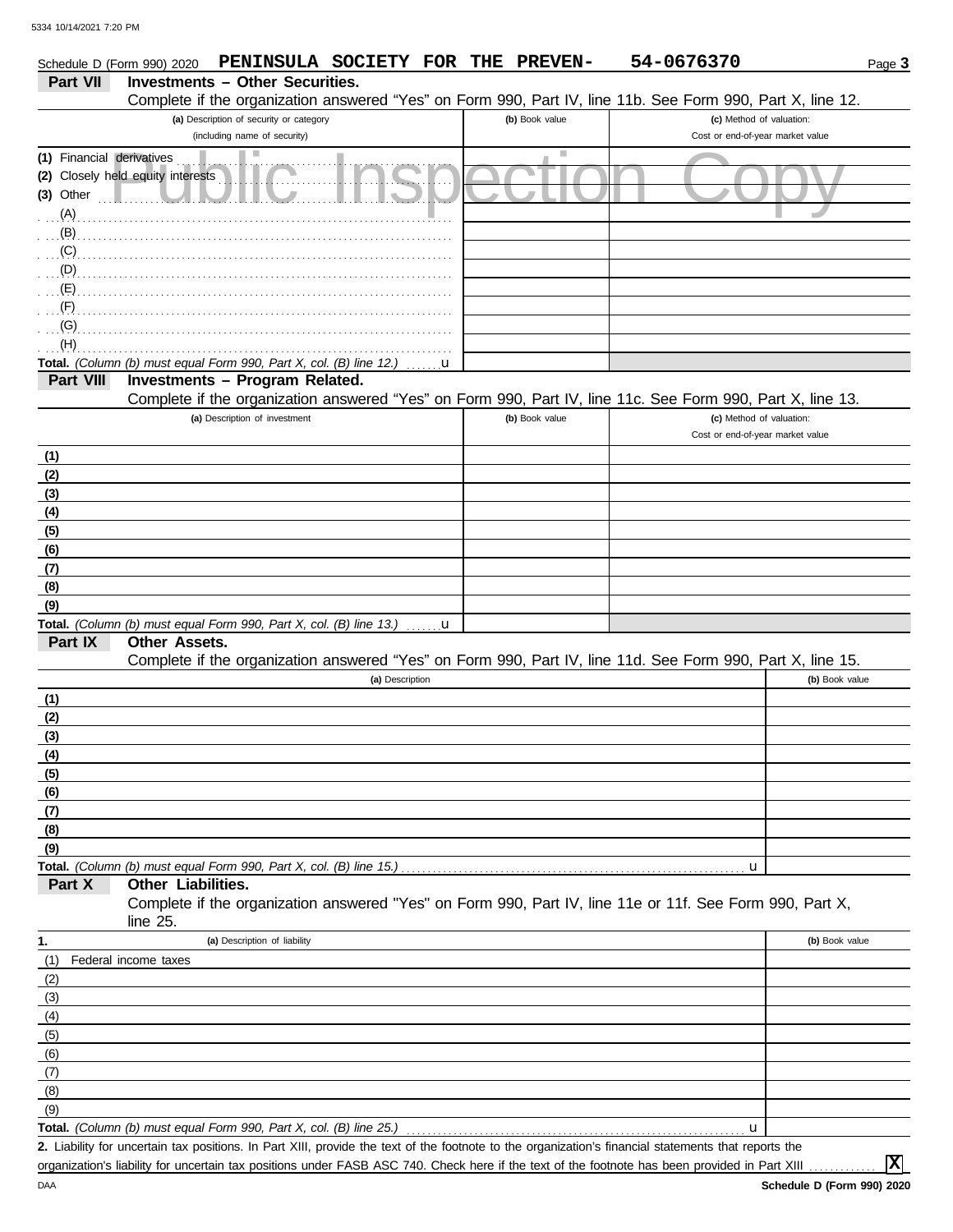|   | Schedule D (Form 990) 2020 PENINSULA SOCIETY FOR THE PREVEN-                                                                                                                                                                              |                | 54-0676370 |                         | Page 4    |
|---|-------------------------------------------------------------------------------------------------------------------------------------------------------------------------------------------------------------------------------------------|----------------|------------|-------------------------|-----------|
|   | Reconciliation of Revenue per Audited Financial Statements With Revenue per Return.<br>Part XI                                                                                                                                            |                |            |                         |           |
|   | Complete if the organization answered "Yes" on Form 990, Part IV, line 12a.                                                                                                                                                               |                |            |                         |           |
|   | Total revenue, gains, and other support per audited financial statements [111] [12] Total revenue in the statements                                                                                                                       |                |            | $\mathbf{1}$            | 1,849,038 |
| 2 | Amounts included on line 1 but not on Form 990. Part VIII, line 12:                                                                                                                                                                       |                |            |                         |           |
| a | Net unrealized gains (losses) on investments                                                                                                                                                                                              | 2a             | 3,286      |                         |           |
| b | Donated services and use of facilities                                                                                                                                                                                                    | 2 <sub>b</sub> |            |                         |           |
| с | Recoveries of prior year grants <b>the contract of the contract of prior</b> year grants <b>the contract of the contract of the contract of the contract of the contract of the contract of the contract of the contract of the contr</b> | 2 <sub>c</sub> |            |                         |           |
| d |                                                                                                                                                                                                                                           | 2d             |            |                         |           |
| е | Add lines 2a through 2d [11] And The Contract of the Contract of the Contract of the Contract of the Contract of the Contract of the Contract of the Contract of the Contract of the Contract of the Contract of the Contract             |                |            | 2e                      | 3,286     |
| 3 |                                                                                                                                                                                                                                           |                |            | $\overline{\mathbf{3}}$ | 1,845,752 |
| 4 | Amounts included on Form 990, Part VIII, line 12, but not on line 1:                                                                                                                                                                      |                |            |                         |           |
| а |                                                                                                                                                                                                                                           | 4а             |            |                         |           |
| b |                                                                                                                                                                                                                                           | 4 <sub>b</sub> |            |                         |           |
|   | c Add lines 4a and 4b                                                                                                                                                                                                                     |                |            | 4c<br>5                 | 1,845,752 |
|   | Reconciliation of Expenses per Audited Financial Statements With Expenses per Return.<br>Part XII                                                                                                                                         |                |            |                         |           |
|   | Complete if the organization answered "Yes" on Form 990, Part IV, line 12a.                                                                                                                                                               |                |            |                         |           |
|   |                                                                                                                                                                                                                                           |                |            | $\mathbf{1}$            | 1,110,990 |
|   | Total expenses and losses per audited financial statements                                                                                                                                                                                |                |            |                         |           |
| 2 | Amounts included on line 1 but not on Form 990, Part IX, line 25:                                                                                                                                                                         |                |            |                         |           |
| а |                                                                                                                                                                                                                                           | 2a             |            |                         |           |
| b |                                                                                                                                                                                                                                           | 2 <sub>b</sub> |            |                         |           |
| c | Other losses                                                                                                                                                                                                                              | 2c             |            |                         |           |
|   |                                                                                                                                                                                                                                           | 2d             |            |                         |           |
| е | Add lines 2a through 2d [11] March 20 [11] March 20 [11] March 20 [11] March 20 [11] March 20 [11] March 20 [11] March 20 [11] March 20 [11] March 20 [11] March 20 [11] March 20 [11] March 20 [11] March 20 [11] March 20 [1            |                |            | 2e                      | 1,110,990 |
| 3 |                                                                                                                                                                                                                                           |                |            | $\mathbf{3}$            |           |
|   | Amounts included on Form 990, Part IX, line 25, but not on line 1:                                                                                                                                                                        |                |            |                         |           |
| a | Investment expenses not included on Form 990, Part VIII, line 7b [                                                                                                                                                                        | 4a             |            |                         |           |
|   |                                                                                                                                                                                                                                           | 4 <sub>b</sub> |            |                         |           |
|   | c Add lines 4a and 4b                                                                                                                                                                                                                     |                |            | 4c<br>5                 |           |
|   |                                                                                                                                                                                                                                           |                |            |                         | 1,110,990 |
|   | Part XIII Supplemental Information.<br>Provide the descriptions required for Part II, lines 3, 5, and 9; Part III, lines 1a and 4; Part IV, lines 1b and 2b; Part V, line 4; Part X, line                                                 |                |            |                         |           |
|   | 2; Part XI, lines 2d and 4b; and Part XII, lines 2d and 4b. Also complete this part to provide any additional information.                                                                                                                |                |            |                         |           |
|   | PART X - FIN 48 FOOTNOTE                                                                                                                                                                                                                  |                |            |                         |           |
|   |                                                                                                                                                                                                                                           |                |            |                         |           |
|   | LIABILITY FOR UNCERTAIN TAX POSITIONS UNDER FIN 48 FOOTNOTE:                                                                                                                                                                              |                |            |                         |           |
|   |                                                                                                                                                                                                                                           |                |            |                         |           |
|   | THE ORGANIZATION ADOPTED THE RECOGNITION REQUIREMENTS FOR UNCERTAIN INCOME                                                                                                                                                                |                |            |                         |           |
|   |                                                                                                                                                                                                                                           |                |            |                         |           |
|   | TAX POSITIONS AS REQUIRED BY GENERALLY ACCEPTED ACCOUNTING PRINCIPLES, WITH                                                                                                                                                               |                |            |                         |           |
|   |                                                                                                                                                                                                                                           |                |            |                         |           |
|   | NO CUMULATIVE EFFECT ADJUSTMENT REQUIRED. INCOME TAX BENEFITS ARE                                                                                                                                                                         |                |            |                         |           |
|   |                                                                                                                                                                                                                                           |                |            |                         |           |
|   | RECOGNIZED FOR INCOME TAX POSITIONS TAKEN OR EXPECTED TO BE TAKEN IN A                                                                                                                                                                    |                |            |                         |           |
|   | RETURN, ONLY WHEN IT IS DETERMINED THAT THE INCOME TAX POSITION WILL MORE-                                                                                                                                                                |                |            |                         |           |
|   | LIKELY-THAN-NOT BE SUSTAINED UPON EXAMINATION BY TAXING AUTHORITIES. THE                                                                                                                                                                  |                |            |                         |           |
|   | ORGANIZATION HAS ANALYZED THE TAX POSITIONS TAKEN IN ITS FILINGS WITH THE                                                                                                                                                                 |                |            |                         |           |
|   |                                                                                                                                                                                                                                           |                |            |                         |           |
|   | INTERNAL REVENUE SERVICE. THE ORGANIZATION BELIEVES THAT ITS INCOME TAX                                                                                                                                                                   |                |            |                         |           |
|   | FILING POSITIONS WILL BE SUSTAINED UPON EXAMINATION AND DOES NOT ANTICIPATE                                                                                                                                                               |                |            |                         |           |
|   | ANY ADJUSTMENTS THAT WOULD RESULT IN A MATERIAL ADVERSE AFFECT ON THE                                                                                                                                                                     |                |            |                         |           |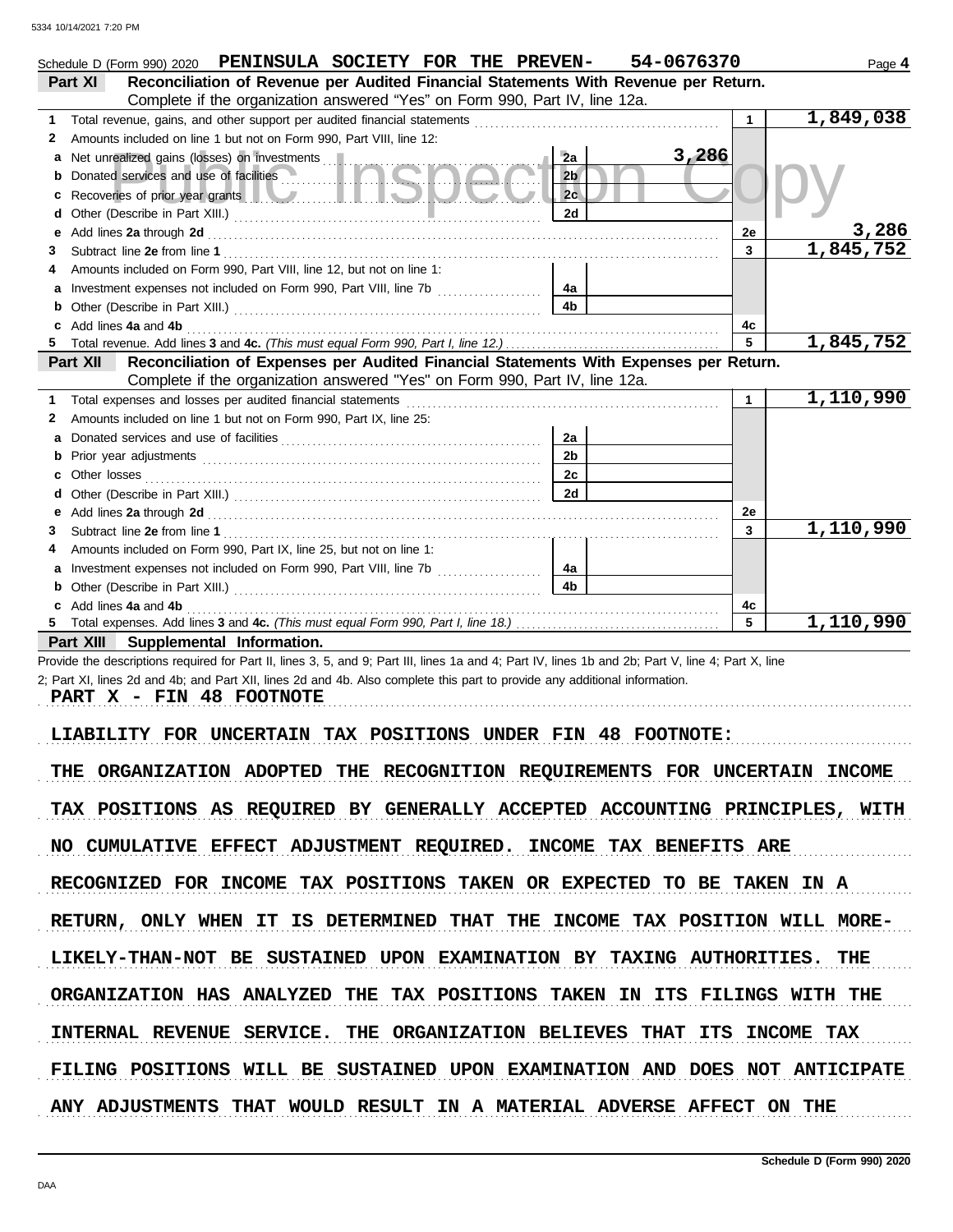| Schedule D (Form 990) 2020 PENINSULA SOCIETY FOR THE PREVEN- 54-0676370<br>Supplemental Information (continued)<br>Part XIII | Page 5 |
|------------------------------------------------------------------------------------------------------------------------------|--------|
| ORGANIZATION'S FINANCIAL CONDITION, RESULTS OF OPERATIONS OR CASH FLOWS.                                                     |        |
| ACCORDINGLY, THE ORGANIZATION HAS NOT RECORDED ANY RESERVES, OR RELATED                                                      |        |
| ACCRUALS FOR INTEREST AND PENALTIES FOR UNCERTAIN INCOME TAX POSITIONS AT                                                    |        |
| JUNE 30, 2021.                                                                                                               |        |
|                                                                                                                              |        |
| PART XIII - SUPPLEMENTAL FINANCIAL INFORMATION                                                                               |        |
| THE ORGANIZATION'S FEDERAL RETURN OF ORGANIZATION EXEMPT FROM INCOME TAX                                                     |        |
| (FORM 990) FOR 2021, 2020, 2019, AND 2018 ARE SUBJECT TO EXAMINATION BY THE                                                  |        |
| IRS, GENERALLY FOR THREE YEARS AFTER THEY WERE FILED.                                                                        |        |
|                                                                                                                              |        |
|                                                                                                                              |        |
|                                                                                                                              |        |
|                                                                                                                              |        |
|                                                                                                                              |        |
|                                                                                                                              |        |
|                                                                                                                              |        |
|                                                                                                                              |        |
|                                                                                                                              |        |
|                                                                                                                              |        |
|                                                                                                                              |        |
|                                                                                                                              |        |
|                                                                                                                              |        |
|                                                                                                                              |        |
|                                                                                                                              |        |
|                                                                                                                              |        |
|                                                                                                                              |        |
|                                                                                                                              |        |
|                                                                                                                              |        |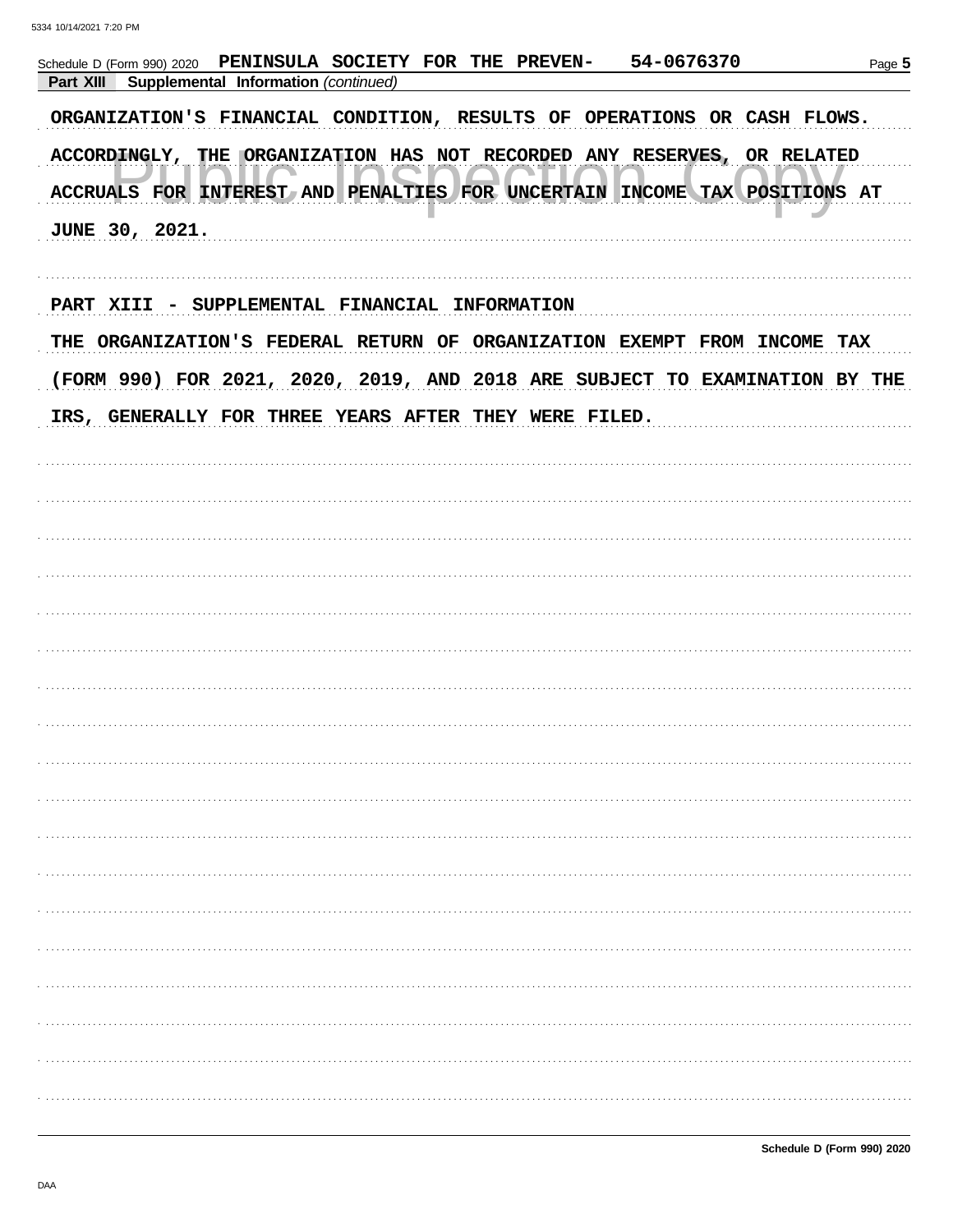| <b>SCHEDULE G</b>                                      | Supplemental Information Regarding Fundraising or Gaming Activities                                                                                                                                                                      |                                        |                              |      |                                       |                                  | OMB No. 1545-0047   |
|--------------------------------------------------------|------------------------------------------------------------------------------------------------------------------------------------------------------------------------------------------------------------------------------------------|----------------------------------------|------------------------------|------|---------------------------------------|----------------------------------|---------------------|
| (Form 990 or 990-EZ)                                   | Complete if the organization answered "Yes" on Form 990, Part IV, line 17, 18, or 19, or if the<br>organization entered more than \$15,000 on Form 990-EZ, line 6a.                                                                      |                                        |                              |      |                                       |                                  |                     |
| Department of the Treasury<br>Internal Revenue Service | L1 Attach to Form 990 or Form 990-EZ.<br><b>u</b> Go to www.irs.gov/Form990 for instructions and the latest information.                                                                                                                 |                                        | Open to Public<br>Inspection |      |                                       |                                  |                     |
| Name of the organization                               | PENINSULA SOCIETY FOR THE PREVEN-                                                                                                                                                                                                        |                                        |                              |      |                                       | Employer identification number   |                     |
|                                                        | TION OF CRUELTY TO ANIMALS,                                                                                                                                                                                                              |                                        |                              | INC. |                                       | 54-0676370                       |                     |
| Part I                                                 | Fundraising Activities. Complete if the organization answered "Yes" on Form 990, Part IV, line 17.<br>Form 990-EZ filers are not required to complete this part.                                                                         |                                        |                              |      |                                       |                                  |                     |
| 1                                                      | Indicate whether the organization raised funds through any of the following activities. Check all that apply.                                                                                                                            |                                        |                              |      |                                       |                                  |                     |
| Mail solicitations<br>a                                |                                                                                                                                                                                                                                          | e                                      |                              |      | Solicitation of non-government grants |                                  |                     |
| Internet and email solicitations<br>b                  |                                                                                                                                                                                                                                          | Solicitation of government grants<br>f |                              |      |                                       |                                  |                     |
| Phone solicitations<br>c                               |                                                                                                                                                                                                                                          | Special fundraising events<br>a        |                              |      |                                       |                                  |                     |
| In-person solicitations<br>d                           |                                                                                                                                                                                                                                          |                                        |                              |      |                                       |                                  |                     |
|                                                        | 2a Did the organization have a written or oral agreement with any individual (including officers, directors, trustees,<br>or key employees listed in Form 990, Part VII) or entity in connection with professional fundraising services? |                                        |                              |      |                                       |                                  | Yes<br>No           |
|                                                        | <b>b</b> If "Yes," list the 10 highest paid individuals or entities (fundraisers) pursuant to agreements under which the fundraiser is to be<br>compensated at least \$5,000 by the organization.                                        |                                        |                              |      |                                       |                                  |                     |
|                                                        |                                                                                                                                                                                                                                          |                                        | (iii) Did fund-              |      |                                       | (v) Amount paid to               | (vi) Amount paid to |
|                                                        | (i) Name and address of individual                                                                                                                                                                                                       | (ii) Activity                          | raiser have<br>custody or    |      | (iv) Gross receipts                   | (or retained by)                 | (or retained by)    |
|                                                        | or entity (fundraiser)                                                                                                                                                                                                                   |                                        | control of<br>contributions? |      | from activity                         | fundraiser listed in<br>col. (i) | organization        |
|                                                        |                                                                                                                                                                                                                                          |                                        | Yes l                        | No   |                                       |                                  |                     |
| 1                                                      |                                                                                                                                                                                                                                          |                                        |                              |      |                                       |                                  |                     |
| $\mathbf{2}$                                           |                                                                                                                                                                                                                                          |                                        |                              |      |                                       |                                  |                     |
|                                                        |                                                                                                                                                                                                                                          |                                        |                              |      |                                       |                                  |                     |
| 3                                                      |                                                                                                                                                                                                                                          |                                        |                              |      |                                       |                                  |                     |
|                                                        |                                                                                                                                                                                                                                          |                                        |                              |      |                                       |                                  |                     |
| 4                                                      |                                                                                                                                                                                                                                          |                                        |                              |      |                                       |                                  |                     |
|                                                        |                                                                                                                                                                                                                                          |                                        |                              |      |                                       |                                  |                     |
| 5                                                      |                                                                                                                                                                                                                                          |                                        |                              |      |                                       |                                  |                     |
|                                                        |                                                                                                                                                                                                                                          |                                        |                              |      |                                       |                                  |                     |
|                                                        |                                                                                                                                                                                                                                          |                                        |                              |      |                                       |                                  |                     |
|                                                        |                                                                                                                                                                                                                                          |                                        |                              |      |                                       |                                  |                     |
| 7                                                      |                                                                                                                                                                                                                                          |                                        |                              |      |                                       |                                  |                     |
|                                                        |                                                                                                                                                                                                                                          |                                        |                              |      |                                       |                                  |                     |
| 8                                                      |                                                                                                                                                                                                                                          |                                        |                              |      |                                       |                                  |                     |
|                                                        |                                                                                                                                                                                                                                          |                                        |                              |      |                                       |                                  |                     |
| 9                                                      |                                                                                                                                                                                                                                          |                                        |                              |      |                                       |                                  |                     |
|                                                        |                                                                                                                                                                                                                                          |                                        |                              |      |                                       |                                  |                     |
| 10                                                     |                                                                                                                                                                                                                                          |                                        |                              |      |                                       |                                  |                     |
|                                                        |                                                                                                                                                                                                                                          |                                        |                              |      |                                       |                                  |                     |
| Total                                                  |                                                                                                                                                                                                                                          |                                        |                              |      |                                       |                                  |                     |
| 3<br>registration or licensing.                        | List all states in which the organization is registered or licensed to solicit contributions or has been notified it is exempt from                                                                                                      |                                        |                              |      |                                       |                                  |                     |
|                                                        |                                                                                                                                                                                                                                          |                                        |                              |      |                                       |                                  |                     |
|                                                        |                                                                                                                                                                                                                                          |                                        |                              |      |                                       |                                  |                     |
|                                                        |                                                                                                                                                                                                                                          |                                        |                              |      |                                       |                                  |                     |
|                                                        |                                                                                                                                                                                                                                          |                                        |                              |      |                                       |                                  |                     |
|                                                        |                                                                                                                                                                                                                                          |                                        |                              |      |                                       |                                  |                     |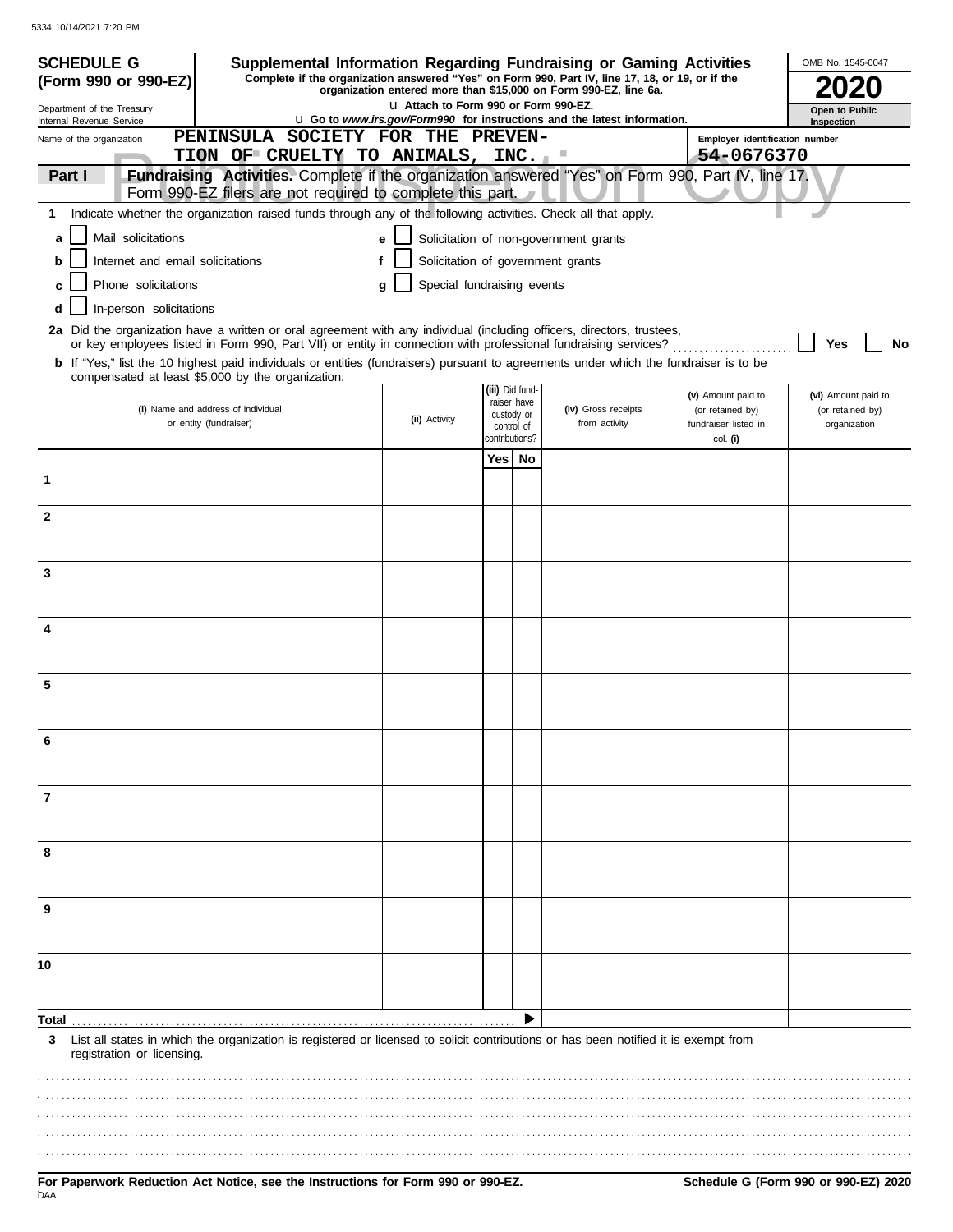|                 |                     | Schedule G (Form 990 or 990-EZ) 2020 | PENINSULA SOCIETY FOR THE PREVEN- 54-0676370                                                                       |    |                         |             |                  | Page 2                     |
|-----------------|---------------------|--------------------------------------|--------------------------------------------------------------------------------------------------------------------|----|-------------------------|-------------|------------------|----------------------------|
|                 | Part II             |                                      | Fundraising Events. Complete if the organization answered "Yes" on Form 990, Part IV, line 18, or reported more    |    |                         |             |                  |                            |
|                 |                     |                                      | than \$15,000 of fundraising event contributions and gross income on Form 990-EZ, lines 1 and 6b. List events with |    |                         |             |                  |                            |
|                 |                     |                                      | gross receipts greater than \$5,000.                                                                               |    |                         |             |                  |                            |
|                 |                     |                                      | (a) Event #1                                                                                                       |    | (b) Event $#2$          |             | (c) Other events | (d) Total events           |
|                 |                     |                                      | <b>OTHER EVENTS</b>                                                                                                |    |                         | <b>NONE</b> |                  | (add col. (a) through      |
|                 |                     |                                      | (event type)                                                                                                       |    | (event type)            |             | (total number)   | col. (c)                   |
| Revenue         |                     |                                      |                                                                                                                    |    |                         |             |                  |                            |
|                 |                     | 1 Gross receipts                     | 50,902                                                                                                             |    |                         |             |                  | 50,902                     |
|                 |                     |                                      |                                                                                                                    |    |                         |             |                  |                            |
|                 |                     | 2 Less: Contributions                |                                                                                                                    |    |                         |             |                  |                            |
|                 |                     | 3 Gross income (line 1 minus         | 50,902                                                                                                             |    |                         |             |                  | 50,902                     |
|                 |                     |                                      |                                                                                                                    |    |                         |             |                  |                            |
|                 |                     | 4 Cash prizes                        |                                                                                                                    |    |                         |             |                  |                            |
|                 |                     |                                      |                                                                                                                    |    |                         |             |                  |                            |
|                 |                     | 5 Noncash prizes                     |                                                                                                                    |    |                         |             |                  |                            |
|                 |                     |                                      |                                                                                                                    |    |                         |             |                  |                            |
|                 |                     | 6 Rent/facility costs                |                                                                                                                    |    |                         |             |                  |                            |
| Direct Expenses |                     | 7 Food and beverages                 |                                                                                                                    |    |                         |             |                  |                            |
|                 |                     |                                      |                                                                                                                    |    |                         |             |                  |                            |
|                 |                     | 8 Entertainment                      |                                                                                                                    |    |                         |             |                  |                            |
|                 |                     |                                      |                                                                                                                    |    |                         |             |                  |                            |
|                 |                     | 9 Other direct expenses              | 12,245                                                                                                             |    |                         |             |                  | 12,245                     |
|                 |                     |                                      |                                                                                                                    |    |                         |             |                  | 12,245                     |
|                 |                     |                                      |                                                                                                                    |    |                         |             |                  | 38,657                     |
|                 | Part III            |                                      | Gaming. Complete if the organization answered "Yes" on Form 990, Part IV, line 19, or reported more than           |    |                         |             |                  |                            |
|                 |                     |                                      | \$15,000 on Form 990-EZ, line 6a.                                                                                  |    |                         |             |                  |                            |
|                 |                     |                                      | (a) Bingo                                                                                                          |    | (b) Pull tabs/instant   |             | (c) Other gaming | (d) Total gaming (add      |
| Revenue         |                     |                                      |                                                                                                                    |    | bingo/progressive bingo |             |                  | col. (a) through col. (c)) |
|                 |                     |                                      |                                                                                                                    |    |                         |             |                  |                            |
|                 |                     | 1 Gross revenue                      |                                                                                                                    |    |                         |             |                  |                            |
| 8               |                     | 2 Cash prizes                        |                                                                                                                    |    |                         |             |                  |                            |
|                 |                     |                                      |                                                                                                                    |    |                         |             |                  |                            |
|                 |                     | 3 Noncash prizes                     |                                                                                                                    |    |                         |             |                  |                            |
| Direct Expens   |                     |                                      |                                                                                                                    |    |                         |             |                  |                            |
|                 |                     | 4 Rent/facility costs                |                                                                                                                    |    |                         |             |                  |                            |
|                 |                     | 5 Other direct expenses              |                                                                                                                    |    |                         |             |                  |                            |
|                 |                     |                                      |                                                                                                                    |    | Yes  %                  |             | Yes  %           |                            |
|                 |                     | 6 Volunteer labor                    | No.                                                                                                                | No |                         | <b>No</b>   |                  |                            |
|                 |                     |                                      |                                                                                                                    |    |                         |             |                  |                            |
|                 |                     |                                      |                                                                                                                    |    |                         |             |                  |                            |
|                 |                     |                                      |                                                                                                                    |    |                         |             |                  |                            |
|                 |                     |                                      |                                                                                                                    |    |                         |             |                  |                            |
| 9               |                     |                                      |                                                                                                                    |    |                         |             |                  |                            |
|                 |                     |                                      |                                                                                                                    |    |                         |             |                  | Yes<br>  No                |
|                 | b If "No," explain: |                                      |                                                                                                                    |    |                         |             |                  |                            |
|                 |                     |                                      |                                                                                                                    |    |                         |             |                  |                            |
|                 |                     |                                      |                                                                                                                    |    |                         |             |                  | Yes<br>  No                |
|                 |                     | <b>b</b> If "Yes," explain:          |                                                                                                                    |    |                         |             |                  |                            |
|                 |                     |                                      |                                                                                                                    |    |                         |             |                  |                            |
|                 |                     |                                      |                                                                                                                    |    |                         |             |                  |                            |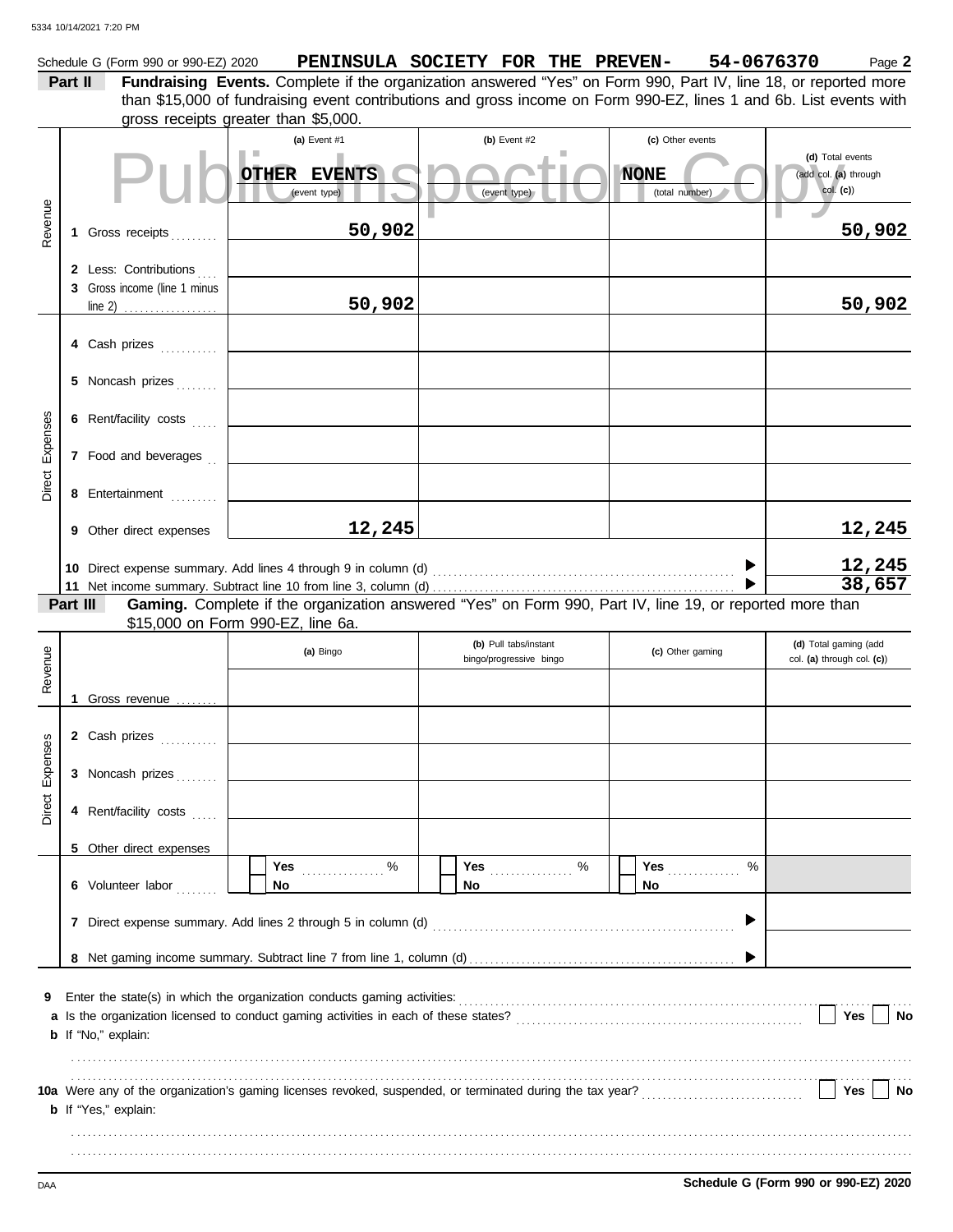|     | PENINSULA SOCIETY FOR THE PREVEN- 54-0676370<br>Page 3<br>Schedule G (Form 990 or 990-EZ) 2020                                                                                                         |  |
|-----|--------------------------------------------------------------------------------------------------------------------------------------------------------------------------------------------------------|--|
| 11  | Yes<br>No                                                                                                                                                                                              |  |
| 12  | Is the organization a grantor, beneficiary or trustee of a trust, or a member of a partnership or other entity                                                                                         |  |
| 13  | <b>No</b><br>Yes<br>Indicate the percentage of gaming activity conducted in:                                                                                                                           |  |
| a   | 13а<br>%                                                                                                                                                                                               |  |
| b   | %<br>13 <sub>b</sub>                                                                                                                                                                                   |  |
| 14  | Enter the name and address of the person who prepares the organization's gaming/special events books and                                                                                               |  |
|     | records:                                                                                                                                                                                               |  |
|     |                                                                                                                                                                                                        |  |
|     |                                                                                                                                                                                                        |  |
|     |                                                                                                                                                                                                        |  |
|     | Address <b>u</b>                                                                                                                                                                                       |  |
| 15a | Does the organization have a contract with a third party from whom the organization receives gaming                                                                                                    |  |
|     | Yes<br>No                                                                                                                                                                                              |  |
| b   |                                                                                                                                                                                                        |  |
|     | If "Yes," enter name and address of the third party:                                                                                                                                                   |  |
| C   |                                                                                                                                                                                                        |  |
|     |                                                                                                                                                                                                        |  |
|     |                                                                                                                                                                                                        |  |
|     | Address <b>u</b>                                                                                                                                                                                       |  |
|     |                                                                                                                                                                                                        |  |
| 16  | Gaming manager information:                                                                                                                                                                            |  |
|     |                                                                                                                                                                                                        |  |
|     |                                                                                                                                                                                                        |  |
|     |                                                                                                                                                                                                        |  |
|     |                                                                                                                                                                                                        |  |
|     |                                                                                                                                                                                                        |  |
|     | Director/officer<br>Employee<br>Independent contractor                                                                                                                                                 |  |
|     |                                                                                                                                                                                                        |  |
| 17  | Mandatory distributions:                                                                                                                                                                               |  |
| a   | Is the organization required under state law to make charitable distributions from the gaming proceeds to                                                                                              |  |
|     | Yes<br>No                                                                                                                                                                                              |  |
| b   | Enter the amount of distributions required under state law to be distributed to other exempt organizations or<br>spent in the organization's own exempt activities during the tax year $\mathbf{u}$ \$ |  |
|     | Supplemental Information. Provide the explanations required by Part I, line 2b, columns (iii) and (v); and<br>Part IV                                                                                  |  |
|     | Part III, lines 9, 9b, 10b, 15b, 15c, 16, and 17b, as applicable. Also provide any additional information.                                                                                             |  |
|     | See instructions.                                                                                                                                                                                      |  |
|     |                                                                                                                                                                                                        |  |
|     |                                                                                                                                                                                                        |  |
|     |                                                                                                                                                                                                        |  |
|     |                                                                                                                                                                                                        |  |
|     |                                                                                                                                                                                                        |  |
|     |                                                                                                                                                                                                        |  |
|     |                                                                                                                                                                                                        |  |
|     |                                                                                                                                                                                                        |  |
|     |                                                                                                                                                                                                        |  |
|     |                                                                                                                                                                                                        |  |
|     |                                                                                                                                                                                                        |  |
|     |                                                                                                                                                                                                        |  |

Schedule G (Form 990 or 990-EZ) 2020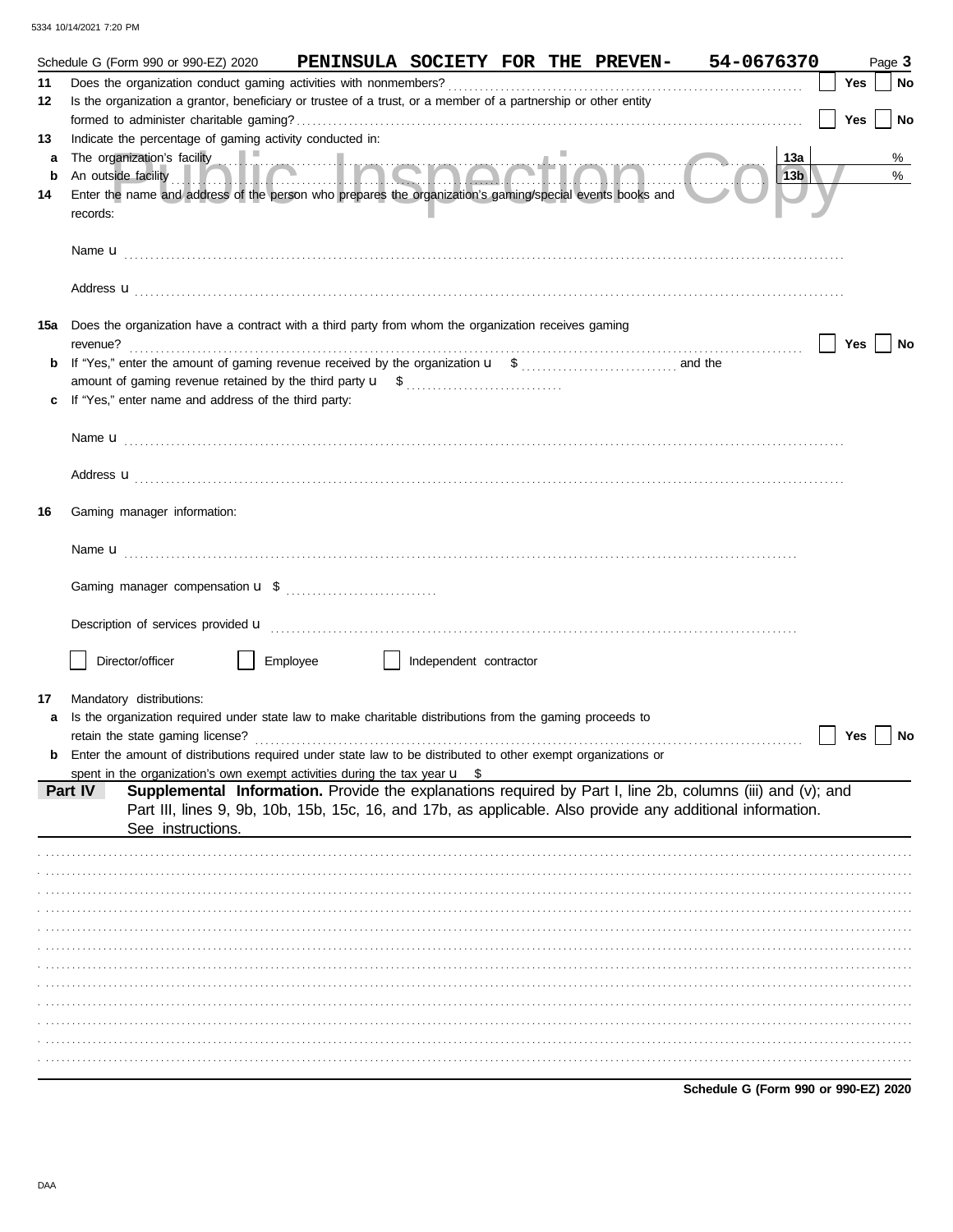| <b>SCHEDULE O</b><br>(Form 990 or 990-EZ)<br>Department of the Treasury<br>Internal Revenue Service | Supplemental Information to Form 990 or 990-EZ<br>Complete to provide information for responses to specific questions on<br>Form 990 or 990-EZ or to provide any additional information.<br>La Attach to Form 990 or 990-EZ.<br>u Go to www.irs.gov/Form990 for the latest information.<br>ш | OMB No. 1545-0047<br><b>2020</b><br>Open to Public<br>Inspection |
|-----------------------------------------------------------------------------------------------------|----------------------------------------------------------------------------------------------------------------------------------------------------------------------------------------------------------------------------------------------------------------------------------------------|------------------------------------------------------------------|
| Name of the organization                                                                            | <b>SOCIETY</b><br><b>PENINSULA</b><br>FOR THE PREVEN-                                                                                                                                                                                                                                        | <b>Employer identification number</b>                            |
|                                                                                                     | CRUELTY TO ANIMALS, INC.<br>54-0676370<br>TION OF                                                                                                                                                                                                                                            |                                                                  |
|                                                                                                     | FORM 990, PART III, LINE 4D - ALL OTHER ACCOMPLISHMENTS                                                                                                                                                                                                                                      |                                                                  |
|                                                                                                     | FACILITY AND ATTRACTIONS: EXPENSES \$135,425                                                                                                                                                                                                                                                 |                                                                  |
|                                                                                                     | OTHER PROGRAMS: EXPENSE \$308,799                                                                                                                                                                                                                                                            |                                                                  |
|                                                                                                     | FORM 990, PART VI, LINE 11B - ORGANIZATION'S PROCESS TO REVIEW FORM 990<br>FINANCE COMMITTEE REVIEWS DRAFT OF FORM 990 BEFORE FINALIZED.                                                                                                                                                     |                                                                  |
|                                                                                                     | FORM 990, PART VI, LINE 12C - ENFORCEMENT OF CONFLICTS POLICY                                                                                                                                                                                                                                |                                                                  |
|                                                                                                     | ANNUALLY THE CONFLICT OF<br>INTEREST POLICY IS REVIEWED WITH BOARD.                                                                                                                                                                                                                          |                                                                  |
|                                                                                                     |                                                                                                                                                                                                                                                                                              |                                                                  |
|                                                                                                     | FORM 990, PART VI, LINE 15A - COMPENSATION PROCESS FOR TOP OFFICIAL                                                                                                                                                                                                                          |                                                                  |
|                                                                                                     | ANNUALLY THE EXECUTIVE COMMITTEE REVIEWS AND APPROVES<br>THE EXECUTIVE                                                                                                                                                                                                                       |                                                                  |
| DIRECTOR'S SALARY.                                                                                  |                                                                                                                                                                                                                                                                                              |                                                                  |
|                                                                                                     |                                                                                                                                                                                                                                                                                              |                                                                  |
| <b>FORM 990</b>                                                                                     | PART VI,<br>LINE 15B - COMPENSATION PROCESS FOR OFFICERS                                                                                                                                                                                                                                     |                                                                  |
|                                                                                                     | ANNUAL REVIEW AND APPROVAL BY THE BOARD.                                                                                                                                                                                                                                                     |                                                                  |
|                                                                                                     |                                                                                                                                                                                                                                                                                              |                                                                  |
|                                                                                                     | FORM 990, PART VI, LINE 19 - GOVERNING DOCUMENTS DISCLOSURE EXPLANATION                                                                                                                                                                                                                      |                                                                  |
|                                                                                                     | GOVERNING DOCUMENTS ARE AVAILABLE TO THE PUBLIC UPON REQUEST.                                                                                                                                                                                                                                |                                                                  |
|                                                                                                     |                                                                                                                                                                                                                                                                                              |                                                                  |
|                                                                                                     |                                                                                                                                                                                                                                                                                              |                                                                  |
|                                                                                                     |                                                                                                                                                                                                                                                                                              |                                                                  |
|                                                                                                     |                                                                                                                                                                                                                                                                                              |                                                                  |
|                                                                                                     |                                                                                                                                                                                                                                                                                              |                                                                  |
|                                                                                                     |                                                                                                                                                                                                                                                                                              |                                                                  |
|                                                                                                     |                                                                                                                                                                                                                                                                                              |                                                                  |